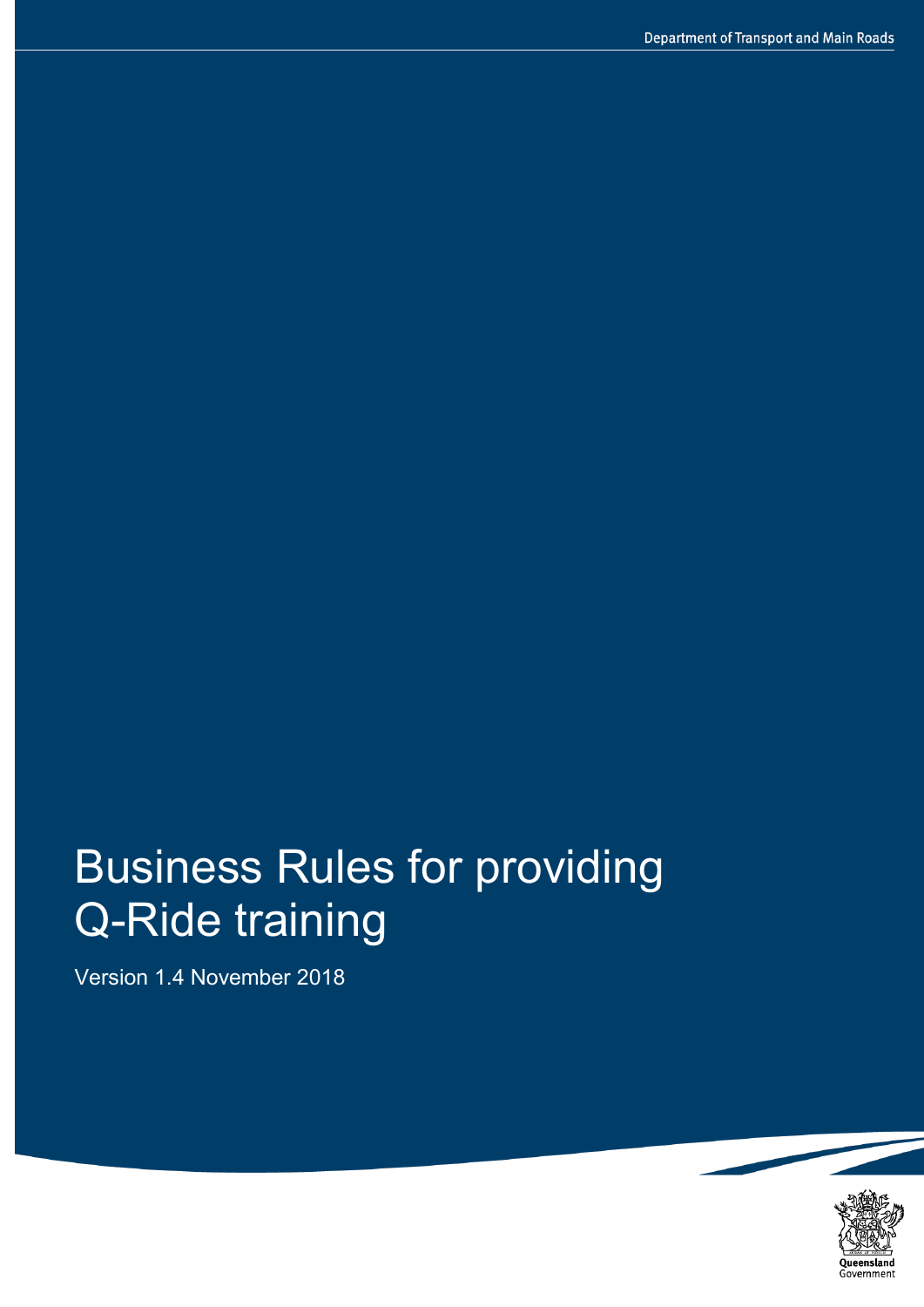## **Creative Commons information**

© State of Queensland (Department of Transport and Main Roads) 2015



<http://creativecommons.org.licences/by/4.0/>

This work is licensed under a Creative Commons Attribution 4.0 Licence. You are free to copy, communicate and adapt the work, as long as you attribute the authors.

The Queensland Government supports and encourages the dissemination and exchange of information. However, copyright protects this publication. The State of Queensland has no objection to this material being reproduced, made available online or electronically but only if its recognised as the owner of the copyright and this material remains unaltered.



The Queensland Government is committed to providing accessible services to Queenslanders of all cultural and linguistic backgrounds. If you have difficulty understanding this publication and need a translator, please call the Translating and Interpreting Service (TIS National) on 13 14 50 and ask them to telephone the Queensland Department of Transport and Main Roads on 13 74 68.

Disclaimer: While every care has been taken in preparing this publication, the State of Queensland accepts no responsibility for decisions or actions taken as a result of any data, information, statement or advice, expressed or implied, contained within. To the best of our knowledge, the content was correct at the time of publishing.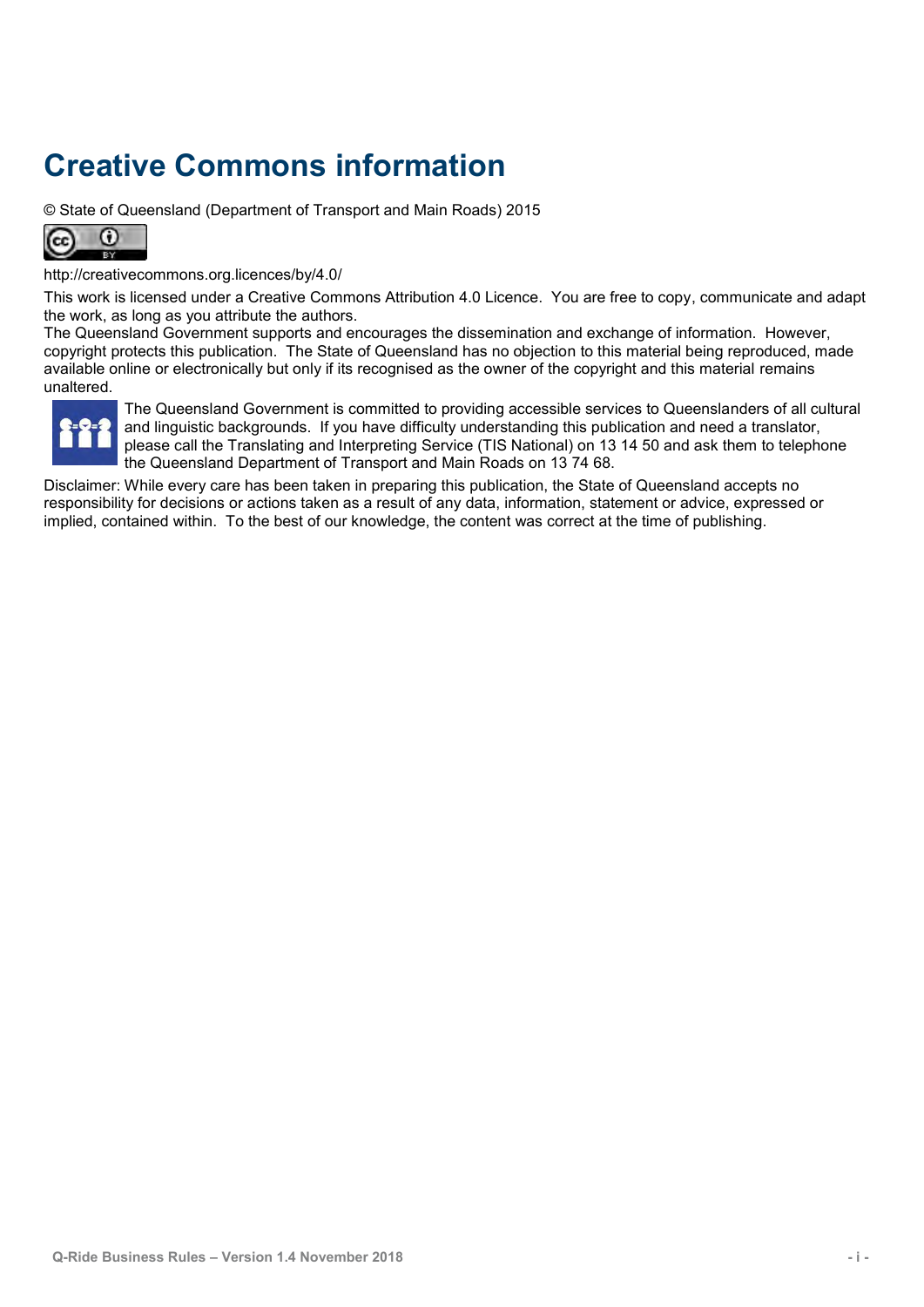## **Contents**

|     | <b>Effective date</b>                                             | 1                       |
|-----|-------------------------------------------------------------------|-------------------------|
|     | <b>Terms and abbreviations</b>                                    | 1                       |
| 1.  | <b>Business Rules</b>                                             | $\mathbf 3$             |
| 2.  | <b>Authorisation of the Business Rules</b>                        | $\mathbf{3}$            |
| 3.  | <b>Business Operations</b>                                        | $\mathbf{3}$            |
| 4.  | <b>Senior Trainer Responsibilities</b>                            | 4                       |
| 5.  | <b>Motorbike requirements</b>                                     | $5\phantom{a}$          |
| 6.  | <b>Eligibility requirements</b>                                   | $\sqrt{5}$              |
| 7.  | Delivery of the Q-Ride Curricula                                  | $\bf 6$                 |
| 8.  | <b>Completing a competency declaration</b>                        | $\overline{7}$          |
| 9.  | <b>Risk Assessment</b>                                            | $\overline{\mathbf{7}}$ |
| 10. | <b>Training area</b>                                              | $\overline{7}$          |
| 11. | <b>Records and Documents</b>                                      | 8                       |
| 12. | <b>Entry by officers</b>                                          | 10                      |
| 13. | <b>Auditing</b>                                                   | 10                      |
| 14. | <b>Code of Conduct</b>                                            | 11                      |
| 15. | <b>Information Notices</b>                                        | 11                      |
| 16. | Additional materials to be read in conjunction with this document | 11                      |
| 17. | <b>Review of the Business Rules</b>                               | 11                      |
| 18. | <b>Legislation Requirements</b>                                   | 12                      |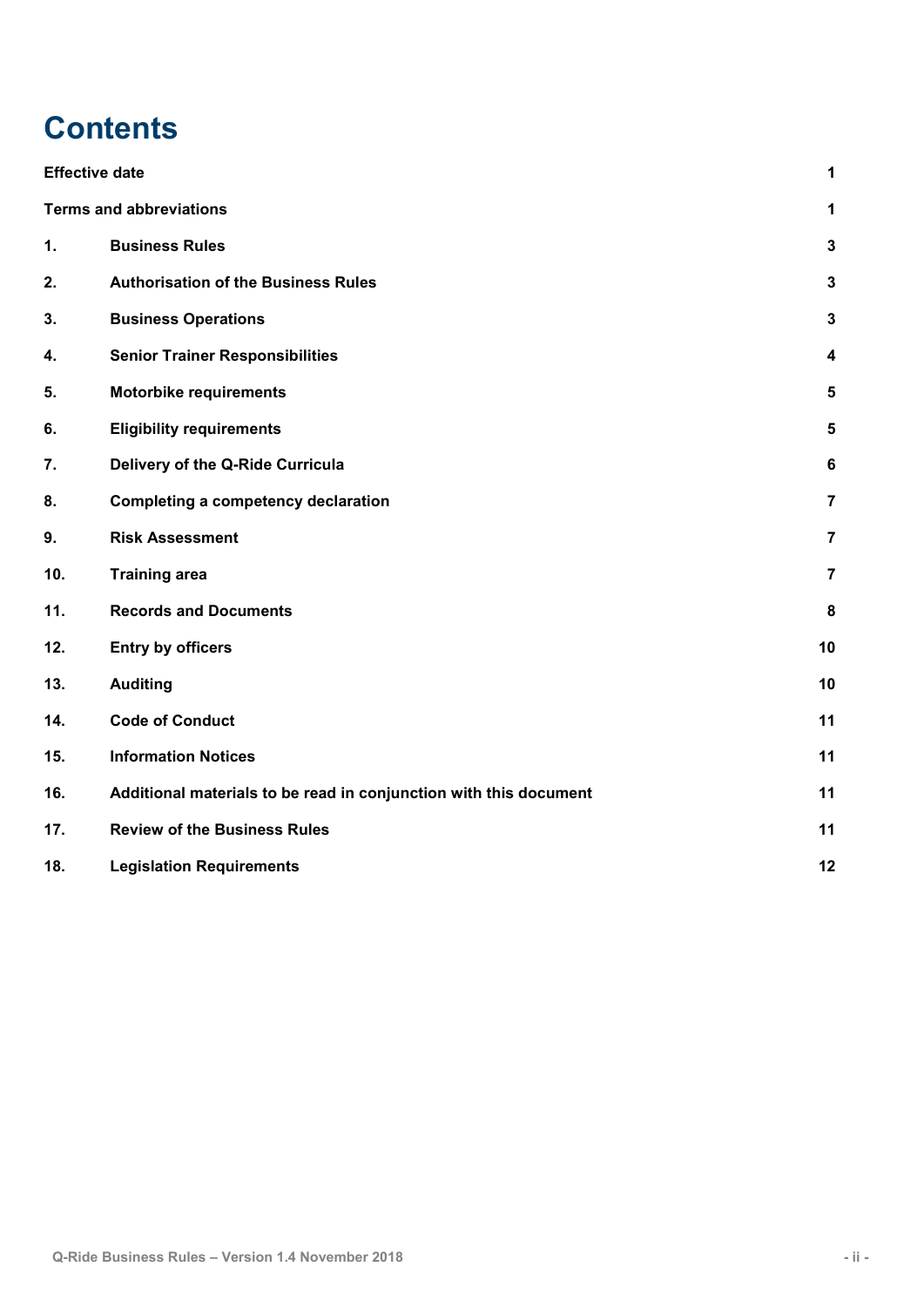## <span id="page-3-0"></span>**Effective date**

This policy will take effect from 26 November 2018.

## <span id="page-3-1"></span>**Terms and abbreviations**

| Term, abbreviations and acronyms   | <b>Definition</b>                                                                                                                                                                                                      |
|------------------------------------|------------------------------------------------------------------------------------------------------------------------------------------------------------------------------------------------------------------------|
| <b>Accreditation Regulation</b>    | Transport Operations (Road Use Management - Accreditation and<br>Other Provisions) Regulation 2015.                                                                                                                    |
| Act                                | Transport Operations (Road Use Management) Act 1995.                                                                                                                                                                   |
| appraisal                          | A written assessment performed by TMR or a senior trainer, of a<br>rider trainer's ability to deliver the Q-Ride curricula.                                                                                            |
| approval holder                    | The person/business/company that has been approved by TMR to<br>deliver Q-Ride training as a RSP.                                                                                                                      |
| <b>Business Rules</b>              | Business Rules for providing Q-Ride training.                                                                                                                                                                          |
| competency declaration             | A TMR approved declaration given to an eligible person by an RSP<br>or their nominated person, declaring the eligible person has been<br>trained and assessed as competent in the course stated on the<br>declaration. |
| <b>Driver Licensing Regulation</b> | Transport Operations (Road Use Management - Driver Licensing)<br>Regulation 2010.                                                                                                                                      |
| eligible person                    | A person who has met the pre-requisites to undertake Q-Ride<br>training (learner rider).                                                                                                                               |
| information notice                 | A notice sent to RSPs containing information relevant to the Q-Ride<br>scheme.                                                                                                                                         |
| letter of authority                | A letter from a land owner/occupier authorising the approval holder<br>use of the land for Q-Ride training.                                                                                                            |
| nominated person                   | A person nominated by an approval holder to sign a Q-Ride<br>competency declaration on their behalf.                                                                                                                   |
| <b>PAW</b>                         | Practical Assessment Workshop, delivered by TMR to a rider trainer<br>to become a senior rider trainer.                                                                                                                |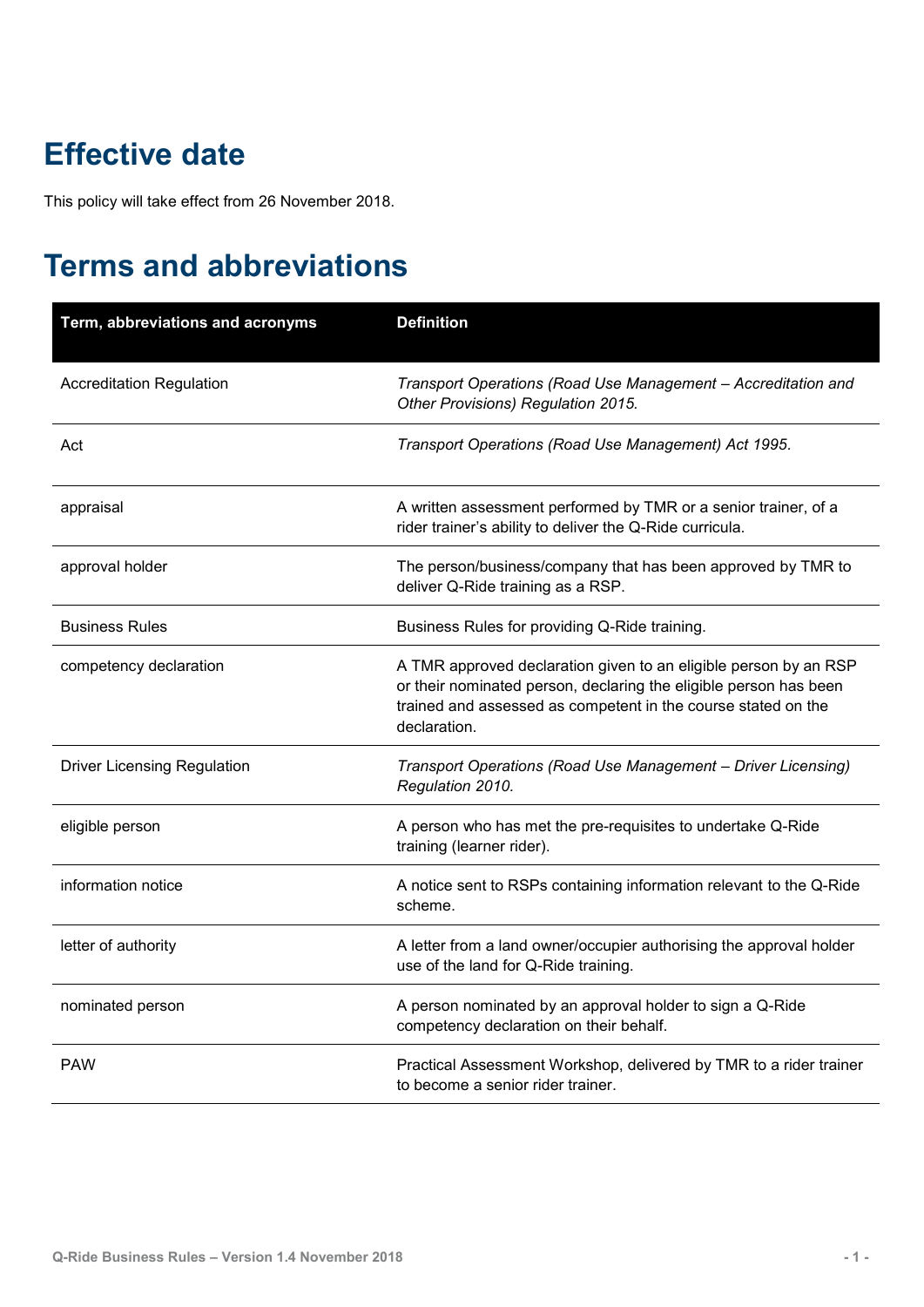| practical modules                                                   | <b>Modules</b><br>3,4,5,6,7,8,9,10,11,12,13,15,16,17,18,21,22,23,24,25,26,27,28,29,32<br>(Pre-learner)                                                                                                                                                                       |  |  |
|---------------------------------------------------------------------|------------------------------------------------------------------------------------------------------------------------------------------------------------------------------------------------------------------------------------------------------------------------------|--|--|
|                                                                     | Modules 3,4,5,6,8,9,12 (RE)                                                                                                                                                                                                                                                  |  |  |
|                                                                     | Modules 2,3,4,5 (R)                                                                                                                                                                                                                                                          |  |  |
|                                                                     | Covers all modules in the Q-Ride curriculum conducted on a<br>motorbike.                                                                                                                                                                                                     |  |  |
| Q-Ride curricula                                                    | The Q-Ride curricula (Pre-Learner Training Manual and Restricted<br>RE Training Manual and Unrestricted R Rider Training Manual), as<br>provided by TMR to approval holders for the delivery of Q-Ride<br>training to a learner rider (as per the Accreditation Regulation). |  |  |
| Q-Ride online system                                                | TMR online system available to check the eligibility for Q-Ride and<br>complete an online competency declaration.                                                                                                                                                            |  |  |
| Q-Ride training                                                     | The training and assessment provided by an RSP in the Q-Ride<br>curriculum for delivery to a learner rider (as per the Accreditation<br>Regulation).                                                                                                                         |  |  |
| range                                                               | A defined section of the training area approved by TMR for the<br>delivery of one Q-Ride curricula at a time.                                                                                                                                                                |  |  |
| rider trainer                                                       | Accredited rider trainer (as per the Accreditation Regulation).                                                                                                                                                                                                              |  |  |
| risk assessment                                                     | An assessment undertaken by the RSP of the potential risks of a<br>training area/range.                                                                                                                                                                                      |  |  |
| <b>RSP</b>                                                          | Registered Service Provider, approval holder.                                                                                                                                                                                                                                |  |  |
| <b>RTCT</b>                                                         | Rider trainer curriculum training - Q-Ride training provided by a<br>senior trainer to a rider trainer or rider trainer applicant.                                                                                                                                           |  |  |
| senior trainer                                                      | Rider trainer nominated by an approval holder to perform the role of<br>senior trainer who has successfully completed the initial five day<br>TMR curriculum workshop (no longer available) or a Q-Ride PAW to<br>become a senior trainer.                                   |  |  |
| status of licence                                                   | The determination of whether a licence is valid – ie not cancelled,<br>expired, suspended or disqualified                                                                                                                                                                    |  |  |
| <b>Suitable Persons Policy Accreditation Policy</b><br>and Services | TMR policy used to assess a person's suitability to be approved as a<br>Q-Ride RSP.                                                                                                                                                                                          |  |  |
| tenure                                                              | The time a driver's licence is held.                                                                                                                                                                                                                                         |  |  |
| theory modules                                                      | Modules 1, 2, 14, 19, 20, 30, 31, 33 (Pre-learner)                                                                                                                                                                                                                           |  |  |
|                                                                     | Modules 1,2,7,10,11,13, 14,15 (RE)                                                                                                                                                                                                                                           |  |  |
|                                                                     | Modules $1,6,7$ (R)                                                                                                                                                                                                                                                          |  |  |
|                                                                     | Covers all modules conducted in a classroom type environment                                                                                                                                                                                                                 |  |  |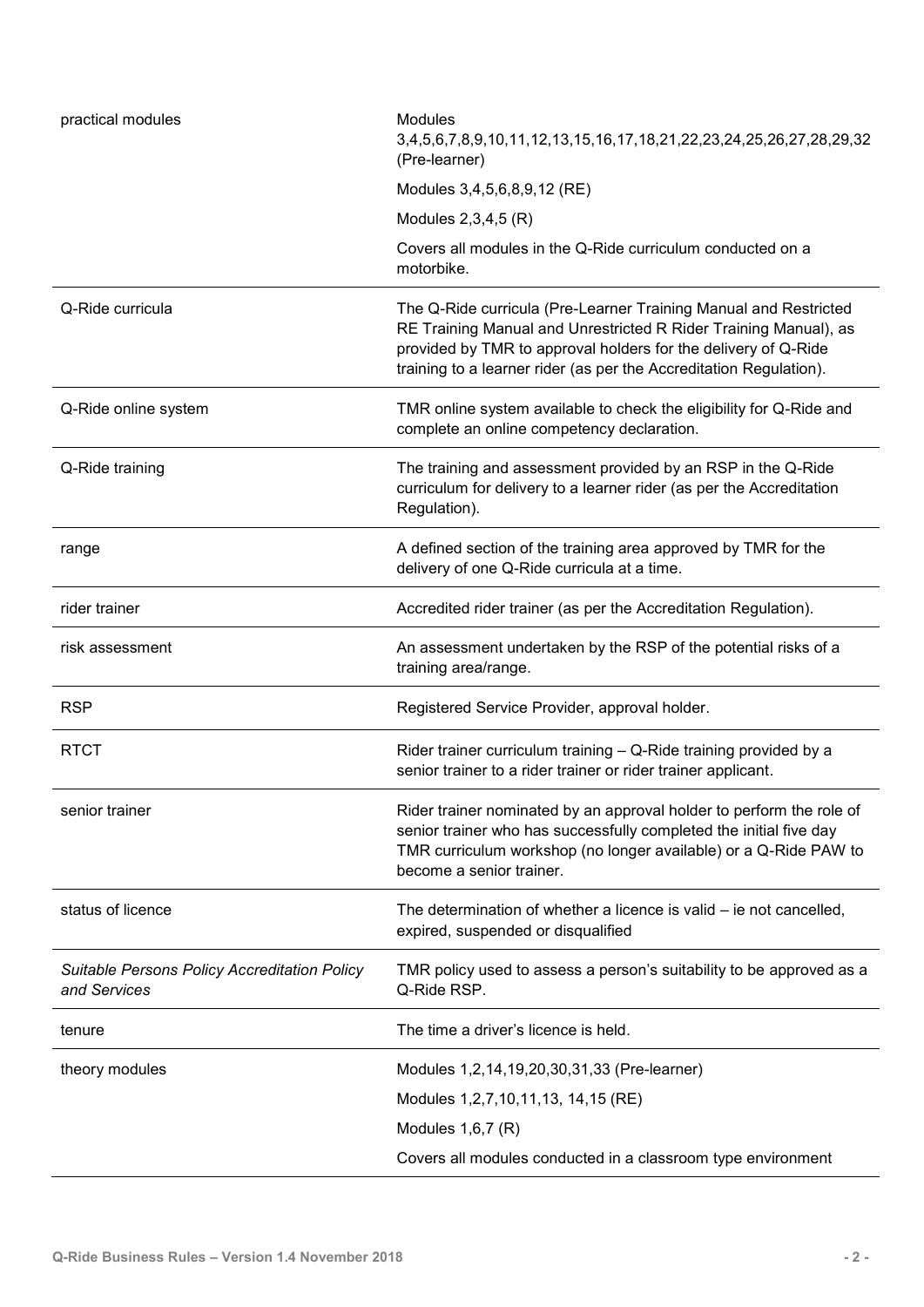| TMR                                 | Department of Transport and Main Roads.                                                                                   |  |
|-------------------------------------|---------------------------------------------------------------------------------------------------------------------------|--|
| training area                       | An off-road area approved by TMR, for the delivery of Q-Ride<br>training. A training area may consist of multiple ranges. |  |
| <b>Vehicle Standards Regulation</b> | Transport Operations (Road Use Management - Vehicle Standards<br>and Safety) Regulation 2010.                             |  |

#### <span id="page-5-0"></span>**1. Business Rules**

The Department of Transport and Main Roads (TMR) may grant an approval as a Q-Ride Registered Service Provider (RSP) if the application provides sufficient information for the TMR Chief Executive to make a decision and the applicant is able to comply with the *Business Rules for providing Q-Ride training* (Business Rules).

The Business Rules detail the requirements an approval holder, senior trainer, rider trainer and nominated person must comply with.

### <span id="page-5-1"></span>**2. Authorisation of the Business Rules**

The Business Rules provide the requirements for the operation of an RSP (approval holder). The approval holder must comply with these requirements as a condition of their approval under s76 of the *Transport Operations (Road Use Management – Accreditation and Other Provisions) Regulation 2015* (Accreditation Regulation). The Business Rules are authorised under section 93 of the Accreditation Regulation.

The Business Rules have been developed to be read in conjunction with the *Transport Operations (Road Use Management) Act 1995* (Act), *Transport Operations (Road Use Management - Driver Licensing) Regulation 2010* (Driver Licensing Regulation), and the *Transport Operations (Road Use Management - Vehicle Standards and Safety) Regulation 2010* (Vehicle Standards Regulation), the Accreditation Regulation and the *Suitable Persons Policy Accreditation Policy and Services*.

#### <span id="page-5-2"></span>**3. Business Operations**

The approval to operate as a RSP is granted based on the applicant's:

- 3.1 suitability to be an approval holder
- 3.2 history of compliance with these Business Rules and relevant legislation.

The approval holder must ensure that:

- 3.3 their approval is current.
- 3.4 they are the holder of a current public liability insurance policy, with a minimum of \$10 million value, which lists TMR as a third party.
- 3.5 they provide written notice to TMR within 14 days of any change to the legal structure, office bearer/s, or contact details of the RSP.
- 3.6 the Pre-Learner, Restricted RE and Unrestricted R Q-Ride training curricula are not published, shared or otherwise made available to a third party not involved in the delivery of Q-Ride training.
- 3.7 all communication with TMR occurs via electronic methods, wherever appropriate (email [qride@tmr.qld.gov.au\)](mailto:qride@tmr.qld.gov.au).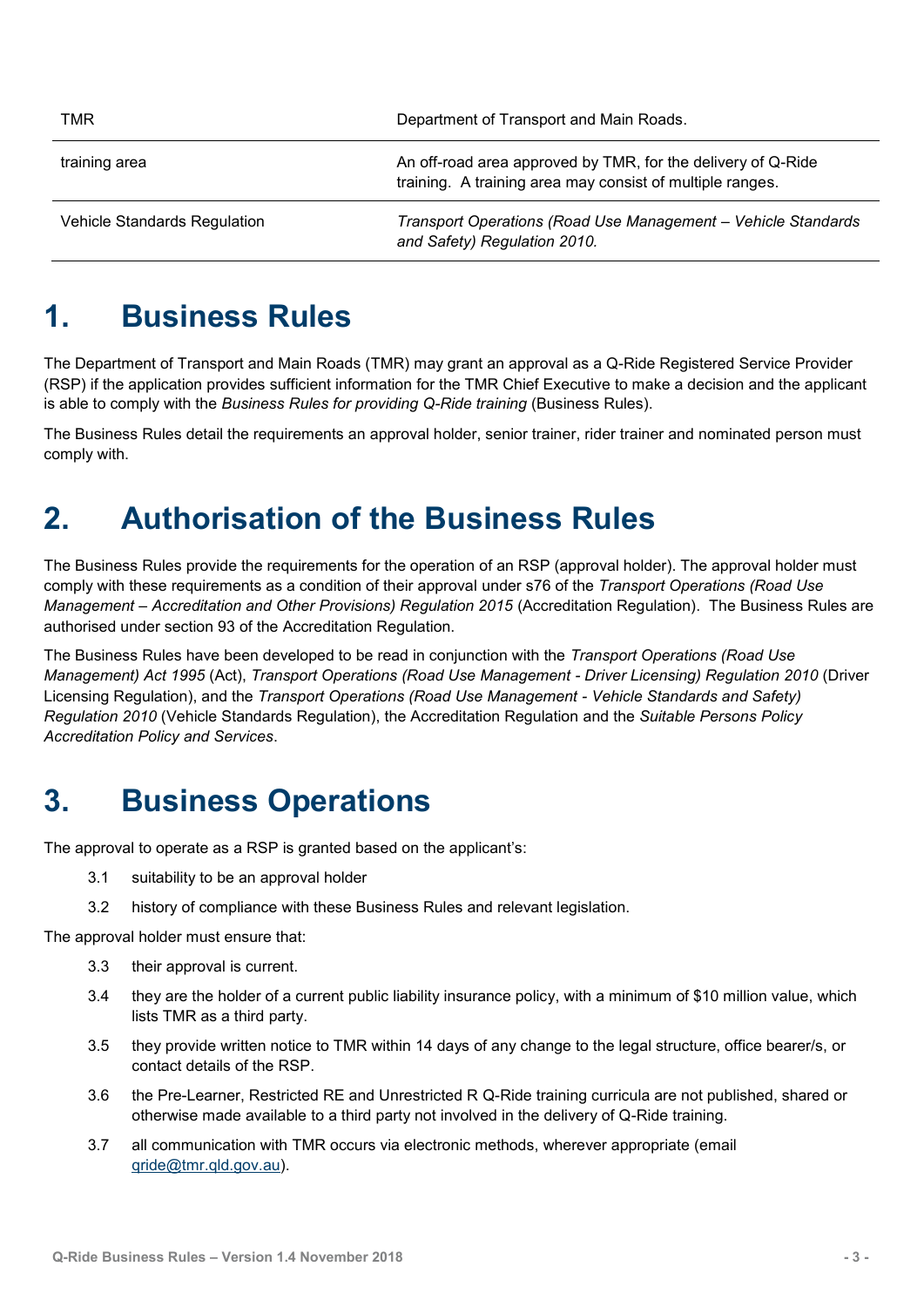- 3.8 written notice is provided to TMR, within 7 days of a rider trainer commencing or ceasing delivering Q-Ride training with the approval holder.
- 3.9 any rider trainer commencing employment with the approval holder is appraised as competent in all modules of each of the three (3) curricula by a senior trainer where the rider trainer is to be employed. This is to be done prior to delivering unsupervised Q-Ride training to learner riders.
- 3.10 the rider trainer holds a current driver licence.
- 3.11 rider trainers employed or otherwise engaged are provided with all relevant information, communications and updates related to the delivery of Q-Ride training or where requested by TMR.
- 3.12 The delivery of Q-Ride curricula does not occur unless at least one rider trainer, but no more than two rider trainers are either employed or otherwise engaged as a senior trainer and can comply with the responsibilities of the role (see Business Rule 4).
- 3.13 only a senior trainer delivers the TMR approved Q-Ride rider trainer curriculum training (RTCT) to rider trainers or rider trainer applicants.
- 3.14 a suitable environment for theory modules is provided with access to appropriate shelter, amenities, seating and refreshments.
- 3.15 any off-road training area must have a dated and signed letter of authority from the landowner/occupier (see Business Rule 10.2) and a completed training area risk assessment, including all ranges (if applicable) prior to commencing Q-Ride training.
- 3.16 a suitable on-road training route, which provides for an eligible person to demonstrate all riding tasks in environments outlined in the Q-Ride curricula, is selected.
- 3.17 any additional content to be delivered with the Q-Ride curricula is approved by TMR prior to being delivered and is available upon request.
- 3.18 rider trainers and eligible persons wear protective clothing. Protective clothing includes:
	- a motorbike helmet complying with AS/NZS 1698 or AS1698 or the United Nations Economic Commission for Europe standard (ECE 22.05) or better
	- full-length pants
	- $-$  a jacket or long sleeve shirt made from heavy material\*
	- fully enclosed gloves designed for use by motorbike riders
	- fully enclosed shoes
	- eve protection designed for use by motorbike riders
	- high visibility vest (for eligible person)

\*NOTE: An exception to the obligation to wear a jacket applies for low speed off-road Q-Ride training activities where extreme weather means that to comply with the requirement would cause fatigue from heat exhaustion. However, if this occurs, a long sleeve shirt must be worn. This exception is at the discretion of the rider trainer, and dependant on the policy of the approval holder.

- 3.19 "Q-Ride" does not appear as part of their company/business name.
- 3.20 a rider trainer in their employ does not represent themselves orally or in writing as an approval holder.

### <span id="page-6-0"></span>**4. Senior Trainer Responsibilities**

The approval holder must ensure:

4.1 a rider trainer is nominated by the approval holder to attend the PAW.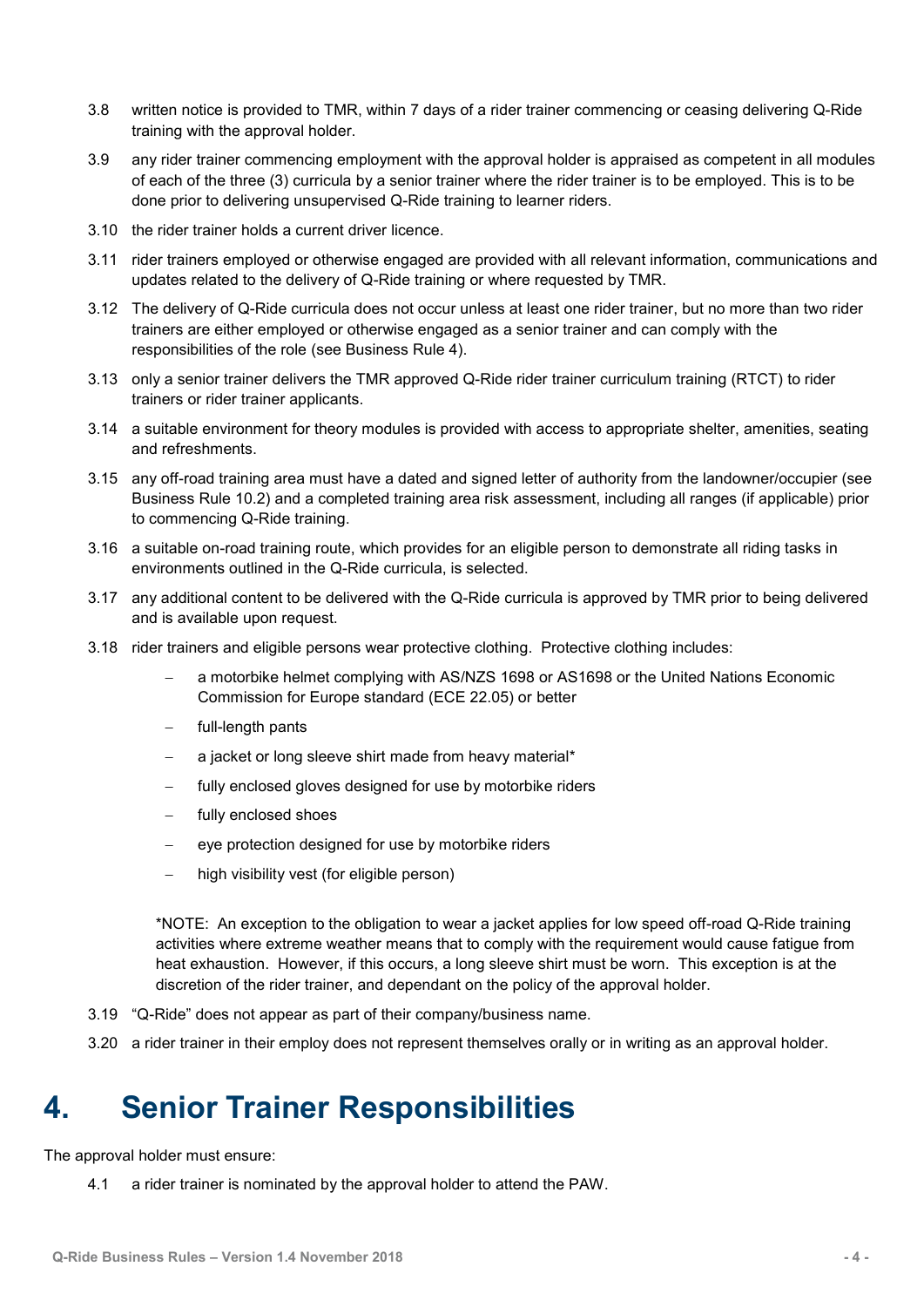- 4.2 the senior trainer complies with the requirements of the *Guidelines for Q-Ride Senior Trainers*.
- 4.3 the senior trainer has the ongoing capacity to organise and deliver training courses.
- 4.4 they have in place planning, implementing, managing, monitoring and reviewing risk management practices for curriculum activities to ensure the safety of learner riders and others.

#### <span id="page-7-0"></span>**5. Motorbike requirements**

The approval holder must ensure:

- 5.1. any motorbike supplied by the RSP for the purpose of undertaking Q-Ride training:
	- is registered in Queensland
	- must have a registration Purpose of Use (POU) of "driver training or tuition" or "commercial"
	- is maintained in a safe and legal condition and according to manufacturer's recommendations
	- is recorded on a motorbike maintenance register. (see Business Rule 11.5)
- 5.2. any motorbike used for a Pre-Learner and Restricted RE course is not a:
	- a. moped, conditionally registered motorbike, a motorbike with a sidecar attached or a three (3) wheeled motorbike. A motorbike with a sidecar attached or a three (3) wheeled motorbike may be used if the learner rider holds a special need approval letter.
- 5.3. any motorbike used for an Unrestricted R course is not a:
	- a. moped, LAM, conditionally registered motorbike, a motorbike with a sidecar attached or a three (3) wheeled motorbike. A motorbike with a sidecar attached or a three (3) wheeled motorbike may be used if the learner rider holds a special need approval letter.
- 5.4. any motorbike provided by the learner rider is registered and is serviceable.
- 5.5. if the motorbike provided by the learner is modified, reasonable steps are taken to ensure it complies with the requirements for use on the road.
- 5.6. any motorbike used by a learner rider for Q-Ride:
	- a. correctly displays an L-plate or the rider wears a vest with an 'L' plate on it for RE and R course
	- b. meets the requirements for the conditions of the rider's licence
- 5.7. a learner rider presenting for a course with a two (2) wheeled motorbike with a side-car attached or a three (3) wheeled motorbike provides the approval holder with the correct documentation (see Business Rule  $11.2$ .

## <span id="page-7-1"></span>**6. Eligibility requirements**

An approval holder must ensure the learner is eligible for the course prior to the commencement of Q-Ride training.

- 6.1 the approval holder must ensure the learner:
	- meets the required tenure
	- has the required licence status
	- has the correct class of licence
	- has a compliant motorbike.
- 6.2 the eligibility of the licence holder can be checked by:
	- the Q-Ride on line system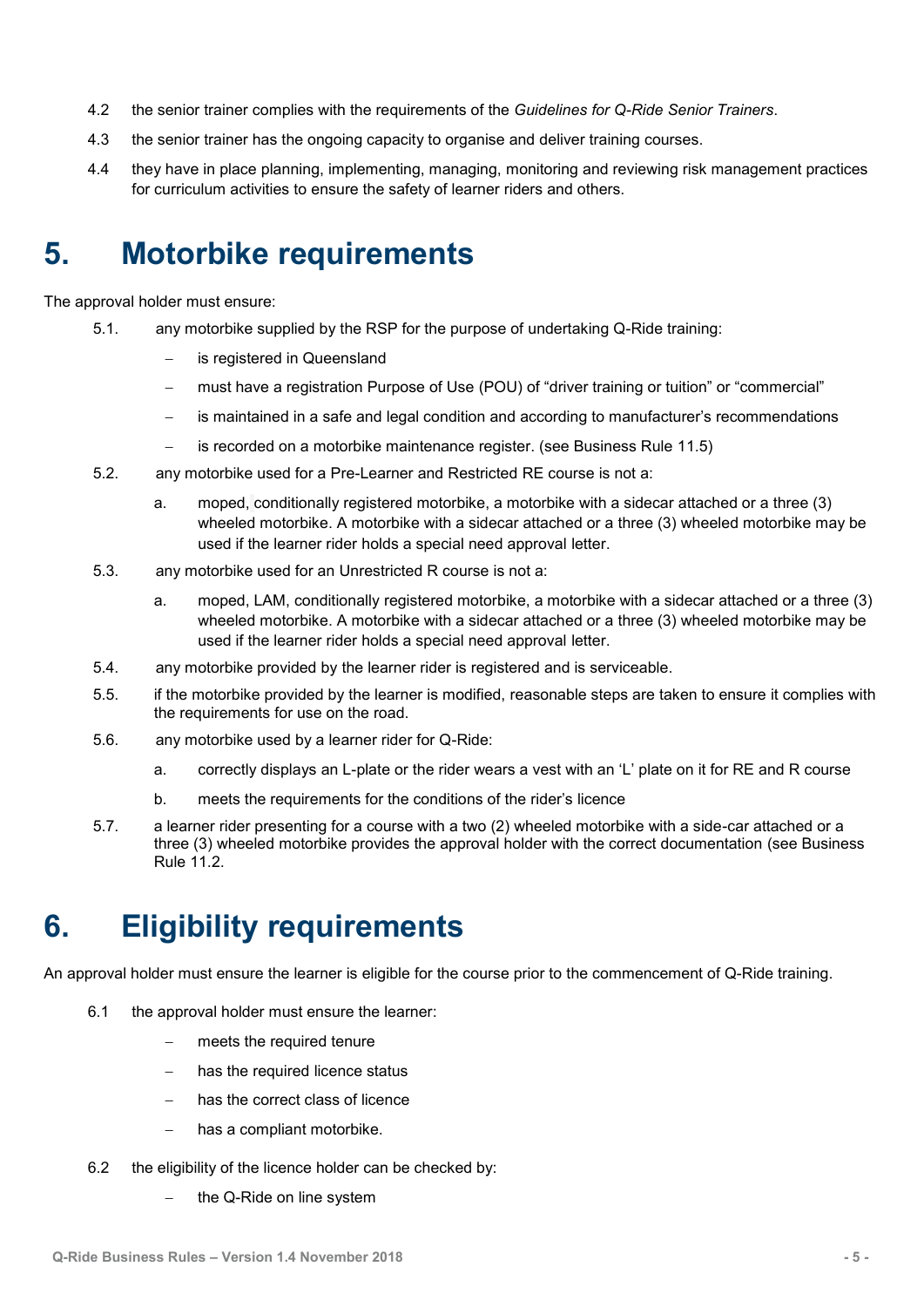- the TMR Eligibility Declaration form
- $-$  the declaration print out from the learner's TMR portal.
- 6.3 a copy of any relevant documentation must be kept with the learner rider's training records.

## <span id="page-8-0"></span>**7. Delivery of the Q-Ride Curricula**

The Q-Ride curricula includes:

- Pre-Learner training manual
- Restricted RE training manual
- Unrestricted R training manual

The approval holder must ensure:

- 7.1 only a rider trainer delivers or assists in the delivery of the Q-Ride curricula.
- 7.2 the Q-Ride curricula is delivered to a maximum ratio of one rider trainer to five learner riders per range.
- 7.3 a register of the rider trainers employed or otherwise engaged by the approval holder to deliver Q-Ride training is maintained. (see Business Rule 11.7)
- 7.4 each rider trainer:
	- holds a current valid open R class driver licence
	- holds a current valid accreditation as a rider trainer (class QR) under the Accreditation Regulation
	- has successfully completed the RTCT delivered by a senior trainer for the delivery of the Q-Ride curricula.
- 7.5 the delivery of the Q-Ride curricula by rider trainer(s) is monitored by the senior trainer to ensure the delivery complies with the instructions provided in the Q-Ride curricula and these Business Rules.
- 7.6 the course is delivered in accordance with the instructions provided in the Q-Ride curricula and these Business Rules.
- 7.7 the current version of the Q-Ride curricula is accessible at the training area.
- 7.8 where the approved additional content is to be delivered, a copy of the additional content is available at the training area. The approval holder must ensure:
	- the approved additional content does not form part of the Q-Ride curriculum assessment
	- the approved additional content does not replace the time specified for the Q-Ride curriculum
	- the eligible person is informed at the time when additional content is being delivered.
- 7.9 the Pre-Learner or Restricted RE training courses are delivered within 30 days of commencement of the first module. Modules may only be separated at points in the Q-Ride curriculum where breaks are provided.
- 7.10 the Unrestricted R training course is completed on the day of commencement.
- 7.11 practical activities are only conducted between sunrise and sunset, unless approved by TMR.
- 7.12 courses delivered to Special Need approval holders do not also contain students riding standard bikes.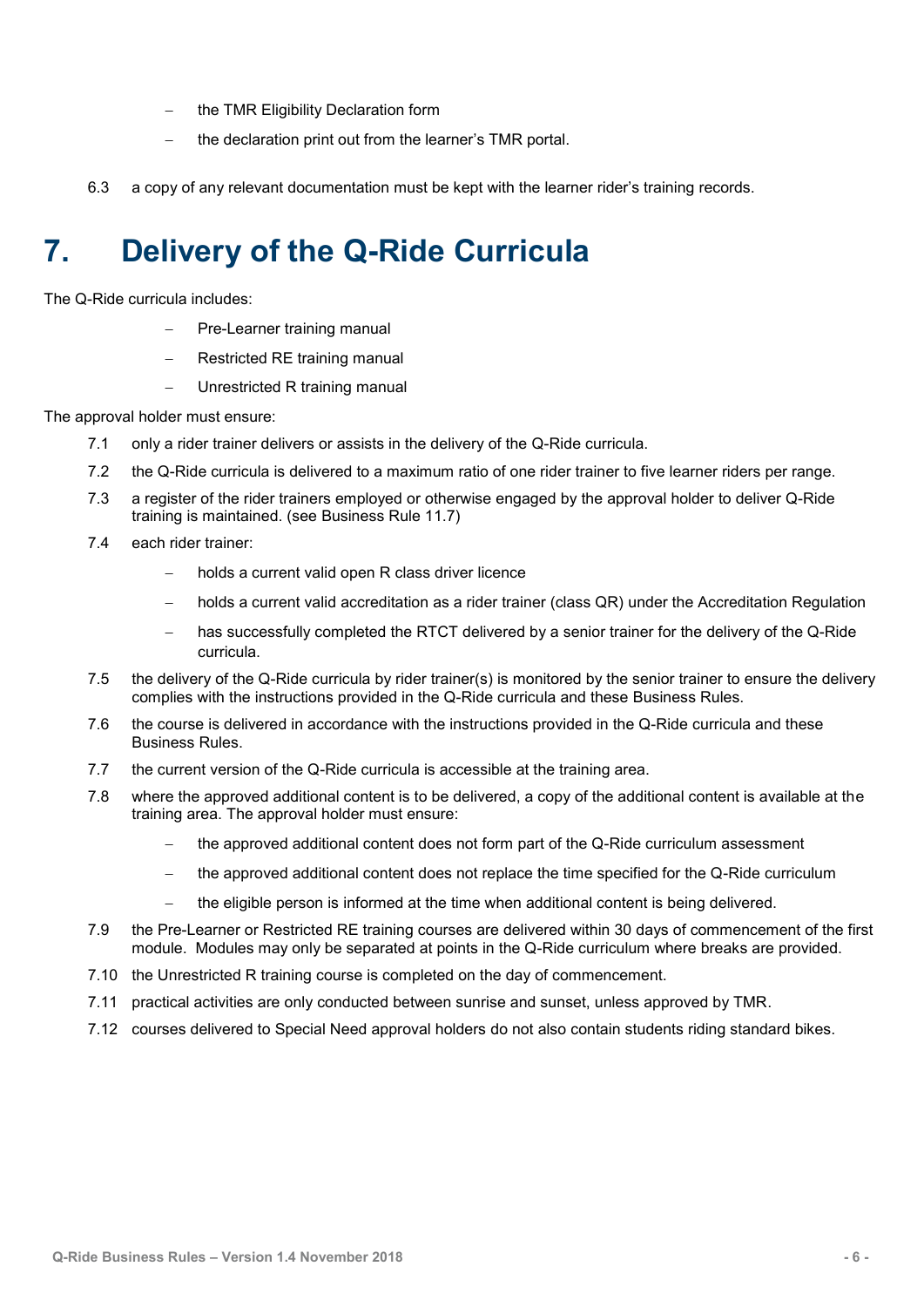## <span id="page-9-0"></span>**8. Completing a competency declaration**

The approval holder must ensure:

- 8.1 a competency declaration is only completed after the eligible person has been assessed as competent in all modules of the curriculum.
- 8.2 a competency declaration is only completed by the approval holder or an authorised person (nominated person).
- 8.3 nominated persons agree to, and complies with, the Q-Ride online system terms and conditions or the *Directions of Use* for paper competency declarations.
- 8.4 a nominated person is informed that:
	- their user name and password for the Q-Ride online system must not be shared
	- they must not leave their user name and password written/recorded in a place where another person may find it
	- they must agree to and comply with the Q-Ride online system terms and conditions of use.
- 8.5 nominated persons accurately complete a competency declaration.
- 8.6 written notice is provided to TMR within 7 days of a nominated person ceasing to act as a nominated person for the approval holder (see Business Rule 11.8).
- 8.7 a register of all nominated persons is maintained (see Business Rule 11.8).

#### <span id="page-9-1"></span>**9. Risk assessment**

The approval holder or senior trainer must:

- 9.1 complete a risk assessment for each training area. All ranges within a training area (if applicable) must have a separate risk assessment. The risk assessment must be completed prior to the commencement of Q-Ride training to ensure the training area/range is suitable to undertake the Q-Ride curriculum
- 9.2 ensure a copy of the risk assessment is kept with the training records (see Business Rule 11.5)
- 9.3 provide a copy of the risk assessment to TMR within five (5) days, if requested
- 9.4 ensure a copy of the risk assessment is available at the training area.

#### <span id="page-9-2"></span>**10. Training area**

The approval holder must ensure:

- 10.1 the training area must meet the following ongoing conditions:
	- being of sufficient size to permit an eligible person to navigate the whole Q-Ride curricula safely
	- having a smooth hard surface and free of loose material
	- being blocked from public access with suitable equipment for the duration of the delivery of Q-Ride training
	- having a completed training area risk assessment, including all ranges (if applicable) that identifies any potential hazards and describes how they will be mitigated
	- having surrounding roads and any other significant traffic issue/s that may affect the use of the area for Q-Ride training identified and a description of how they will be mitigated.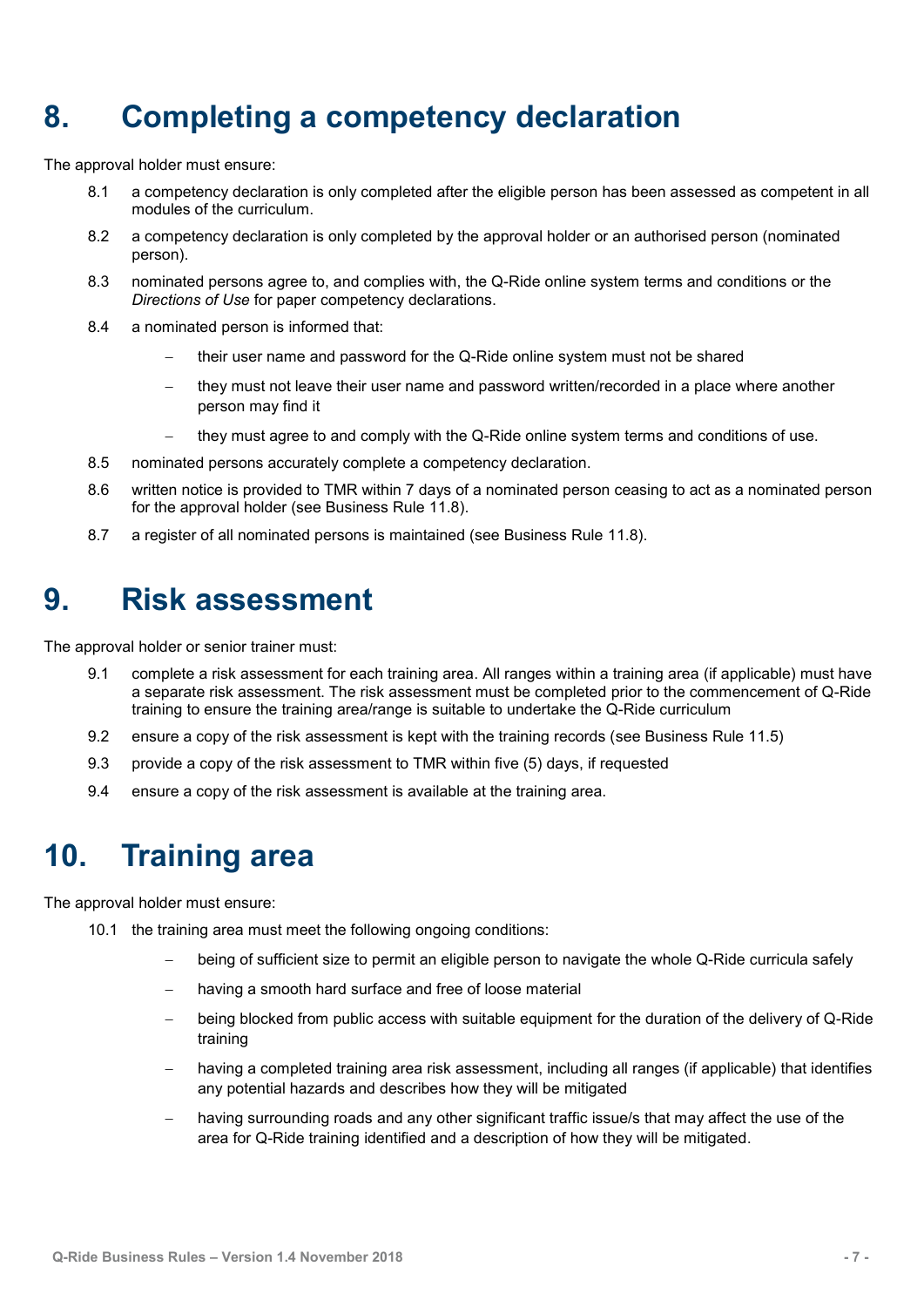- 10.2 if a training area is not owned or leased by the approval holder, to obtain TMR approval for use, a letter of authority to use the area from the land owner/occupier must be obtained prior to the commencement of Q-Ride training. The written authority must be current and include:
	- the full name of the legal entity (the approval holder) to whom the authority is given
	- the address of the training area including street number, street name and suburb, town or city
	- $-$  the days and times when the area may be used by the approval holder for Q-Ride training
	- the days and times when the approval holder is authorised to use the area for Q-Ride training and that they can block public access to the area
	- acknowledgement that the landowner has sighted the risk assessment
	- acknowledgement that the landowner has been given and read the TMR information sheet for landowners on how the training area will be used, and that TMR accepts no responsibility for the land use.
- 10.3 a copy of the letter of authority must be kept with the training area register (see Business Rule 11.5)
- 10.4 a register of all training areas used for the delivery of Q-Ride training is maintained. (see Business Rule 11.5)
- 10.5 TMR is notified within 14 days of any training area no longer required by the approval holder
- 10.6 if the land owner/occupier changes for any reason, a new letter of authority must be submitted to TMR within 14 days of the change occurring.

#### <span id="page-10-0"></span>**11. Records and documents**

The approval holder must ensure:

- 11.1 all records and documents created are accurate
- 11.2 the following records and documents are kept:
	- a completed TMR Training Record and Q-Ride Competency Recommendation Declaration for each eligible person
	- a completed Road Ride Competency Assessment Record (not required for Pre-Learner)
	- a completed "in case of emergency" information form for each eligible person
	- the evidence provided to support an eligible person's application to undertake a Q-Ride training course
	- signed Declaration of Eligibility for Q-Ride Training (if relevant)
	- $\overline{-}$  for a special need approval holder, a copy of the:
		- (a) TMR special need approval letter, and
		- (b) Medical Certificate for Motor Vehicle Driver form completed by the special need approval holder's doctor stating the type of motorbike they can ride is a two (2) wheeled motorbike with a side car attached or a three (3) wheeled motorbike, and
		- (c) Rider's Certificate for a Class R driver licence, if relevant.

NOTE: The TMR special need approval letter is required for both the Class RE and R driver licence

- a copy of paper competency declarations
- the serial number of the competency declarations
- a record of lost or stolen competency declarations completed and blank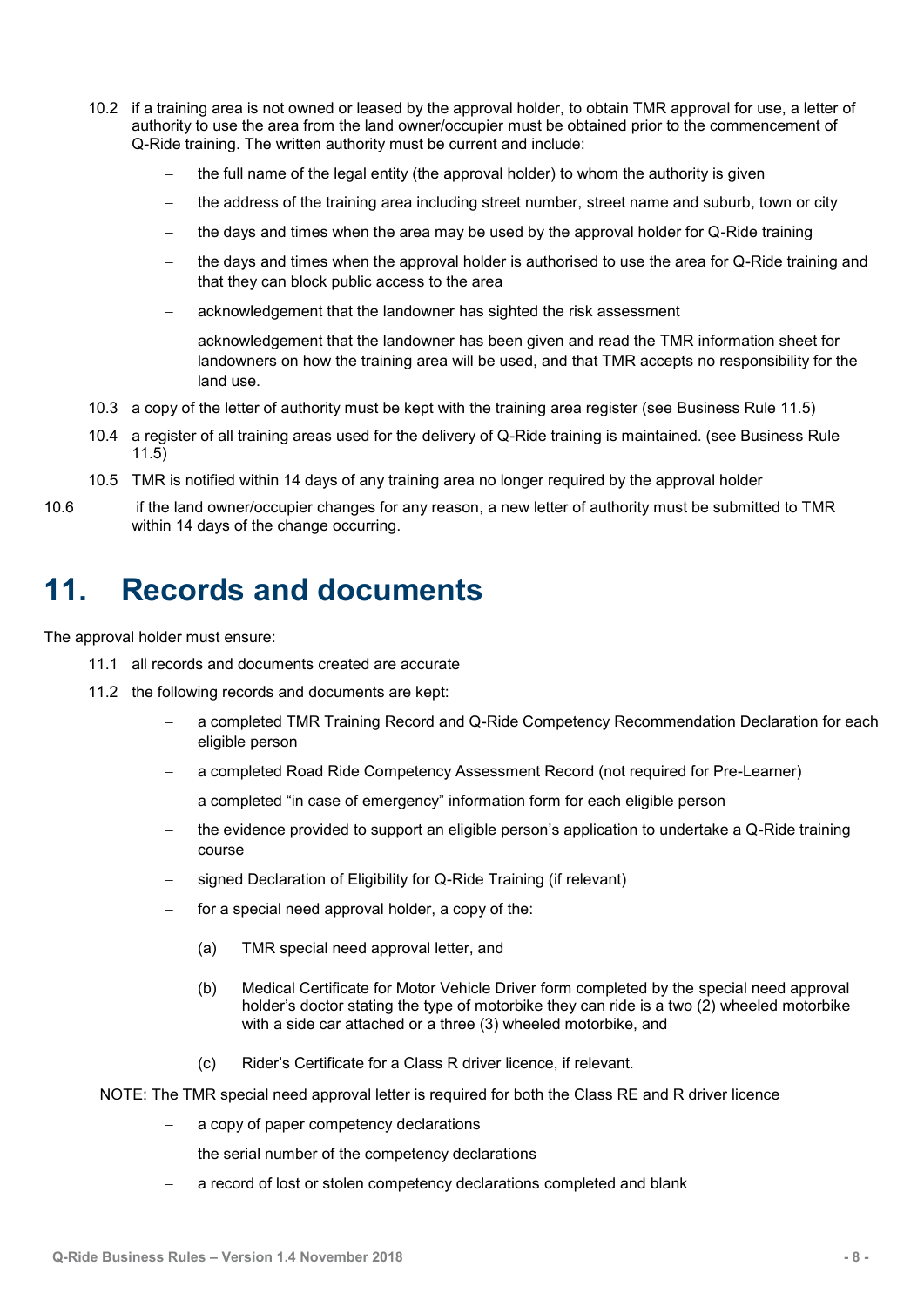- an incident report to indicate a person fell from or crashed a motorbike or QPS were notified and/or attended.
- 11.3 TMR is notified within 24 hours and an incident report is completed if:
	- a person requires treatment by a medical practitioner, emergency services, or
	- the Queensland Police Service were notified of an incident.
- 11.4 any other information or documentation collected for the purpose of delivering Q-Ride training, is kept.
- 11.5 a register of all training areas is maintained. A training area register must include:
	- identification of each training range
	- address of the training room/area and a copy of the letter of authority, if the training area is not owned or leased by the approval holder
	- date authority to use training area commenced and finished/s
	- days and times the letter of authority for the training area is valid for
	- any conditions specified for the use of the training area
	- $-$  the date TMR approved the training area
	- each training area risk assessment, including all ranges (if applicable).
- 11.6 a register of maintenance for each motorbike supplied by the approval holder is maintained. A maintenance register must include the:
	- registration number
	- expiry date of registration
	- date of servicing and schedule of repairs/maintenance
	- name of the person or business who carried out the repairs.
- 11.7 a register of rider trainers is maintained. Register must include:
	- rider trainer's full name
	- rider trainer's accreditation number
	- commencement and expiry date of the rider trainer's accreditation
	- certificate of completion for the RTCT
	- date the rider trainer successfully completed the RTCT delivered by a senior trainer
	- the name of the senior trainer who delivered the RTCT
	- $-$  rider trainer appraisals and corrective action plans, (if relevant)
		- the date and details of any other relevant training received.
- 11.8 a register of the nominated person/s is maintained. This register must include:
	- name of the nominated person
	- date nomination authority commenced and finished
	- $-$  date the nomination was accepted by TMR.
- 11.9 a register of all attendees who have undertaken the RTCT is maintained. The register must include:
	- rider trainer/rider trainer applicant name
	- $-$  rider trainer accreditation number and expiry date
	- commencement and completion of RTCT
	- name of the senior rider trainer delivering the RTCT.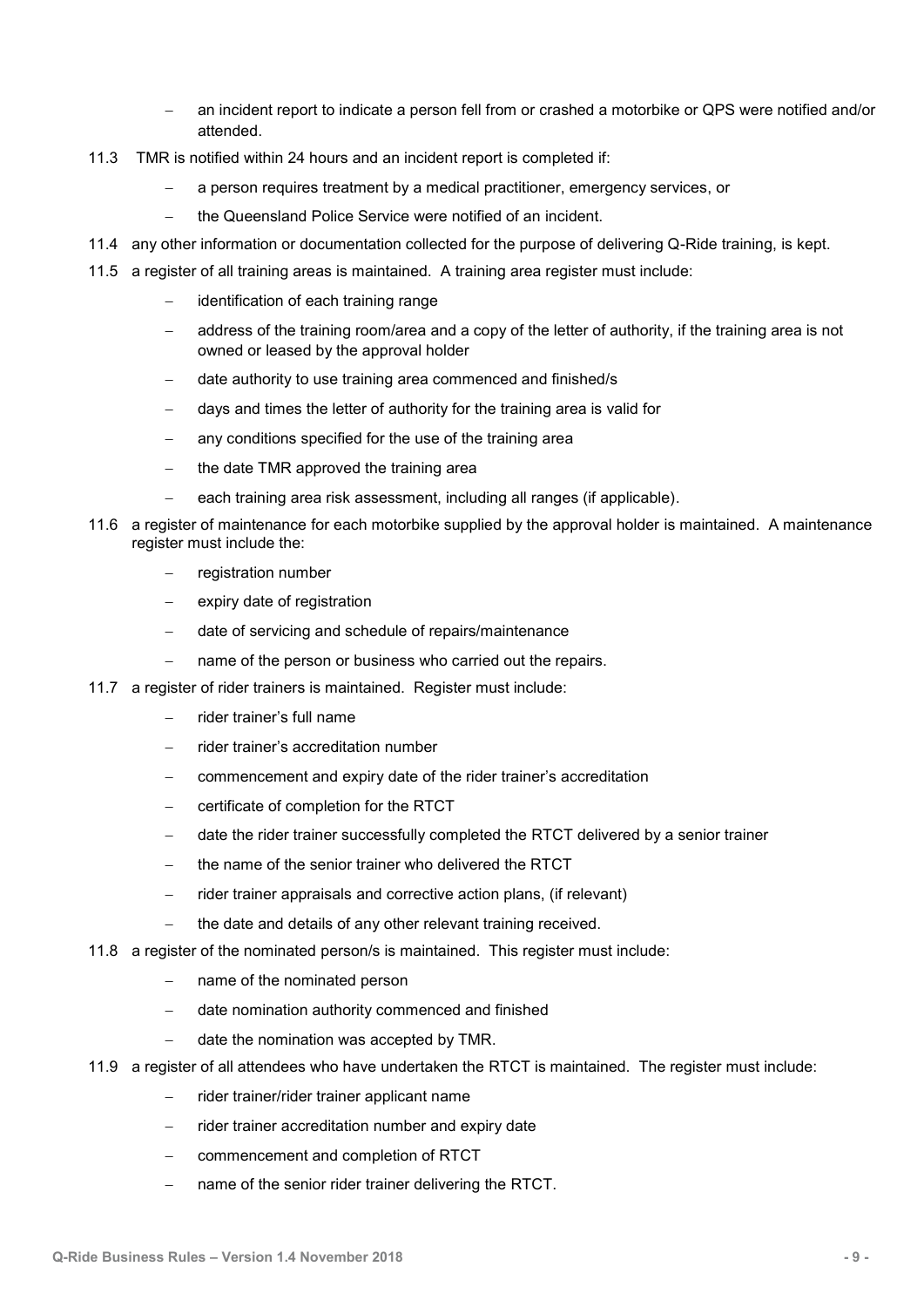- 11.10 records relating to the administration, management and training for the Q-Ride Scheme are kept for two (2) years from the date the record was made and must be made available to TMR within five (5) days, if requested.
- 11.11 training records are made within one (1) day of providing Q-Ride training and given to the approval holder within one (1) day of providing Q-Ride training.
- 11.12 TMR is notified of the address where records will be kept during ordinary business hours. This address must be in Queensland.
- 11.13 records and unused competency declaration books are kept at an address in Queensland and made available to TMR on request.
- 11.14 records and unused competency declaration books are kept in a safe and secure place to avoid fire, flood, vermin and any other pests.
- 11.15 all physical and electronic records related to Q-Ride training, including backups, archived or accessible records are stored in a secure manner.
- 11.16 if the approval holder's approval expires, is cancelled or otherwise stops being an approval holder, TMR is notified of the address where records will be kept within 14 days.

#### <span id="page-12-0"></span>**12. Entry by officers**

The approval holder must permit:

- 12.1 authorised officers to enter their premises to investigate matters as required under section 26 of the Act.
- 12.2 authorised officers' reasonable access to their business premises, training room(s) and training area(s) to conduct investigations and assess compliance with the conditions of approval.

## <span id="page-12-1"></span>**13. Auditing**

The approval holder must:

13.1 upon request, allow TMR to undertake auditing of the Q-Ride scheme.

The audit may include:

- the approval holder's compliance with the Business Rules and relevant legislation
- the approval holder's and senior trainer's compliance with the Guidelines for Q-Ride Senior **Trainers**
- $-$  the approval holder's compliance with the Q-Ride curricula
- the senior trainer's compliance with delivery of the Q-Ride curricula and RTCT
- $-$  the rider trainer's compliance with delivery of the Q-Ride curricula
- the nominated person's compliance with the completion of a competency declaration.
- 13.2 upon request, attend the TMR Q-Ride audit of rider trainers employed or otherwise engaged by the approval holder.
- 13.3 upon TMR's request, make available a specified rider trainer for Q-Ride auditing activities.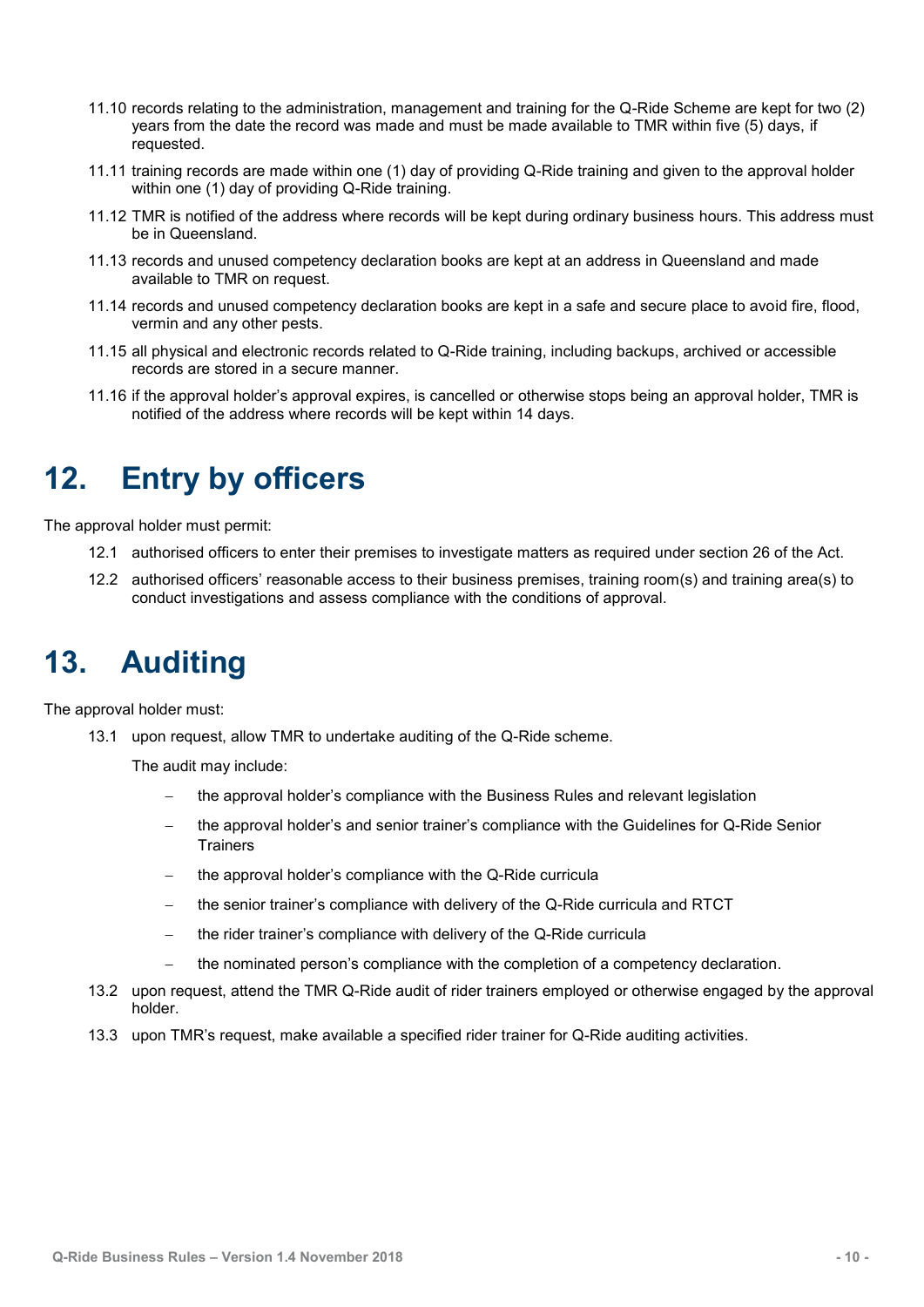## <span id="page-13-0"></span>**14. Code of conduct**

The approval holder must:

- 13.1 avoid any conflict between personal interests and duties as an approval holder
- 13.2 behave courteously and respectfully towards any persons the approval holder comes in contact with, when providing Q-Ride training.
- 13.3 not engage in unacceptable behaviour towards an eligible person, family member or guardian of the eligible person, any TMR staff or other RSP's or rider trainers. Unacceptable behaviour includes:
	- intimidation, bullying, abuse, insults, making physical advances or threatening a person
	- making offensive remarks, or publishing defamatory material (including through social media), which may cause distress to others
	- acting in a manner or publishing material (including through social media) to bring into disrepute TMR, Q-Ride, the rider training industry or an individual RSP or rider trainer.
- 13.4 ensure rider trainers (including senior trainers) employed or otherwise engaged, are aware of and comply with the Code of Conduct for Accredited Driver Trainers (available at www.tmr.gld.gov.au)

## <span id="page-13-1"></span>**15. Information notices**

The approval holder must:

- comply with any Q-Ride Information Notices
- distribute information notices to all rider trainers and nominated persons employed or otherwise engaged
- Ensure all rider trainers and nominated persons understand and comply with the information notices.

#### <span id="page-13-2"></span>**16. Additional materials to be read in conjunction with this document**

- *Procedure for conducting Q-Ride training area risk assessments* (current version)
- *Guidelines for Q-Ride Senior Trainers* (current version)
- Q-Ride training curriculum (current version)
- *Audit and Compliance Policy for Registered Service Providers* (current version)

### <span id="page-13-3"></span>**17. Review of the Business Rules**

These Business Rules will be periodically reviewed to ensure they remain relevant and effective.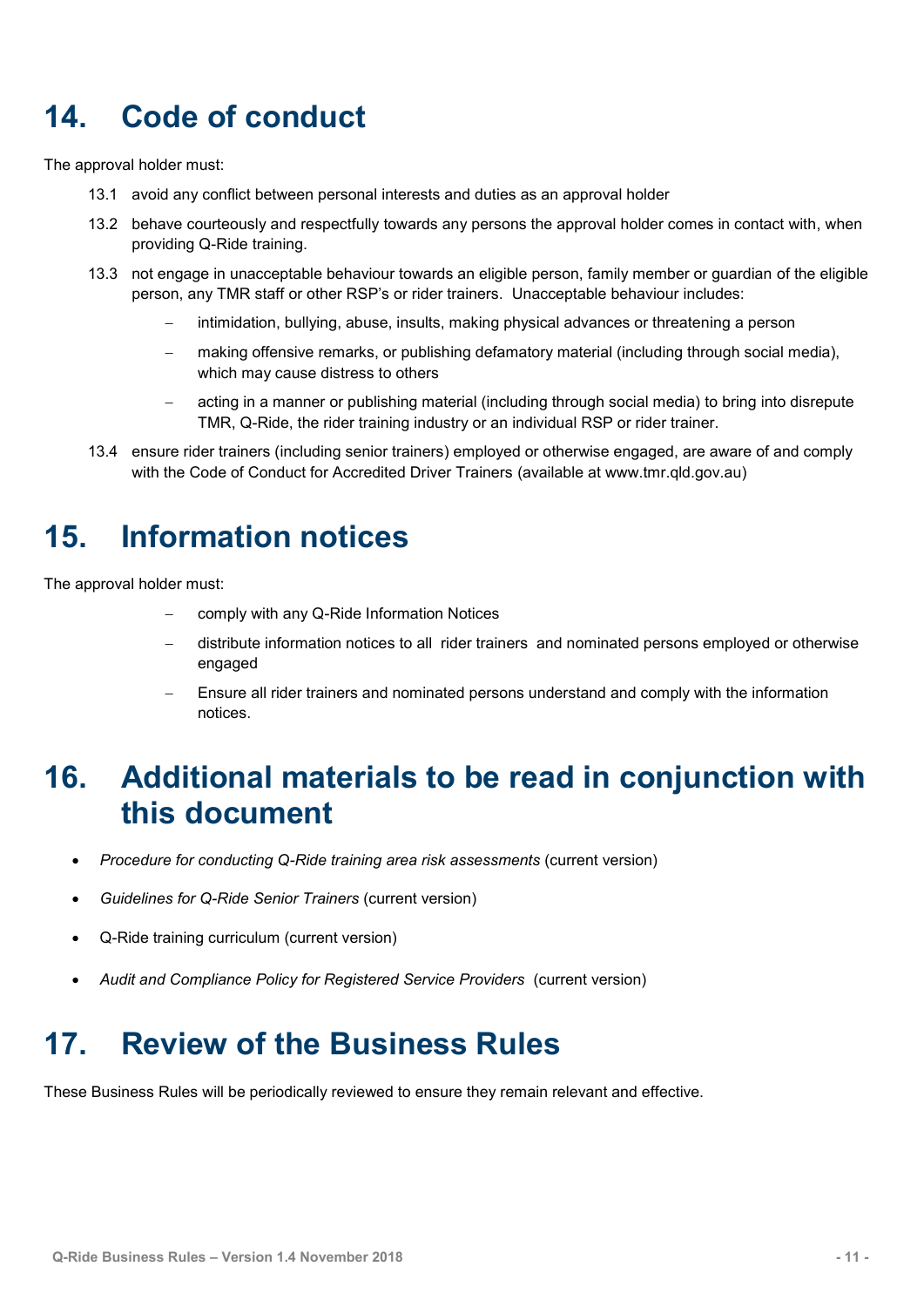## <span id="page-14-0"></span>**18. Legislation Requirements**

An approval holder must comply with all legislated requirements, including but not limited to:

| <b>Requirement</b>                                                 | <b>Regulation</b>               | <b>Section</b>               |
|--------------------------------------------------------------------|---------------------------------|------------------------------|
| Only accredited rider trainers can deliver the Q-Ride<br>curricula | <b>Accreditation Regulation</b> | Subdivision 3 Rider trainers |
| Rider Trainer must comply with Statutory Conditions                | <b>Accreditation Regulation</b> | s36                          |
| <b>Rider Trainer Statutory Conditions</b>                          | <b>Accreditation Regulation</b> | Schedule 1                   |
| RSP must comply with Statutory Conditions                          | <b>Accreditation Regulation</b> | s76                          |
| <b>RSP Statutory Conditions</b>                                    | <b>Accreditation Regulation</b> | Schedule 2                   |
| Competency recommendation notice                                   | <b>Accreditation Regulation</b> | s38                          |
| Ratio of eligible person to rider trainer                          | <b>Accreditation Regulation</b> | 39                           |
| RSP must comply with the Business Rules                            | <b>Accreditation Regulation</b> | s93                          |
| RSP approval - immediate cancellation                              | <b>Accreditation Regulation</b> | s79                          |
| <b>Training records</b>                                            | <b>Accreditation Regulation</b> | s40, s41, s84, s85           |
| Requirement to give a Competency Declaration                       | <b>Accreditation Regulation</b> | s86                          |
| Restriction of giving a competency declaration                     | <b>Accreditation Regulation</b> | 87                           |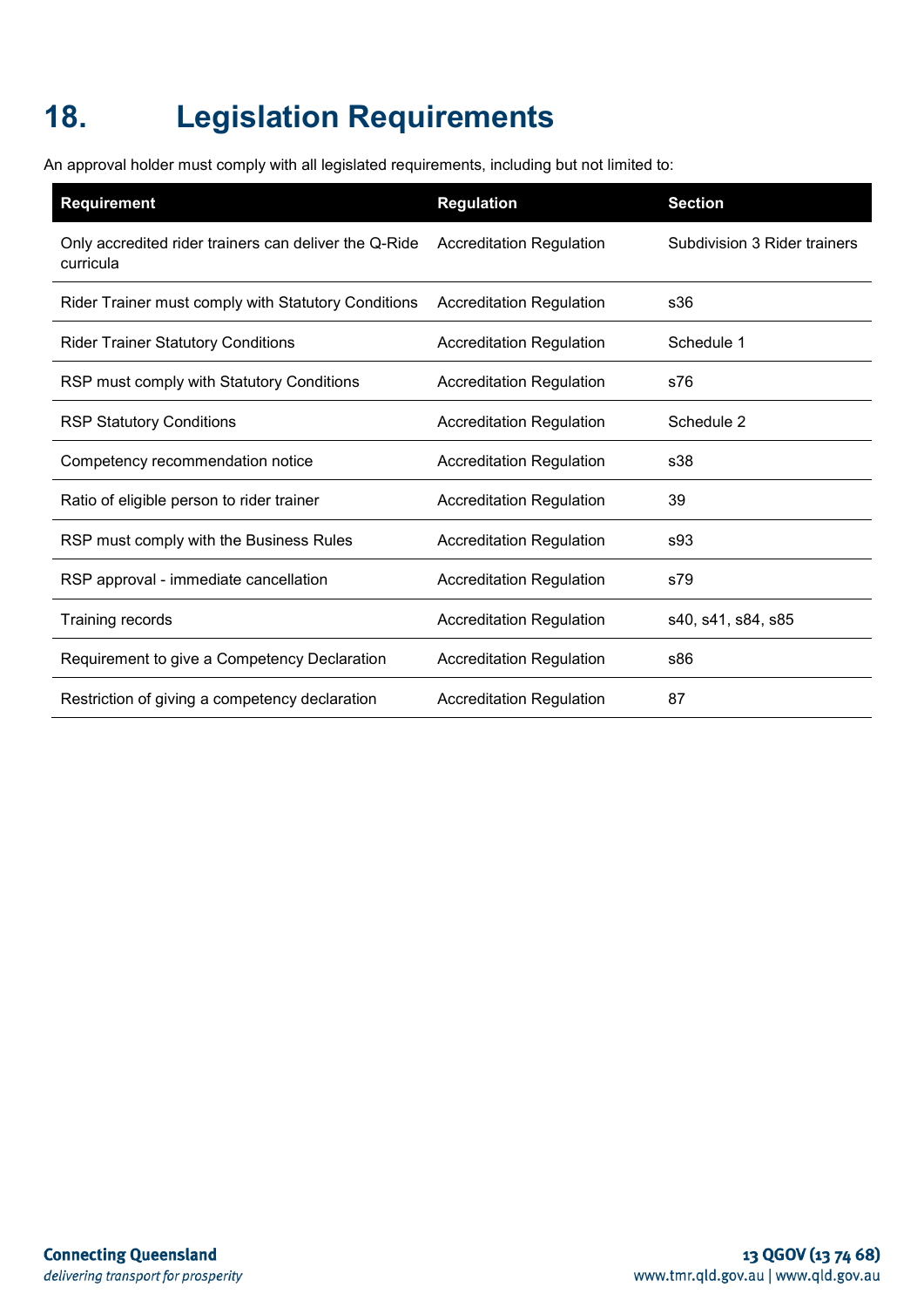# **New Q-Ride registered service provider application information**

The following information is provided to assist you in the process of seeking approval as a Q-Ride Registered Service Provider (RSP). The information will enable you to gain a better understanding of the purpose and approach to RSP approval and will:

- provide information about the RSP application process
- provide information about the initial audit
- encourage you as the applicant to only submit the application once you are fully prepared
- reduce the time it takes to be approved by ensuring you supply the required information to a level that is satisfactory to the Department of Transport and Main Roads (TMR).

Throughout the approval process, it is your responsibility to prove your ability to satisfy the requirements.

## **Step 1. Preparation prior to making application**

Prior to making an application to become an RSP, you need to review the information on the Q-Ride RSP page, including the *Business Rules for providing Q-Ride Training* (Business Rules).

The Business Rules are available from the TMR website at: www.tmr.qld.gov.au

Consider your ability to comply with the requirements and if necessary, email the Q-Ride Administrator at [qride@tmr.qld.gov.au](mailto:qride@tmr.qld.gov.au) with any questions.

### **Step 2. Apply to become a Q-Ride RSP**

#### **Application form**

You are required to complete the 'Q-Ride registered service provider registration new/renew/amend application' form (F3946).

This form is available from the TMR website at: www.tmr.qld.gov.au

#### **Evidence of identity**

#### **Individual/Partnership**

You will be required to produce evidence of identity (EOI) that will verify the legal existence of your name and date of birth as stated on the application form.

Only original documents will be accepted. In most cases, the production of your Queensland driver licence (current or expired within the last 2 years) will be sufficient.

For a full list of EOI documents, you can refer to the Evidence of Identity Requirements form (form F4362) available on the TMR website at: [www.tmr.qld.gov.au](http://www.tmr.qld.gov.au/)

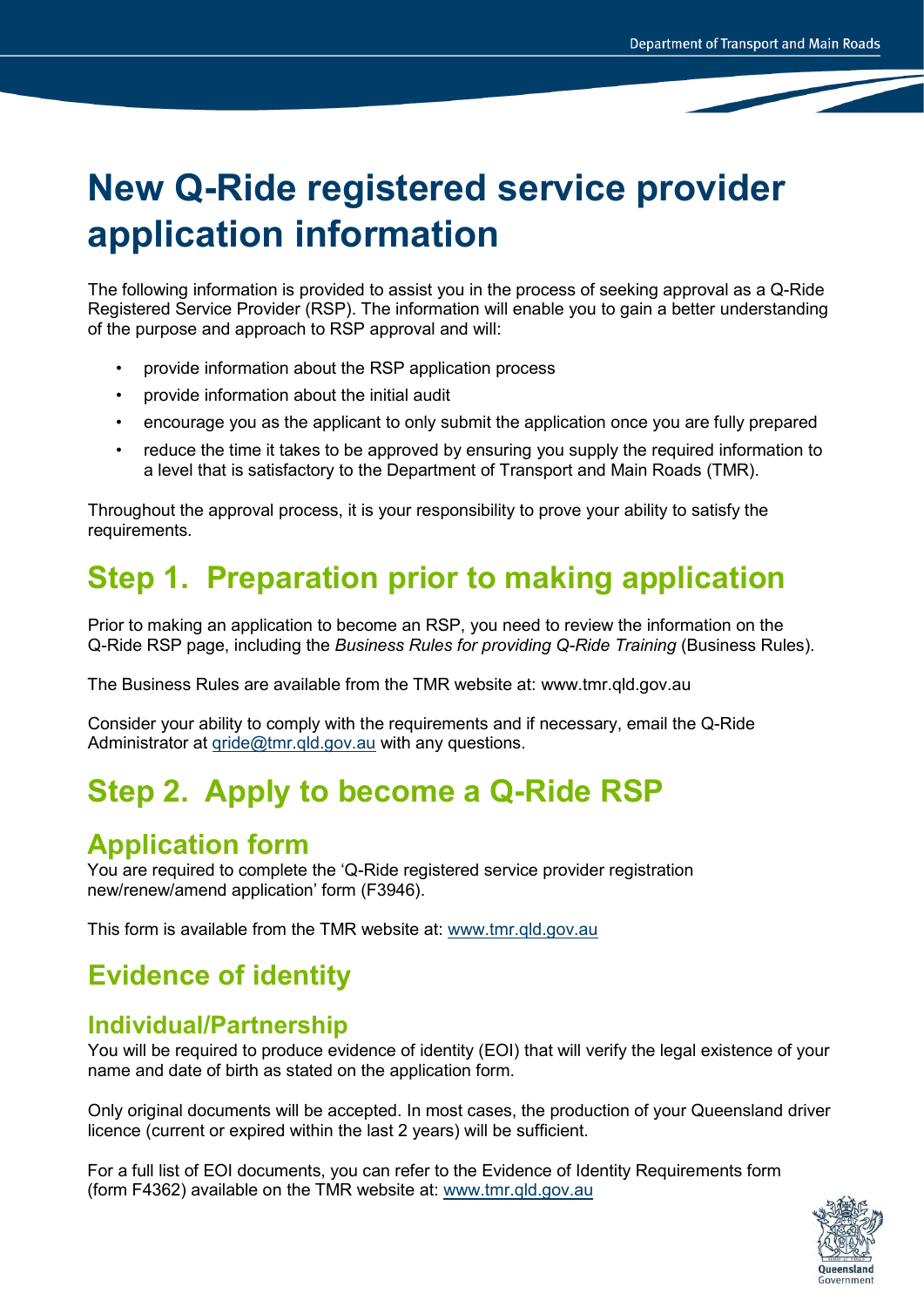#### **Business or company extract**

If you are applying using a business or company name, a business name extract or a full company extract naming all Directors, must be lodged with the application.

#### **Criminal history check**

As part of the application process, you will need to have a criminal history check performed by a TMR Customer Service Centre. There is a fee for this check.

Your application may be refused if you have been convicted of a disqualifying offence or convicted of a road transport offence within 5 years of the application.

A disqualifying offence means an offence against the Queensland Criminal Code or a law of another jurisdiction, including a jurisdiction outside Australia, that substantially corresponds to an offence against the Queensland Criminal Code.

#### **Documentation requirements**

Your application to become an RSP must contain:

- a copy of a current public liability Certificate of Insurance (must be in the name of the proposed approval holder) with a minimum of \$10 million and listing TMR as a third party
- details of a suitable training area (refer to Business Rules, Rule 10-Training area)

Please note: It is your responsibility to ensure you comply with all relevant legislation. Legislative requirements may take precedence over, or provide additional criteria to those detailed in this document. Legislative requirements can be found in the *Transport Operations (Road Use Management – Accreditation and Other Provisions) Regulation 2015*, specifically in Part 3 and Schedule 2.

#### **Training area requirements**

Your application to become an RSP must include a suitable off road training area you have authority/permission to use for the delivery of Q-Ride training and assessment. The training area must comply with Business Rule 10.

You will need to obtain a letter of authority from the landowner/occupier to use the area for Q-Ride training and assessment.

Once a training area is sourced, you will need to conduct a risk assessment for each training area including all ranges (if applicable) as stated in Business Rule 9. Further information on how to conduct a risk assessment is contained in the *Procedure for conducting Q-Ride training area risk assessments.*

The *Procedure for conducting Q-Ride training area risk assessments* is available from the TMR website at: [www.tmr.qld.gov.au](http://www.tmr.qld.gov.au/)

#### **Accredited Rider Trainer requirements**

An RSP must employ (or otherwise engage) only accredited rider trainers (ART) to deliver the Q-Ride training curriculum. There is no limit to the number of ARTs an RSP may have. You as the RSP can be an ART.

Information on how to become an ART is available from the TMR website at: [www.tmr.qld.gov.au](http://www.tmr.qld.gov.au/)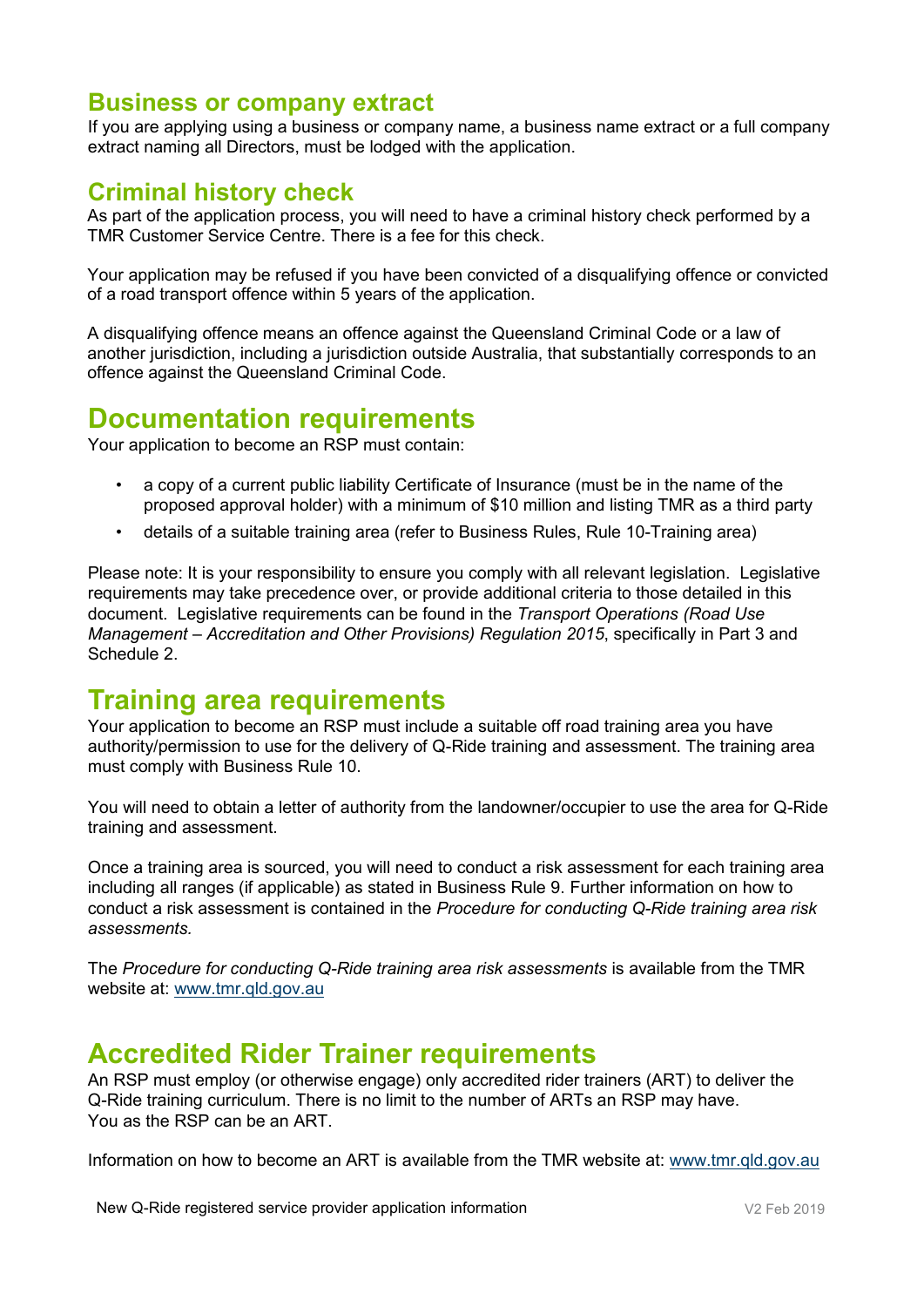Once your approval is granted, you must ensure that your ARTs meet following requirements:

- hold an R class driver licence;
- hold a rider trainer accreditation (class QR); and
- have completed the delivery of Q-Ride training with a Senior Trainer and have been appraised as developed in the Rider Trainer Appraisal criteria.

#### **Senior Trainer requirements**

As an RSP, you must employ or otherwise engage at least one but no more than two ARTs as a Senior Trainer (Business Rule 3) and must ensure the Senior Trainer meets the responsibilities of a Senior Trainer (Business Rule 4). You can be both the RSP and a Senior Trainer.

A Senior Trainer is a rider trainer who has successfully completed a TMR curriculum workshop (no longer available) or who has attended and successfully passed a Q-Ride Practical Assessment Workshop (PAW).

Once approved by TMR as a Senior Trainer, they are authorised to train and assess ARTs and ART applicants in the delivery of the Q-Ride curriculum. Only ARTs who have undergone Q-Ride curriculum training from a Senior Trainer may deliver Q-Ride courses to learner riders.

The *Guidelines for Senior Rider Trainers* provides the details of the Senior Trainer's role and responsibilities.

The *Guidelines for Senior Rider Trainers* is available from the TMR website at: [www.tmr.qld.gov.au](http://www.tmr.qld.gov.au/)

### **Step 3. Submit an application**

Your application to become a RSP needs to include the following:

- 'Q-Ride Registered Service Provider Registration New/Renew/Amend Application' (F3946) completed in full and signed
- copies of all certificates and documentation referred to in question seven on the application
- a receipt from a TMR Customer Service Centre for a Criminal History check (if relevant)

## **Step 4. Assessment of applicant**

Assessment of the application will include:

- suitable person assessment, and
- an assessment of information provided to determine your ability to comply with the scheme

An explanation of these assessments is provided below.

#### **Suitable person assessment**

As mentioned earlier, TMR will carry out a criminal history check on all applicants. For a company applying for approval as a RSP, all directors must have a criminal history check conducted by TMR. A Police Certificate submitted by the applicant is not acceptable.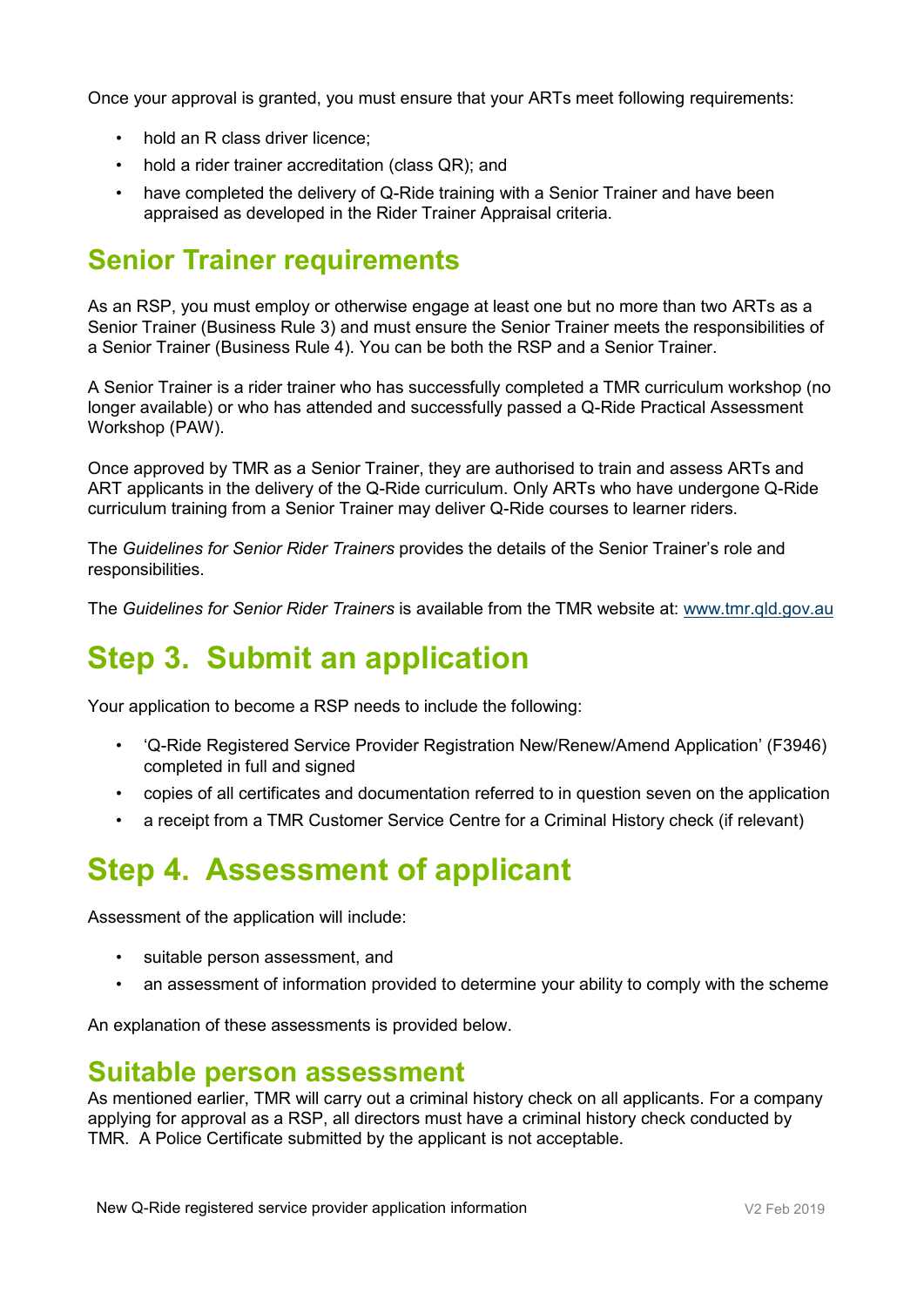Relevant criminal convictions may affect your ability to meet our suitable person criteria. This includes, but is not limited to, convictions relating to stealing, fraud, assault, and forgery.

#### **Desk Assessment**

TMR will assess your business operations, systems and capacities to ensure you comply with the Business Rules requirements. The assessment will identify any areas you where additional information is required before approval can be granted.

#### **Step 5. Decision**

TMR will consider the application within 28 days of receiving all relevant information and advise you of the decision made within a further 14 days.

If your application is successful, an approval letter (including conditions) and any further information, including online system access requirements will be sent to you within 14 days of making a decision. The initial period of approval is for 1 year.

When an application is refused, you will be advised in writing.

#### **Step 6 Initial Audit**

The initial audit is conducted soon after approval has been granted. The objective of the audit is to establish whether the RSP is meeting the requirements stated in the Business Rules, *Guidelines for Q-Ride Senior Trainers* and Q-Ride Curricula.

The audit findings are documented and provided to you as a written audit report within seven (7) working days of the date of the audit. The audit report includes the audit result (pass or fail), details of evidence and associated findings of compliance and /or non-compliance. The audit result will be determined by the number and classification of non-conformities detected during the audit.

An audit will result in either:

- a pass (with no non-conformities)
- a pass (with non-conformities)
- a fail (with non-conformities)

Depending on the outcome of the audit, further action may be taken.

Further information is contained in the *Audit and Compliance Policy for Registered Service Providers* which is available from the TMR website at: [www.tmr.qld.gov.au](http://www.tmr.qld.gov.au/)

#### **Communication with the Q-Ride Administrator**

Electronic communication with the Q-Ride Administrator is recommended at: qride@tmr.qld.gov.au

#### **Further Q-Ride information**

#### **Administrative enquiries:**

Email: qride@tmr.qld.gov.au Post: Department of Transport and Main Roads Q-Ride Administrator PO Box 673, Fortitude Valley Qld 4006 Website: [www.tmr.qld.gov.au](http://www.tmr.qld.gov.au/)

New Q-Ride registered service provider application information **V2 Feb 2019** V2 Feb 2019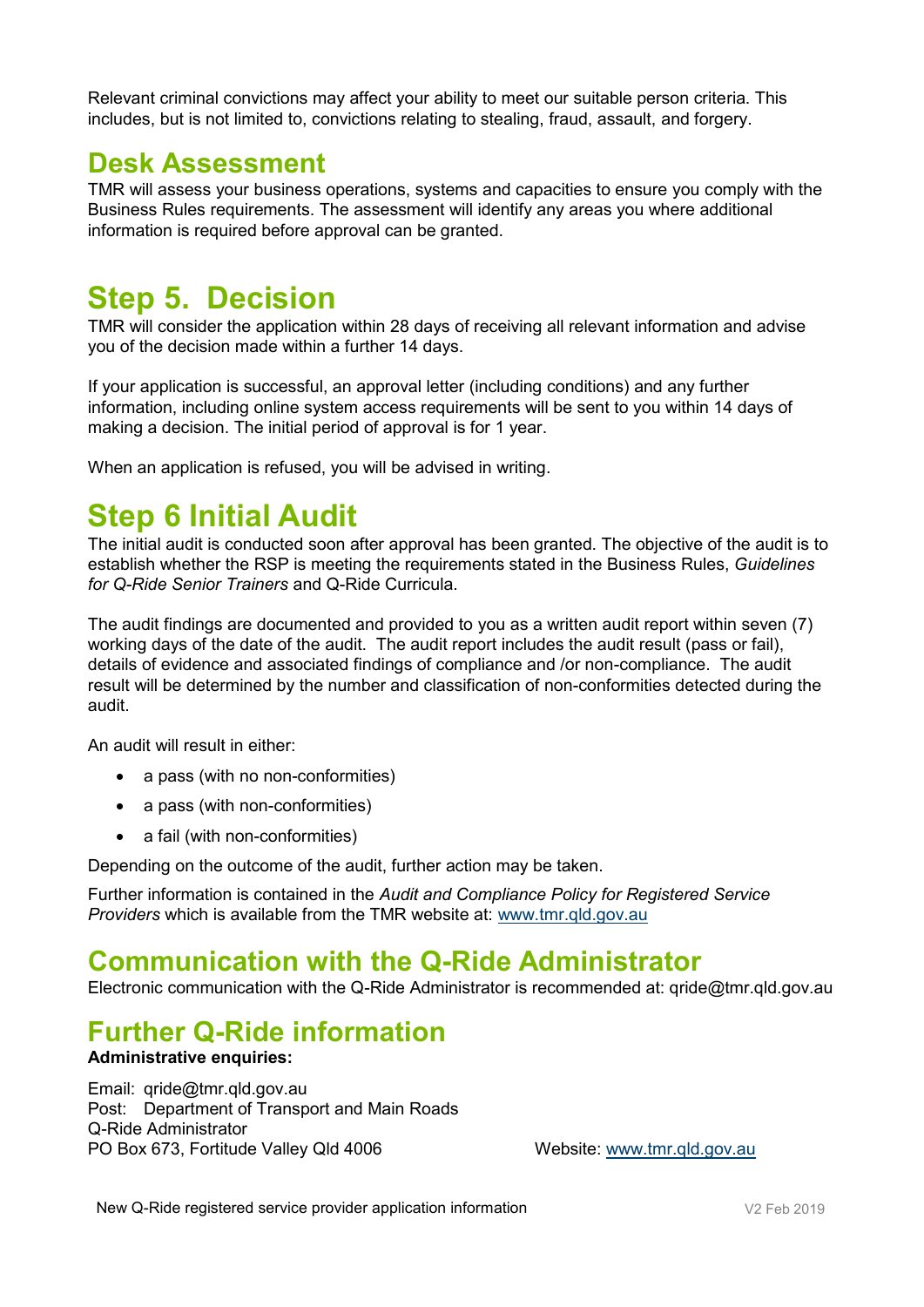# **Complaints Management Procedure for Q-Ride**

**July 2021**

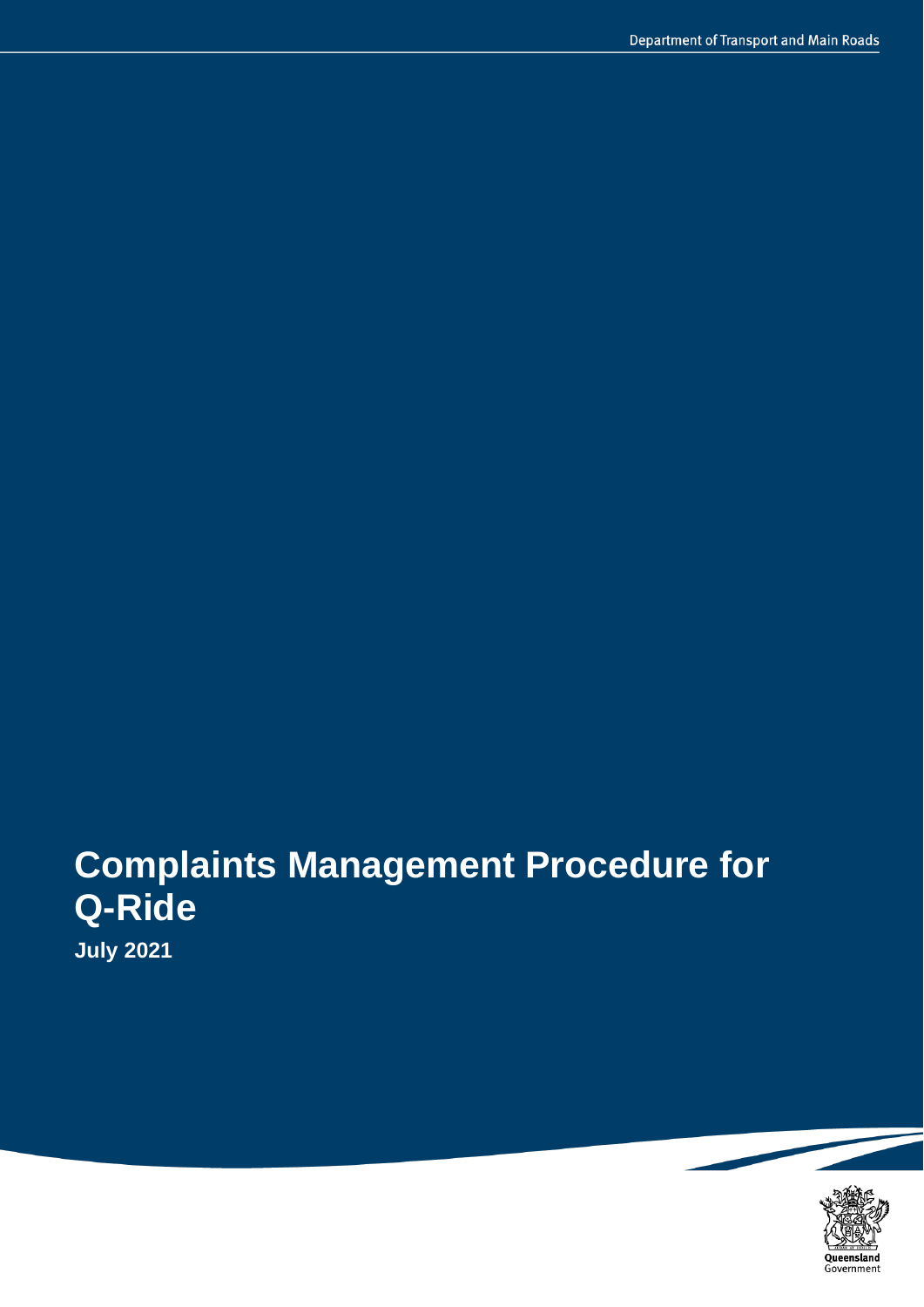## <span id="page-20-0"></span>**Creative Commons information**

© State of Queensland (Department of Transport and Main Roads) 2021



#### <http://creativecommons.org.licences/by/4.0/>

This work is licensed under a Creative Commons Attribution 4.0 Licence. You are free to copy, communicate and adapt the work, as long as you attribute the authors. The Queensland Government supports and encourages the dissemination and exchange of information. However, copyright protects this publication. The State of Queensland has no objection to this material being reproduced, made available online or electronically but only if its recognised as the owner of the copyright and this material remains unaltered.



The Queensland Government is committed to providing accessible services to Queenslanders of all cultural and linguistic backgrounds. If you have difficulty understanding this publication and need a translator, please call the Translating and Interpreting Service (TIS National) on 13 14 50 and ask them to telephone the Queensland Department of Transport and Main Roads on 13 74 68.

Disclaimer: While every care has been taken in preparing this publication, the State of Queensland accepts no responsibility for decisions or actions taken as a result of any data, information, statement or advice, expressed or implied, contained within. To the best of our knowledge, the content was correct at the time of publishing.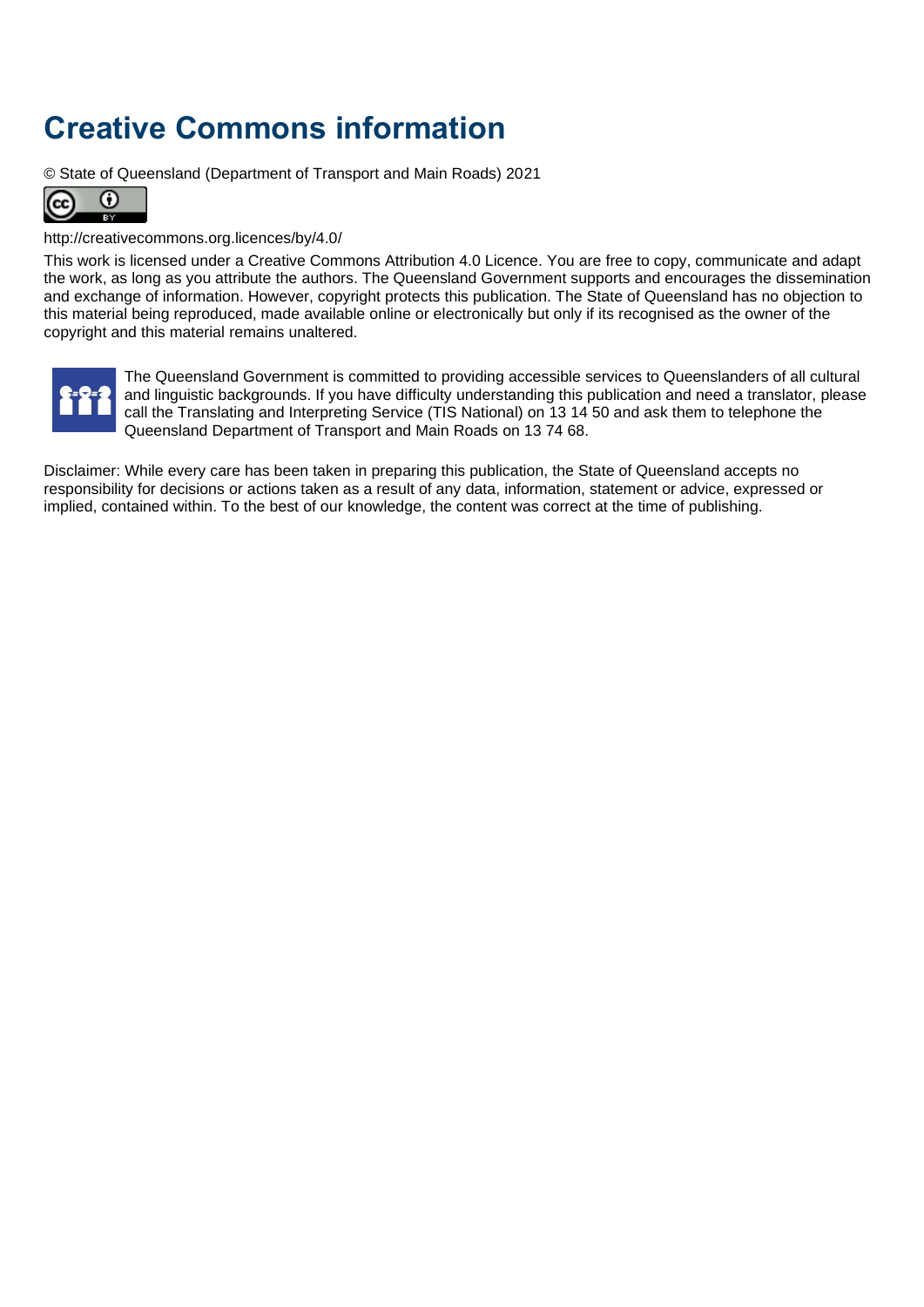## <span id="page-21-0"></span>**Table of contents**

| <b>Creative Commons information</b>   | $\overline{\mathbf{2}}$ |
|---------------------------------------|-------------------------|
| <b>Table of contents</b>              | $\mathbf{3}$            |
| <b>Terms and abbreviations</b>        | $\overline{\mathbf{4}}$ |
| <b>Policy statement</b>               | $6\phantom{1}6$         |
| Objective                             | $6\phantom{1}6$         |
| <b>Scope</b>                          | $6\phantom{1}6$         |
| What is a complaint?                  | 6                       |
| What is in scope?                     | $\overline{7}$          |
| What is out of scope?                 | $\overline{7}$          |
| <b>Benefits</b>                       | $\overline{\mathbf{r}}$ |
| <b>Complaints management process</b>  | 8                       |
| Frivolous and/or vexatious complaints | $\boldsymbol{9}$        |
| <b>Information privacy</b>            | $\boldsymbol{9}$        |
| <b>Linked documents</b>               | $\boldsymbol{9}$        |
| <b>Contact</b>                        | 10                      |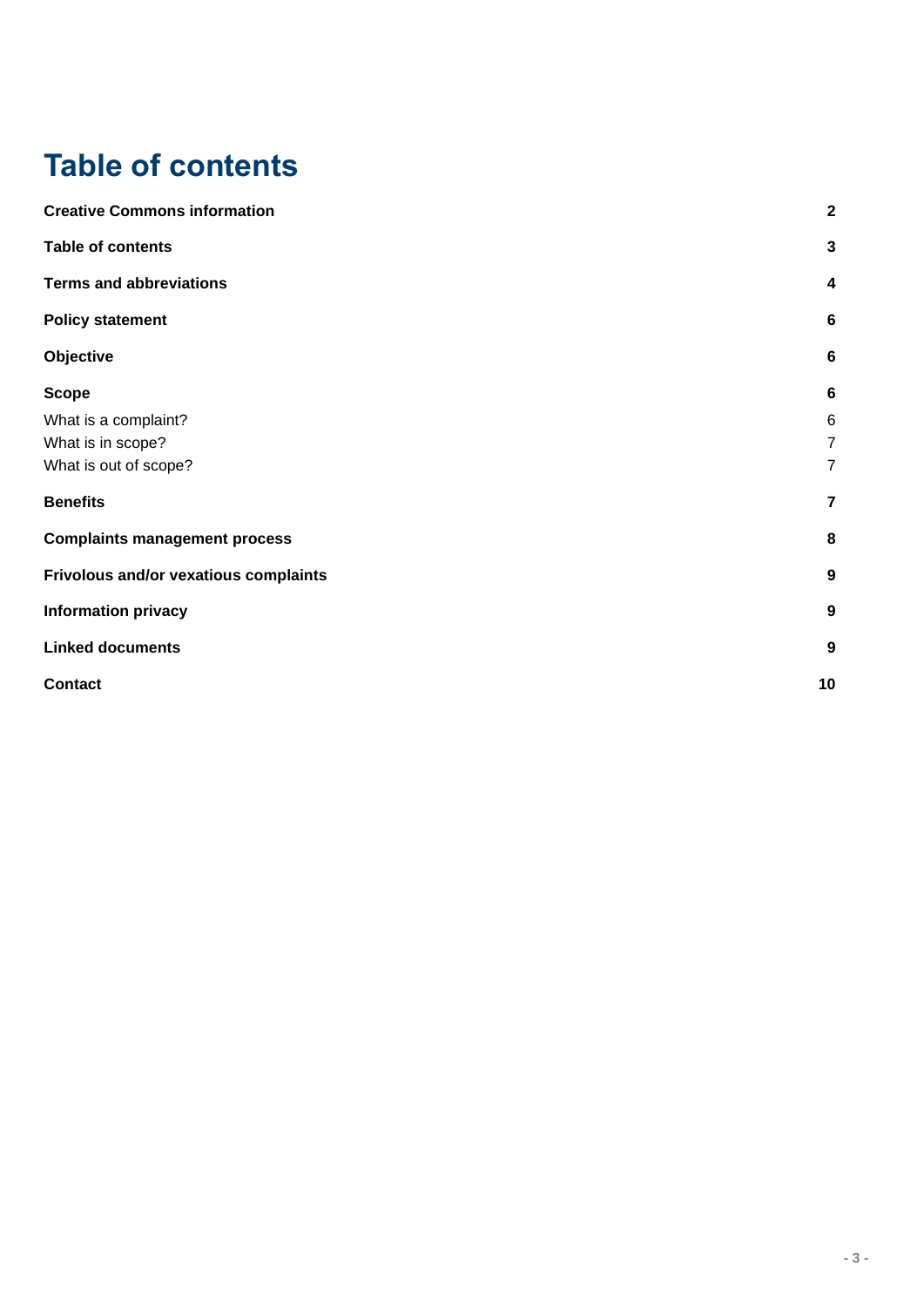## <span id="page-22-0"></span>**Terms and abbreviations**

| Term, abbreviations and acronyms | <b>Definition</b>                                                                                                                                                                                                                                                          |
|----------------------------------|----------------------------------------------------------------------------------------------------------------------------------------------------------------------------------------------------------------------------------------------------------------------------|
| accredited rider trainer         | a person who holds an approval under Part 2 of the Transport Operations<br>(Road Use Management - Accreditation and Other Provisions) Regulation<br>2015 (AOP Regulation) as an accredited person with the function of a rider<br>trainer                                  |
| <b>AOP Regulation</b>            | the Transport Operations (Road Use Management - Accreditation and Other<br>Provisions) Regulation 2015                                                                                                                                                                     |
| <b>ART</b>                       | accredited rider trainer                                                                                                                                                                                                                                                   |
| <b>ASQA</b>                      | Australian Skills Quality Authority                                                                                                                                                                                                                                        |
| audit                            | a verification activity aimed at evaluating the conformance or non-<br>conformance of a RSP or an ART against the requirements outlined in the<br>Business Rules for Providing Q-Ride Training, Guidelines for Q-Ride Senior<br>Trainers and the Q-Ride training curricula |
| business rules                   | the Business Rules for Providing Q-Ride Training authorised by section 93 of<br>the Transport Operations (Road Use Management - Accreditation and Other<br>Provisions) Regulation 2015                                                                                     |
| code of conduct                  | TMR's Code of Conduct for Queensland accredited driver trainers (2015)                                                                                                                                                                                                     |
| complaint                        | the verbal or written expression of dissatisfaction about the provision of<br>Q-Ride training                                                                                                                                                                              |
| learner rider                    | a person who is undertaking rider training within the Q-Ride scheme                                                                                                                                                                                                        |
| Q-Ride certificate               | a student who has successfully completed a Q-Ride training course will be<br>issued with a Q-Ride Competency Declaration Certificate which can be<br>submitted to TMR for a licence outcome                                                                                |
| Q-Ride scheme                    | administered by the Department of Transport and Main Roads (TMR) for<br>students to progress through the motorcycle graduated licensing scheme in<br>Queensland                                                                                                            |
| Q-Ride Senior Trainer            | an accredited rider trainer who has successfully completed and passed a<br>Q-Ride Practical Assessment Workshop delivered by TMR                                                                                                                                           |
| Q-Ride training                  | Q-Ride training courses are provided by TMR-approved registered service<br>providers and delivered by accredited rider trainers                                                                                                                                            |
| Q-Ride training courses          | the three Q-Ride motorcycle training courses: Pre-learner, Restricted (RE)<br>and Unrestricted (R), that form a standardised competency-based training<br>and assessment program in Queensland's motorcycle licensing system                                               |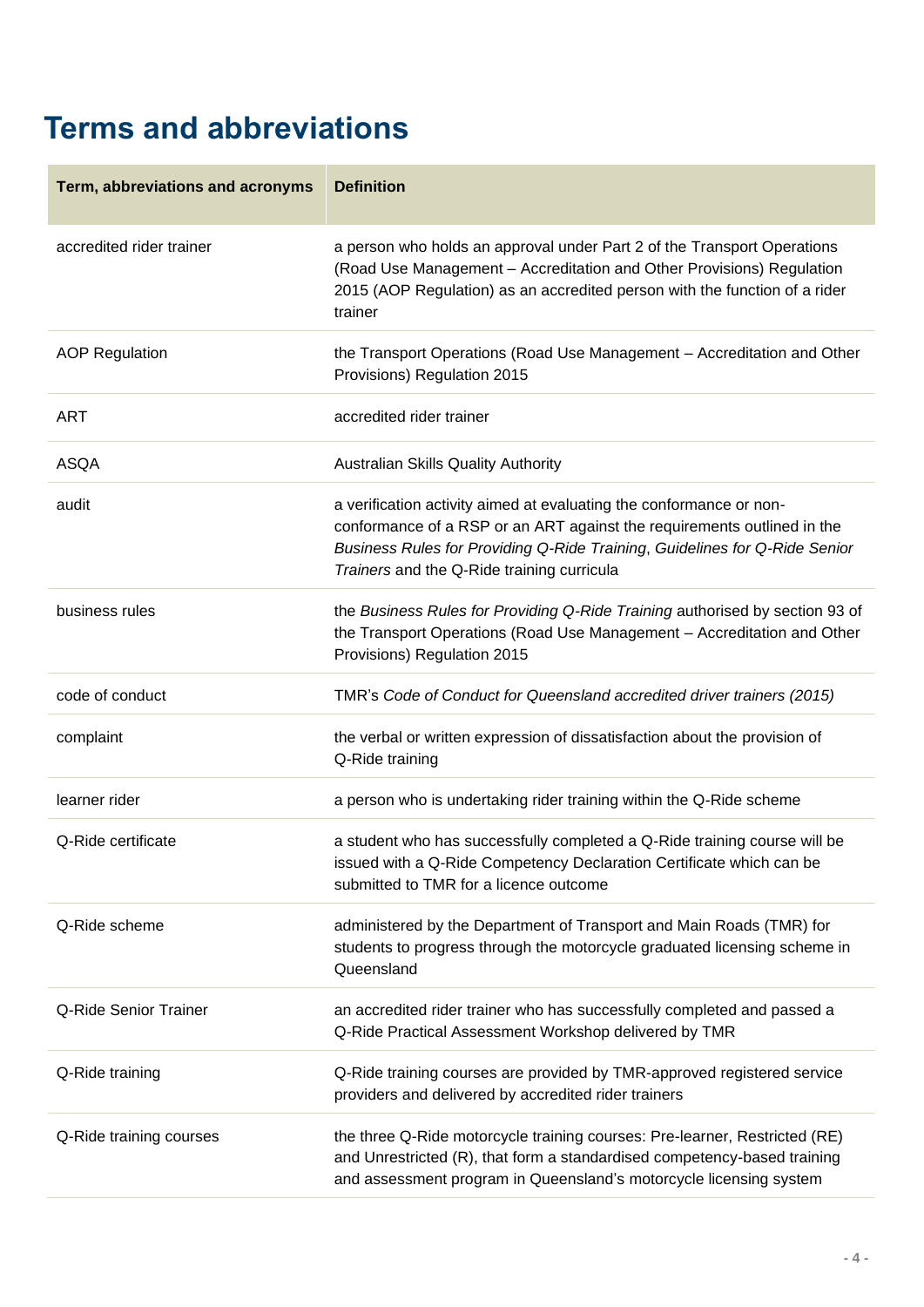| registered service provider | a person or entity approved by TMR as a registered service provided to<br>deliver Q-Ride training |
|-----------------------------|---------------------------------------------------------------------------------------------------|
| <b>RSP</b>                  | registered service provider                                                                       |
| student                     | a learner rider or returning rider who is eligible to receive Q-Ride training                     |
| TMR                         | the Department of Transport and Main Roads                                                        |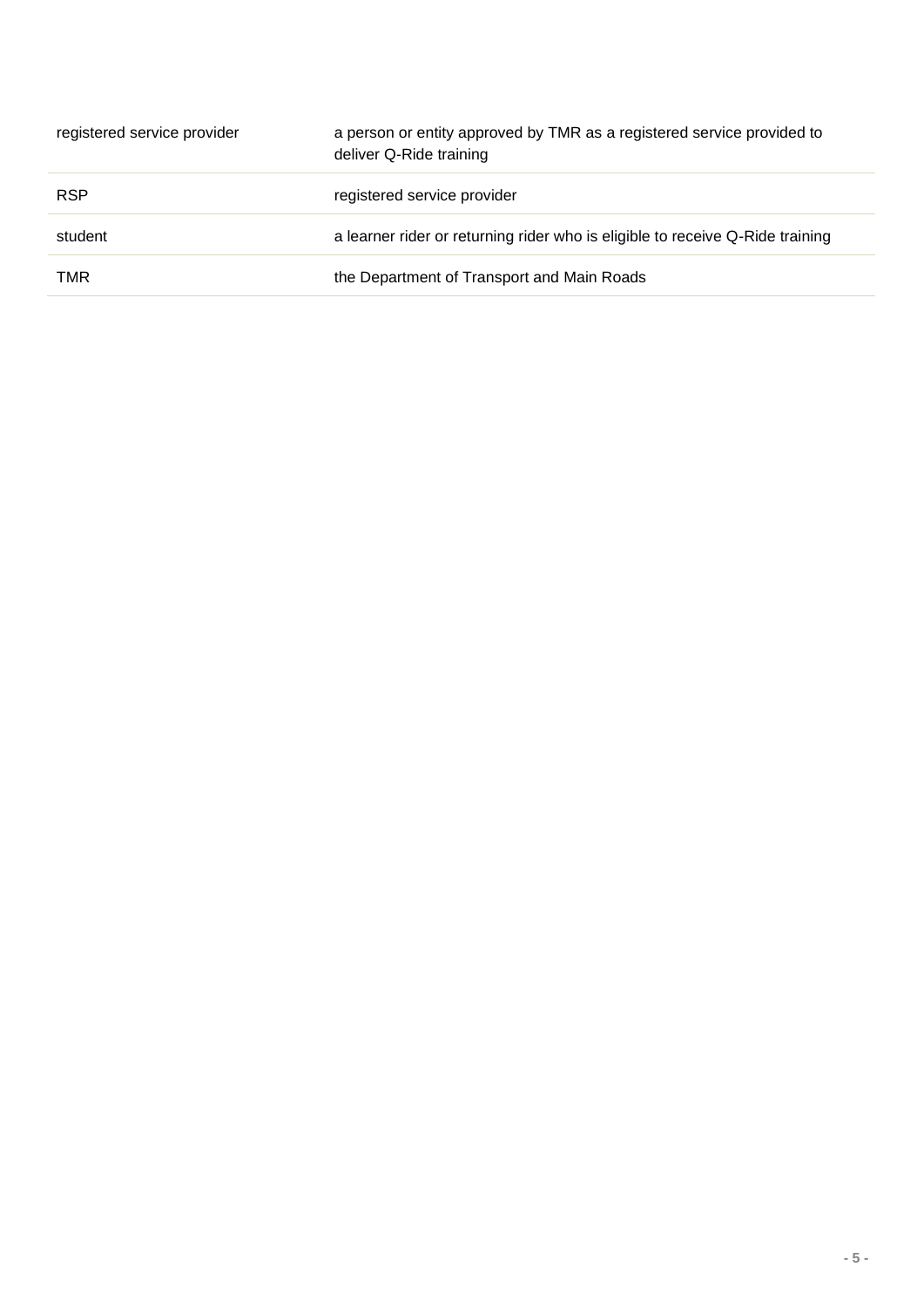## <span id="page-24-0"></span>**Policy statement**

The Q-Ride scheme, administered by the Department of Transport and Main Roads (TMR), is the most direct way to improve safety outcomes for motorcycle riders by providing learner riders with the relevant skills and experience to ride a motorcycle safely on the road. Once a learner rider has successfully completed a Q-Ride training course, they are issued with a Q-Ride Competency Declaration Certificate (Q-Ride certificate) which they can submit to TMR for a licence outcome.

The importance of learner riders being adequately trained and assessed by accredited rider trainers (ARTs) cannot be understated. Q-Ride Registered Service Providers (RSPs) and ARTs provide a valuable and critical role to the public on behalf of TMR, and the public place a high degree of trust in TMR to ensure quality training outcomes are achieved and that the integrity of the Q-Ride scheme and Queensland's motorcycle licensing system is maintained.

As the regulator, TMR has a responsibility to assess and investigate complaints relating to the delivery of the Q-Ride scheme. TMR must decide on appropriate complaint outcomes, including no further action, education, audit or compliance action. TMR has clear responsibility to take action, with legislative grounds to amend, suspend or cancel approvals, on this basis.

The purpose of this complaints management procedure for the Q-Ride scheme is to ensure that a consistent and responsive process is in place to support the effective and prompt resolution of complaints received about the delivery of the Q-Ride scheme and support the achievement of TMR's objectives for the scheme – the entry of safe and skilled new motorcycle riders on Queensland roads.

It is consistent with the information, practices and procedures outlined in TMR's Complaints Management Policy (for further information, visit the TMR website: [Compliments and complaints\)](https://www.tmr.qld.gov.au/About-us/Contact-us/Compliments-and-complaints?utm_source=homepage&utm_medium=footer&utm_campaign=fatfooter). This procedure provides information specific to managing complaints relating to the delivery of the Q-Ride scheme.

## <span id="page-24-1"></span>**Objective**

This complaints management procedure provides a consistent and effective approach to manage the prompt resolution of complaints received about the delivery of Q-Ride training.

The procedure provides Q-Ride scheme stakeholders, including learner riders, RSPs, ARTs and members of the public, with a framework of what they can expect when they submit a complaint to TMR. It also informs stakeholders of what TMR can advise them about the progress of an investigation and the outcome of a complaint.

The procedure clarifies the type of Q-Ride scheme complaints that TMR may investigate, such as complaints relating to TMR's *Code of Conduct for Queensland accredited driver trainers* (December 2015) (code of conduct). It also clarifies the types of complaints that TMR considers out of scope for investigation, such as complaints relating to fees or other types of defamatory conduct.

## <span id="page-24-2"></span>**Scope**

#### <span id="page-24-3"></span>**What is a complaint?**

A complaint is the **verbal or written expression** of dissatisfaction about the delivery of the Q-Ride scheme, where there are implications for learner rider safety and/or public safety.

A complaint relating to the Q-Ride scheme may be anonymous. TMR may receive complaints in person, by telephone, letter, email, facsimile or by way of TMR's online complaint form. This procedure covers external complaints made to TMR by Q-Ride students, members of the public, ARTs and RSPs.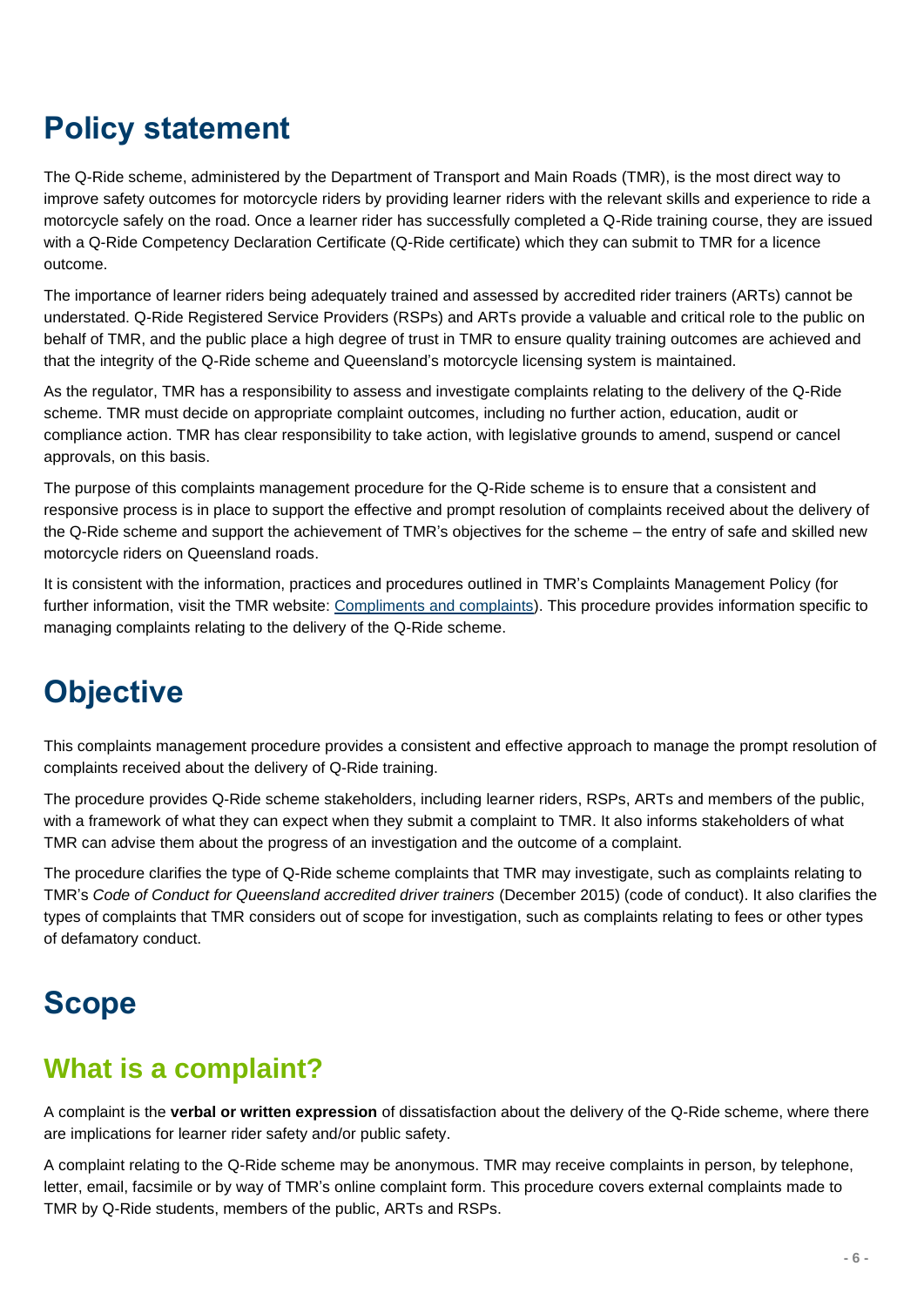#### <span id="page-25-0"></span>**What is in scope?**

This complaints management procedure applies to the Q-Ride scheme which includes RSPs, ARTs, Q-Ride Senior Trainers, students undertaking a Q-Ride course or members of the public.

TMR will investigate complaints about RSPs, ARTs and Senior Trainers with respect to their:

- compliance with the business rules and other conditions of their accreditation or approval
- delivery of Q-Ride training
- compliance with the code of conduct, including inappropriate behaviour.

TMR will also investigate complaints raising:

- broader issues about the effectiveness of the regulation of the Q-Ride scheme
- serious allegations, including criminal conduct
- allegations about the conduct of TMR staff.

#### <span id="page-25-1"></span>**What is out of scope?**

TMR does not have authority to investigate and action matters it assesses as being outside the scope of TMR's role as regulator of the Q-Ride scheme, as defined in the AOP Regulation, business rules and code of conduct.

Where TMR receives a complaint that is more appropriately considered through other mechanisms, TMR may advise the complainant to refer their complaint or may seek the complainant's permission to do so on their behalf.

For example:

- complaints about a RSP's daily operations (such as poor customer service) should be referred to the RSP
- complaints about a RSP's conduct as a private business demonstrating unfair business practices should be referred to the Office of Fair Trading (Queensland)
- complaints about an ART's or RSP's conduct considered defamatory in nature should be referred to the Queensland Human Rights Commission.

Complaints about an ART's or RSP's conduct considered criminal in nature should be referred to the Queensland Police Service (QPS). However, as these matters may also be relevant to a trainer's compliance with the code of conduct (such as complaints about inappropriate behaviour) customers may also report these matters directly to TMR. TMR takes such complaints very seriously and has clear responsibility to take action, with legislative grounds to amend, suspend or cancel approvals, on this basis.

### <span id="page-25-2"></span>**Benefits**

This procedure will benefit Q-Ride stakeholders, including students, ARTs, RSPs and members of the public and TMR by:

- ensuring a consistent approach to complaints management
- providing an effective way to manage complaints
- providing accurate and timely decision making
- working with the rider training industry and community to identify complaint trends, system issues, and corrective action
- continuing to improve Q-Ride scheme policies and procedures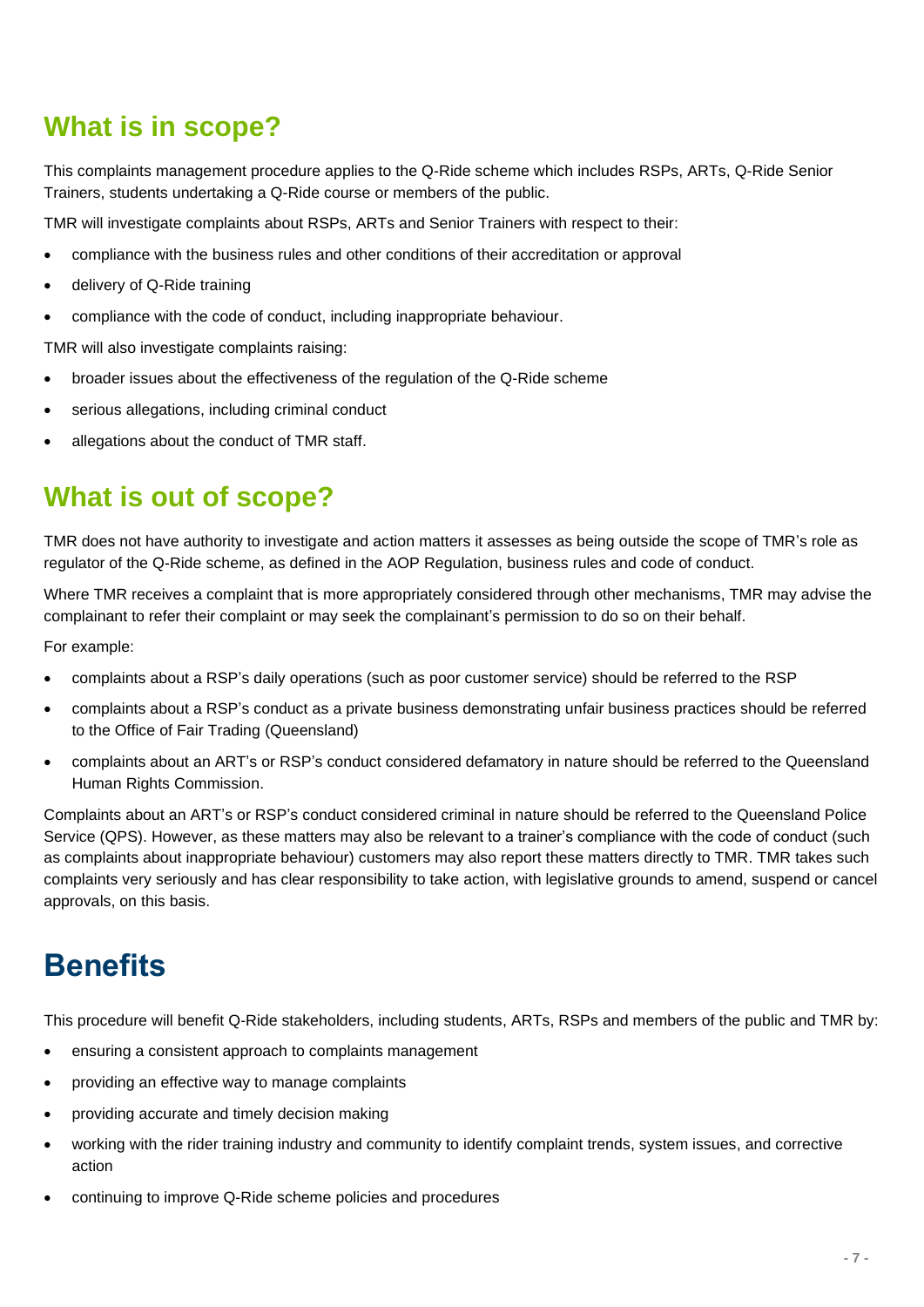- increasing industry confidence and compliance
- providing assurance that TMR will provide a fair, accountable and transparent response to complaints management for the Q-Ride scheme
- <span id="page-26-0"></span>• clearly linking to related complaints management frameworks.

## **Complaints management process**

TMR will follow this process for managing all complaints relating to the Q-Ride scheme:

#### **Step 1 – Receiving and assessing a complaint**

- receive written information and assess if the information is a question, enquiry, request for information, feedback or a complaint
- determine if the complaint is in scope
- determine if the complaint appears genuine, has substance and is credible
- determine if some or all parts of the complaint be referred to a third party or other agency (as set out in 'Out of scope')
- if appropriate, advise the complainant to raise the complaint with the Q-Ride RSP and ART for resolution in the first instance (note: for complaints that are sensitive in nature, where the customer may be uncomfortable doing so, TMR will manage the complaint, without providing this advice)
- decide to investigate the complaint
- decide to take no further action
- complaints of a serious nature will be reviewed by the Manager (Industry Accreditation and Licensing).

#### **Step 2 – Complaint investigation process**

- identify the relevant matters raised within a complaint
- if applicable seek the consent of the complainant to raise the matter with the RSP or ART
- gather all relevant information (including contacting the stakeholders concerned to request further information)
- determine and rely upon the relevant facts, documentation, legislation, and policy (factual findings must be based on sufficient, relevant, and reliable information)
- apply procedural fairness, that is, providing a person who may be adversely affected by a decision a reasonable opportunity and time to respond
- identify if any human rights may be relevant to a complaint
- impartially consider all parties' submissions
- analyse and weigh information for value and reliability (more serious issues will require stronger evidence to meet this standard)
- disregard any irrelevant factors
- apply legislation to make an informed decision, including the reasons for the decision and any applicable review rights
- decisions will be made by an officer with appropriate delegation and suitability (no conflicts of interest)
- all investigations documents, including emails, letters, reports, notes, briefs, and recordings associated with a complaint, will be retained in accordance with TMR's recordkeeping practices.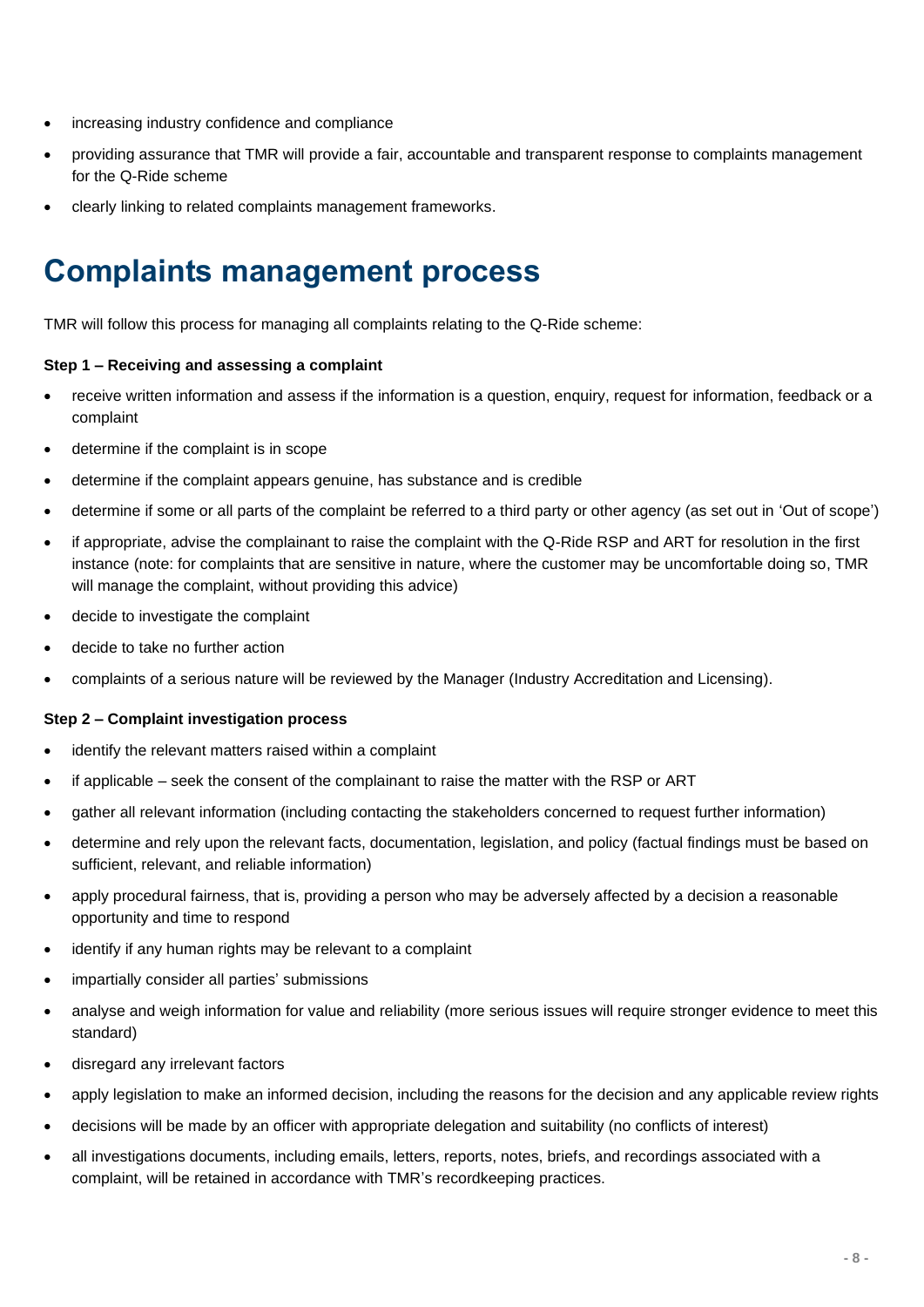#### **Step 3 – Complaint timeframe and responses**

- complaints will be acknowledged within five (5) working days and generally responded to within 15 working days
- more complex complaints may require an investigation which can take up to 45 working days
- the complainant will be provided with updates throughout an investigation process
- the complainant will be advised when a complaint and investigation (where applicable) has been finalised and will be provided with an adequate explanation of the outcome
- the outcome may include advising if the complaint was substantiated, the reasons for this determination, and measure/s to be taken by TMR as a result of the complaint
- the outcome of a complaint may consist of no further action, education, audit, or compliance/disciplinary action against an accredited rider trainer or a registered service provider
- TMR will not disclose specific details of the outcome of an investigation to a complainant, including resulting disciplinary or compliance actions. This is due to information privacy legislation obligations (refer to the 'Linked documents' section).

#### <span id="page-27-0"></span>**Frivolous and/or vexatious complaints**

TMR has a responsibility to assess and manage complaints relating to the Q-Ride scheme to support road safety. This complaints management procedure supports the effective management of complaints to demonstrate to all parties that a complaint has been seriously considered that appropriate action was taken, and that the outcome is in line with the range of available outcomes and established policy.

There may be a small number of persons who choose to misuse complaints processes. TMR will assess all complaints and will not take any further action in relation to complaints where it is found that it is lacking in substance or credibility or has previously been dealt with.

### <span id="page-27-1"></span>**Information privacy**

The Information Privacy Act 2009 (IP Act) regulates the way in which Queensland government agencies, including TMR, must manage personal information. TMR is required to manage personal information in line with the Information Privacy Principles relating to collection, storage, use, and disclosure as set out in the IP Act.

For this reason, a complainant will be advised that their complaint has been investigated, appropriate action has been taken, and that the matter is considered finalised. TMR is unable to disclose specific details of the outcome of an investigation to a complainant or other third party.

Where any parties wish to apply for access to documents held by TMR, an application can be made under the Right to Information Act 2009 (Qld) (RTI Act). The RTI Act is intended to provide members of the community a right of access to information held by or under the control of government. This right of access is subject to limited exclusions, including grounds for refusal of access. For advice about applying for access to complaint and investigation documents, contact the Right to Information, Privacy and Complaints Management team on 3066 7108 or [contactrti@tmr.qld.gov.au.](mailto:contactrti@tmr.qld.gov.au)

### <span id="page-27-2"></span>**Linked documents**

• TMR Complaints Management Policy: [Complaints Management Policy January 2020](https://www.tmr.qld.gov.au/About-us/Contact-us/Compliments-and-complaints)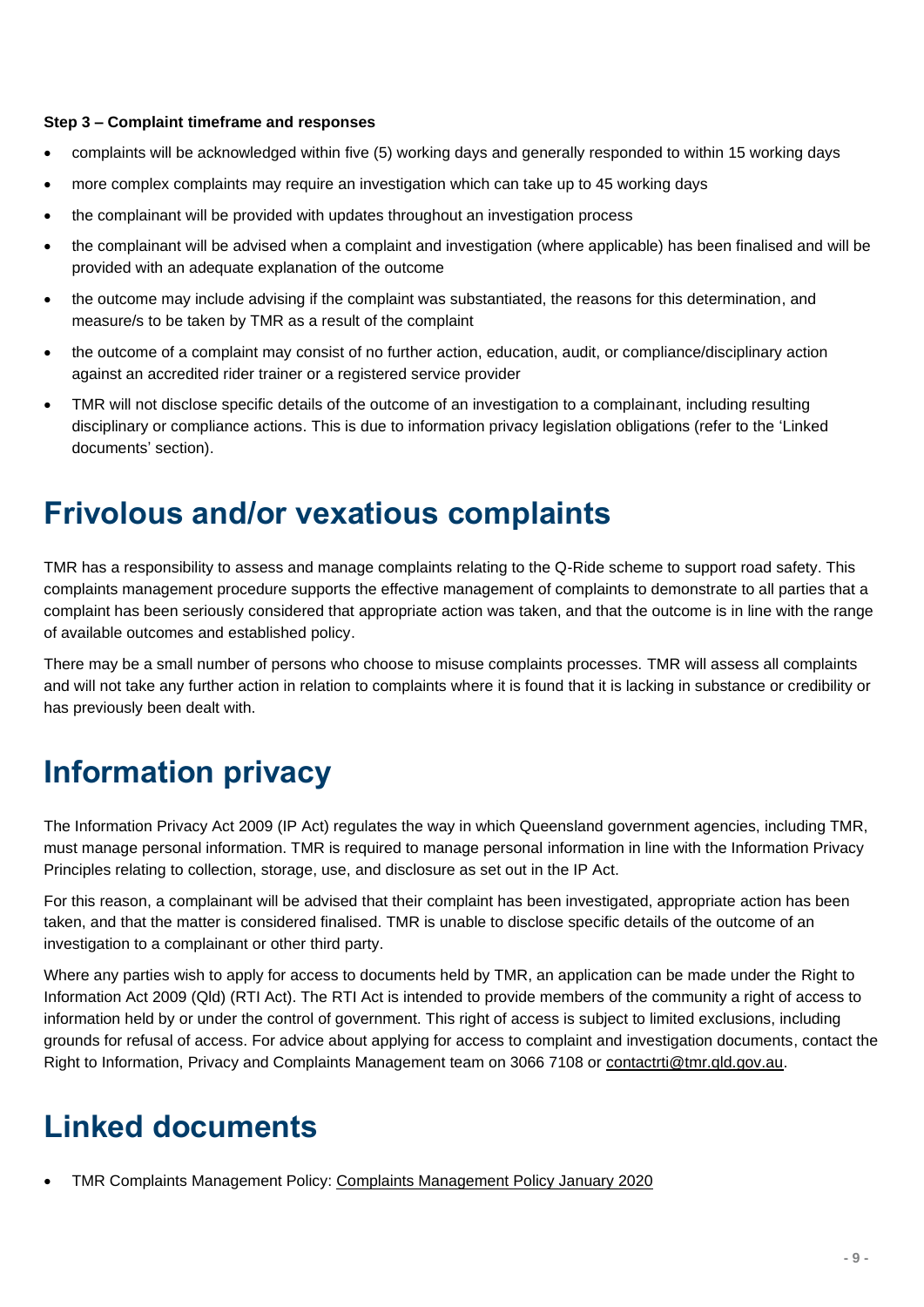- TMR online form for compliments and complaints: [Online form](https://www.tmr.qld.gov.au/Contact-us)
- Information Privacy: [Information privacy](https://www.tmr.qld.gov.au/Help/Privacy)
- • [Information Privacy Principles](https://www.legislation.qld.gov.au/view/html/inforce/current/act-2009-014#sch.3): Information Privacy Principles
- Code of conduct (current version)
- <span id="page-28-0"></span>• Q-Ride Business Rules: [Information and resources for Q-Ride registered service providers](https://www.tmr.qld.gov.au/business-industry/Accreditations/QRide-registered-service-providers)

## **Contact**

If you have any questions about this procedure or the Q-Ride scheme, contact TMR's Industry Accreditation and Licensing (IAL) team for advice at [Qride@tmr.qld.gov.au.](mailto:Qride@tmr.qld.gov.au)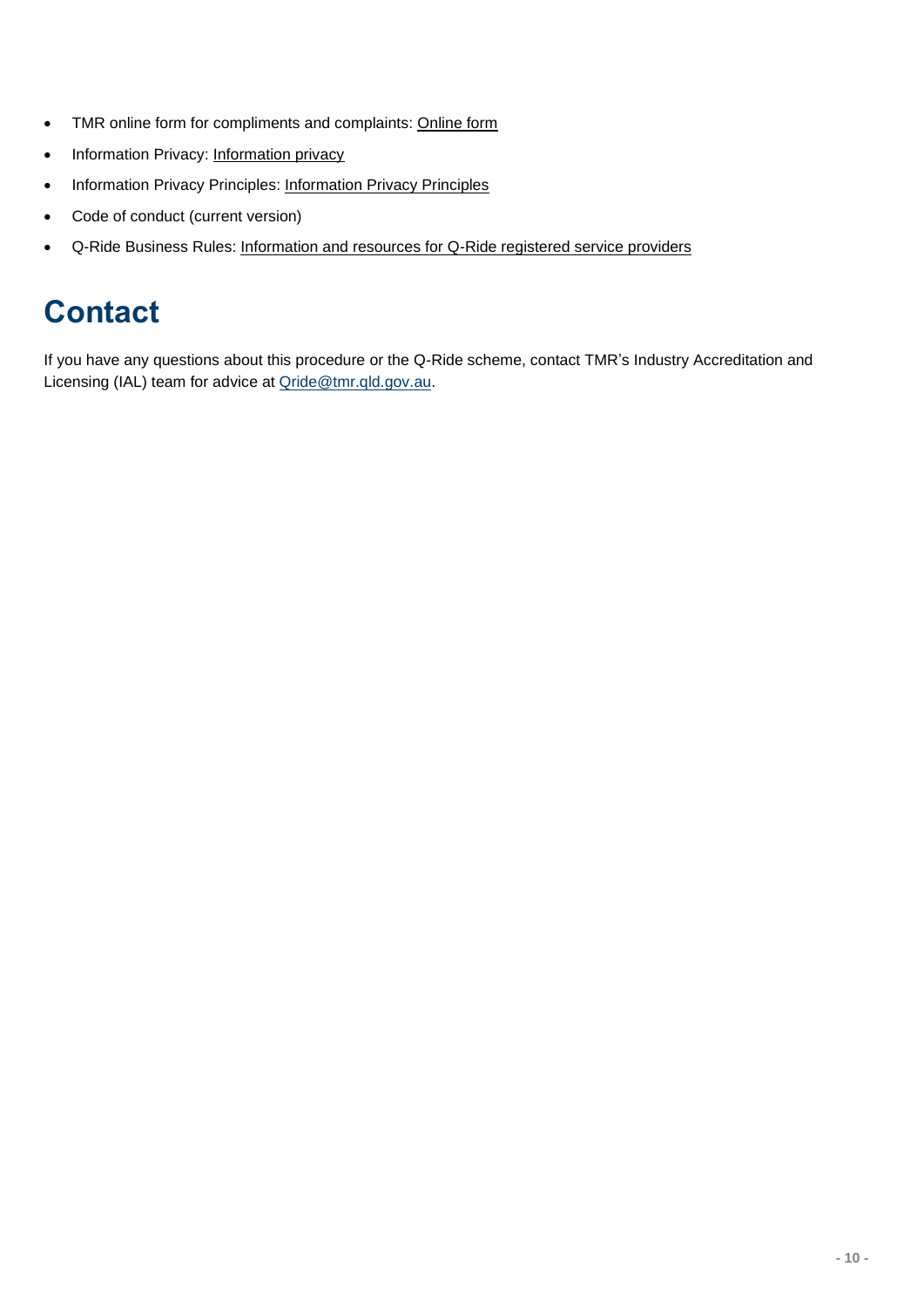# Guidelines for Q-Ride Senior **Trainers**

**Version 2.0 October 2018**

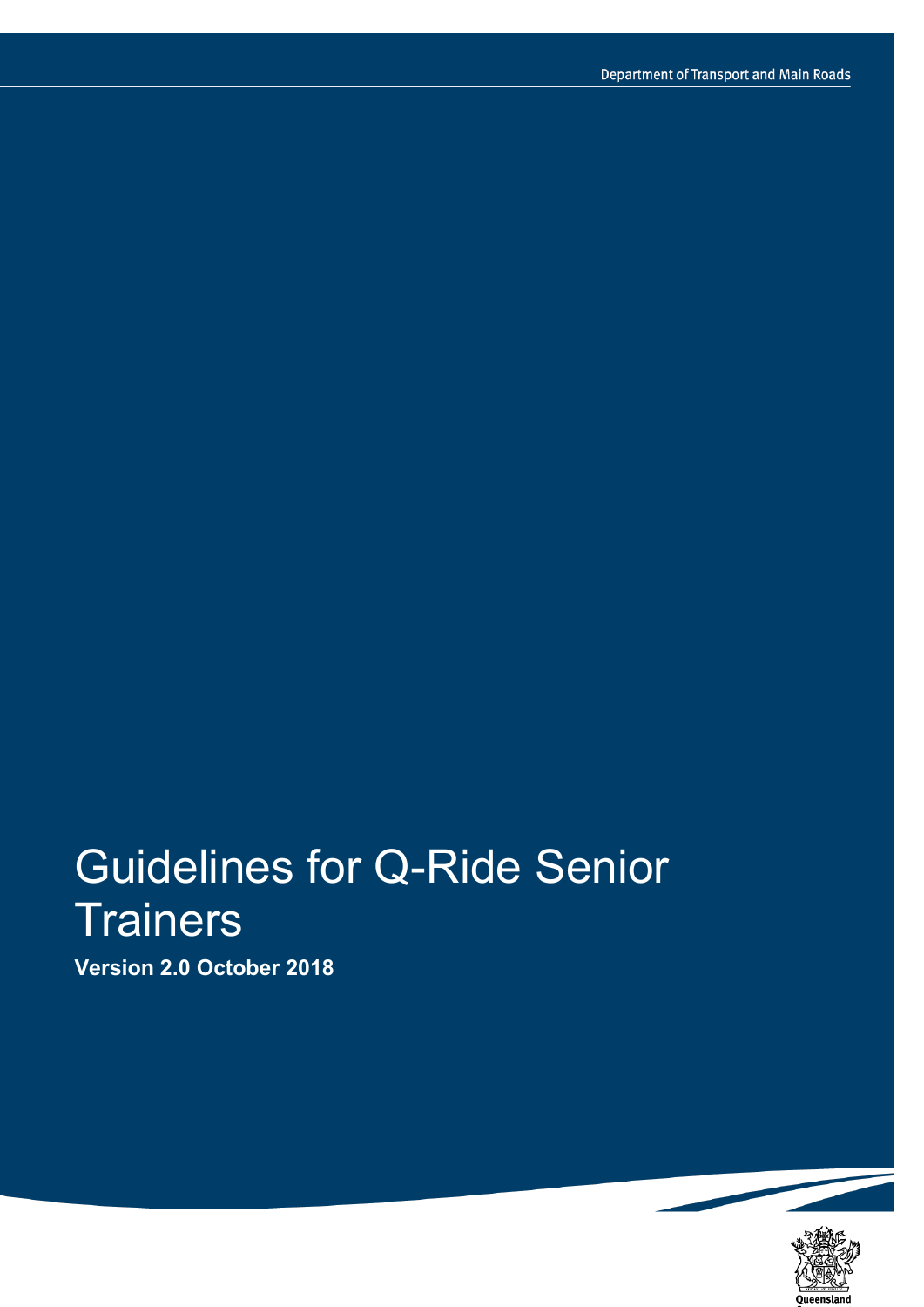## **Contents**

|            | <b>Terms and abbreviations</b>                                    | 1              |
|------------|-------------------------------------------------------------------|----------------|
| 1.         | Introduction                                                      | 1              |
| 2.         | <b>Purpose</b>                                                    | 1              |
| 3.         | <b>Scope</b>                                                      | $\overline{2}$ |
| 4.         | What is a senior trainer?                                         | $\overline{2}$ |
| 5.         | <b>Responsibilities</b>                                           | $\mathbf{2}$   |
|            | <b>Transport and Main Roads</b>                                   | $\overline{c}$ |
|            | Senior trainers                                                   | $\overline{c}$ |
| 6.         | <b>Delivery of training</b>                                       | 3              |
| 7.         | <b>Compliance requirements</b>                                    | 4              |
|            | <b>TMR</b>                                                        | 4              |
|            | Senior Trainer                                                    | 4              |
| 8.         | <b>Audit and Appraisal</b>                                        | 4              |
|            | Non conformity rectification                                      | 4              |
|            | <b>Corrective Action Plan</b>                                     | 5              |
| 9.         | Additional materials to be read in conjunction with this document | 5              |
| 10.        | <b>Review of the guidelines</b>                                   | 5              |
|            | <b>Attachment 1</b>                                               | 6              |
|            | Q-Ride rider trainer appraisal                                    | 6              |
|            | <b>Attachment 2</b>                                               | 8              |
| <b>CAP</b> |                                                                   | 8              |
|            |                                                                   |                |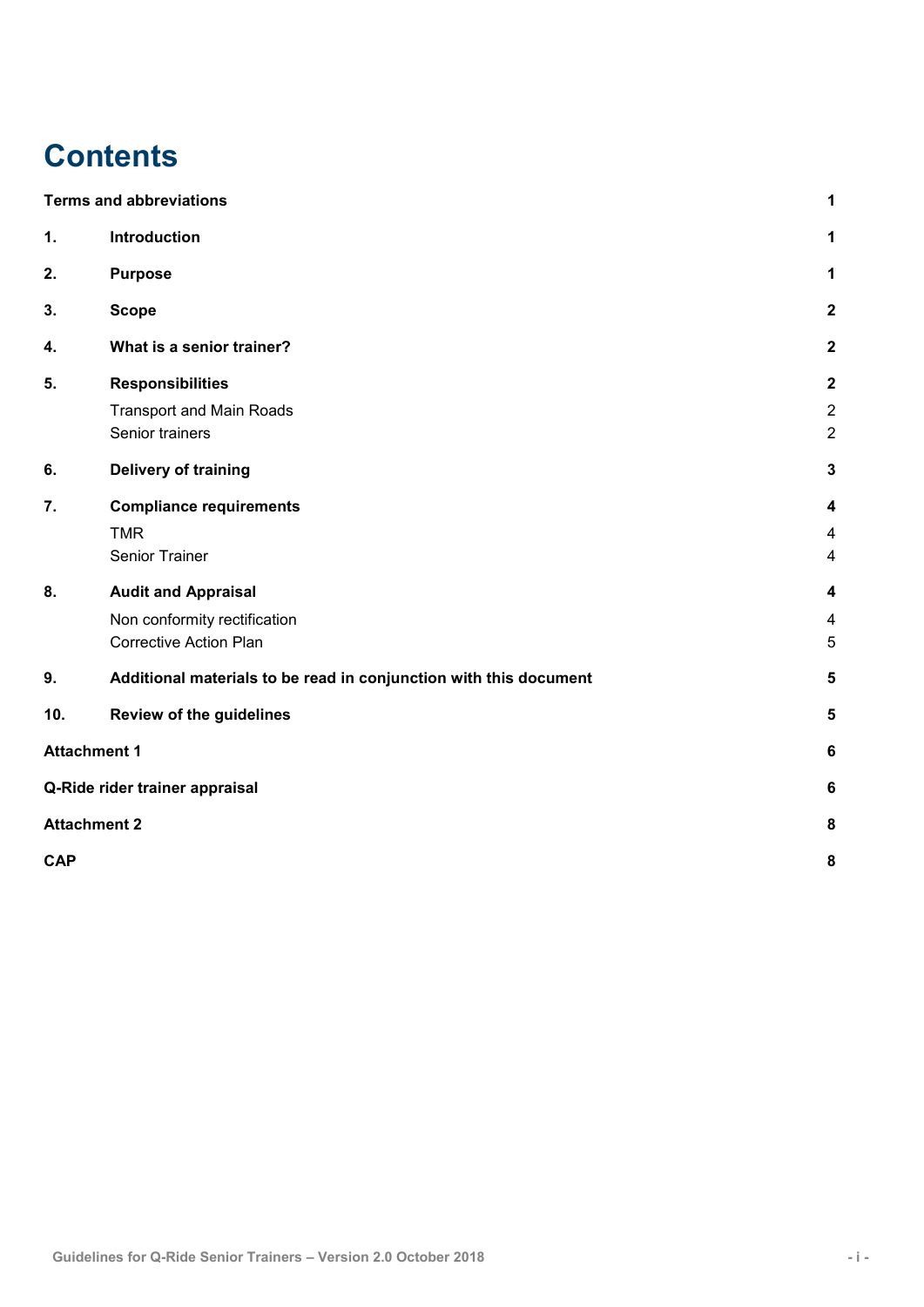## <span id="page-31-0"></span>**Terms and abbreviations**

| Term, abbreviation and acronyms | <b>Definition</b>                                                                                                                                                                                                                |  |
|---------------------------------|----------------------------------------------------------------------------------------------------------------------------------------------------------------------------------------------------------------------------------|--|
| appraisal                       | a written assessment performed by TMR or a senior trainer, of a<br>rider trainer's ability to deliver the Q-Ride curricula.                                                                                                      |  |
| audit                           | process to examine and evaluate the adequacy and<br>effectiveness of agreed training and assessment in accordance<br>with teaching, learning and assessment resources approved by<br>TMR.                                        |  |
| business rules                  | Business rules for providing Q-Ride training.                                                                                                                                                                                    |  |
| corrective action plan          | plan of action developed by the senior trainer to address non-<br>compliances identified through audit or appraisal.                                                                                                             |  |
| Q-Ride training                 | training in the Q-Ride training curricula course material that<br>comprises the Q-Ride Pre-Learner Rider Training Manual, Q-<br>Ride Restricted RE Rider Training Manual and Q-Ride<br>Unrestricted R Rider Training Manual.     |  |
| rider trainer applicant         | a person who has successfully completed the qualification<br>requirements to become an Accredited Rider Trainer                                                                                                                  |  |
| rider trainer                   | a driver trainer who is accredited to deliver the Q-Ride training<br>curriculum                                                                                                                                                  |  |
| <b>RSP</b>                      | Q-Ride Registered Service Provider/approval holder                                                                                                                                                                               |  |
| senior trainer                  | rider trainer who has successfully completed a TMR approved<br>course to become a senior trainer. See Business Rules for<br>providing Q-Ride training [Business Rule 4] 'Senior Trainer<br>Responsibilities and Q-Ride training' |  |
| the curriculum                  | The Q-Ride training curriculum (Pre-Learner Training Manual,<br>Restricted RE Training Manual, Unrestricted R Rider Training<br>Manual), as provided to approval holder by TMR.                                                  |  |
| <b>TMR</b>                      | Department of Transport and Main Roads                                                                                                                                                                                           |  |

## <span id="page-31-1"></span>**1. Introduction**

The Queensland Government introduced a number of changes to Queensland's motorcycle licencing system on 1 October 2016. These changes aim to improve motorcycle rider safety by introducing graduated motorcycle licensing and standardised training and assessment to adequately prepare novice riders and encourage skill development.

TMR requires rider trainers to have a comprehensive understanding of the Q-Ride curricula and how it is required to be delivered. Q-Ride Registered Service Providers (RSP), through their nominated Q-Ride senior trainers (senior trainer), have the responsibility of ensuring their rider trainers have ongoing training and support. Similarly, senior trainers must ensure accredited rider trainer applicants are adequately trained in the delivery of Q-Ride training, prior to their rider trainer application being approved.

## <span id="page-31-2"></span>**2. Purpose**

The purpose of this guideline is to provide detail the senior trainer's role and responsibilities and provide a consistent approach to the training and assessment of rider trainers and rider trainer applicants in the delivery of the Q-Ride curricula.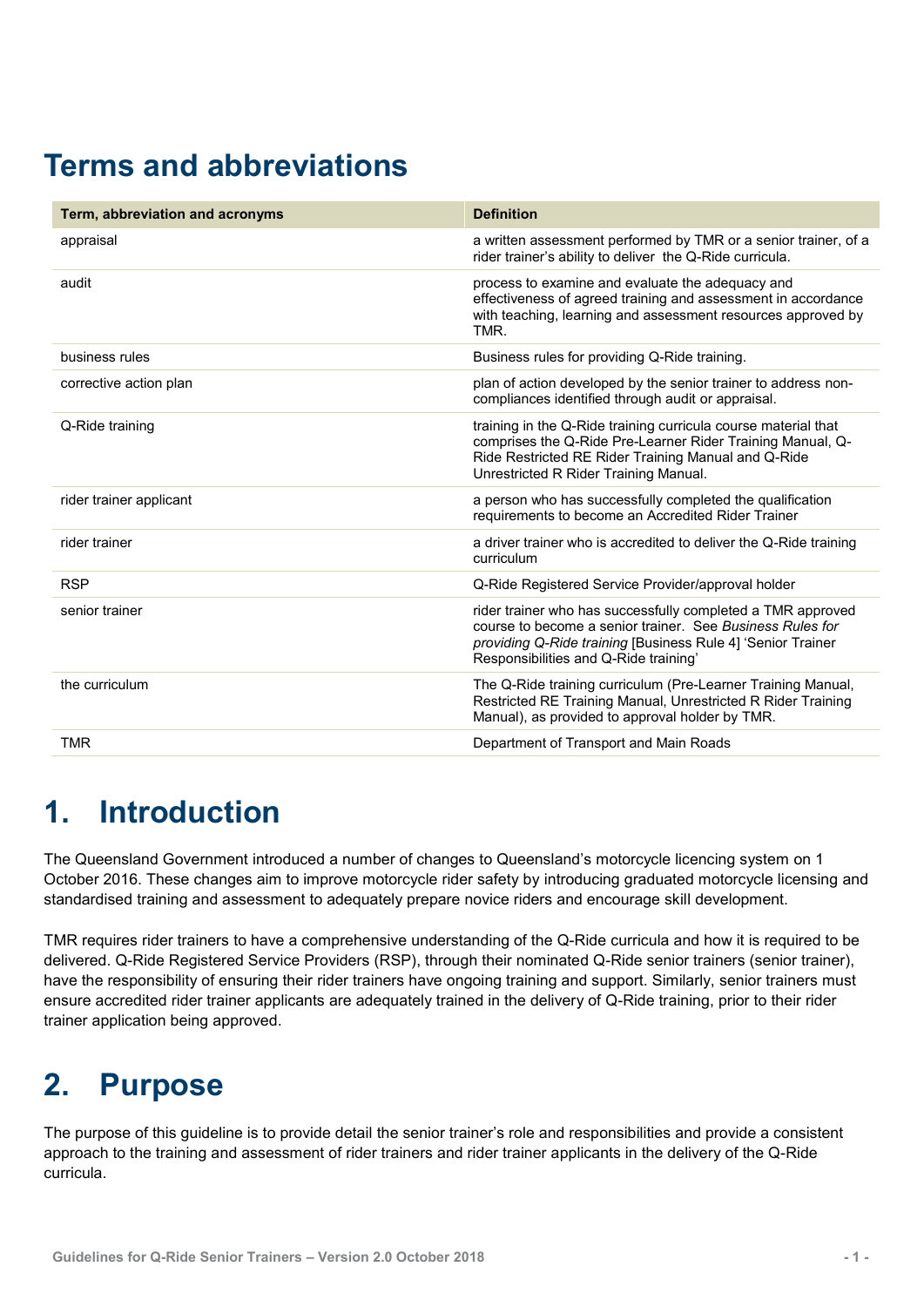## <span id="page-32-0"></span>**3. Scope**

This guideline is authorised by Business Rule four (4) of the *Business Rules for providing Q-Ride training* and applies to the training, assessment and administration requirements senior trainers must meet.

This guideline details the requirements and standards for:

- the audit and administration of senior trainers by TMR to evaluate their adequacy and effectiveness to deliver Q-Ride training and assessment;
- the prerequisite and ongoing criteria senior trainers must meet to deliver Q-Ride training and assessment to rider trainers and rider trainer applicants; and
- the criteria senior trainers must meet when appraising rider trainers, developing Corrective Action Plans (CAPs), implementing and delivering remedial training, closing out corrective actions and record keeping.

## <span id="page-32-1"></span>**4. What is a senior trainer?**

A senior trainer is a rider trainer who has successfully completed the initial five day TMR curriculum workshop (no longer available) or who has attended and successfully passed all four days of a Q-Ride Practical Assessment Workshop (PAW). Once approved by TMR as a senior trainer, they are then authorised to train and assess rider trainers and rider trainer applicants in the delivery of the Q-Ride curriculum for TMR. Only rider trainers who have undergone Q-Ride curriculum training from a senior trainer may deliver Q-Ride courses to learner riders.

## <span id="page-32-2"></span>**5. Responsibilities**

#### <span id="page-32-3"></span>**Transport and Main Roads**

TMR is responsible for:

- performing audits of the RSP's management, administration and record keeping;
- performing audits of rider trainers and senior trainers to evaluate the adequacy and effectiveness of agreed training and assessment in accordance with TMR's standardised Q-Ride curriculum;
- providing advice and support to RSP's, senior trainers and rider trainers in relation to the business rules, Q-Ride curriculum and TMR's standard of training.

#### <span id="page-32-4"></span>**Senior trainers**

Senior trainers are responsible for:

- maintaining their currency in delivering the curriculum; maintaining relevant industry experience and knowledge of rider training principles;
- ensuring rider trainers deliver the Q-Ride curriculum to a standard required by TMR;
- delivering Q-Ride training to rider trainers and rider trainer applicants, and appraising their competence against TMR standards;
- ensuring each new rider trainer, employed by the RSP, is appraised and assessed as competent in delivering the approved TMR curricula to the TMR standard, prior to the rider trainer delivering Q-Ride training to learner riders.
	- o recording the outcome of an appraisal on the Q-Ride Rider Trainer Appraisal see example Attachment 1;
	- $\circ$  the initial appraisal (by the senior trainer) is performed when the new rider trainer is first employed by the RSP with the senior trainer appraising all modules of the Pre-learner, Restricted RE and Unrestricted R courses;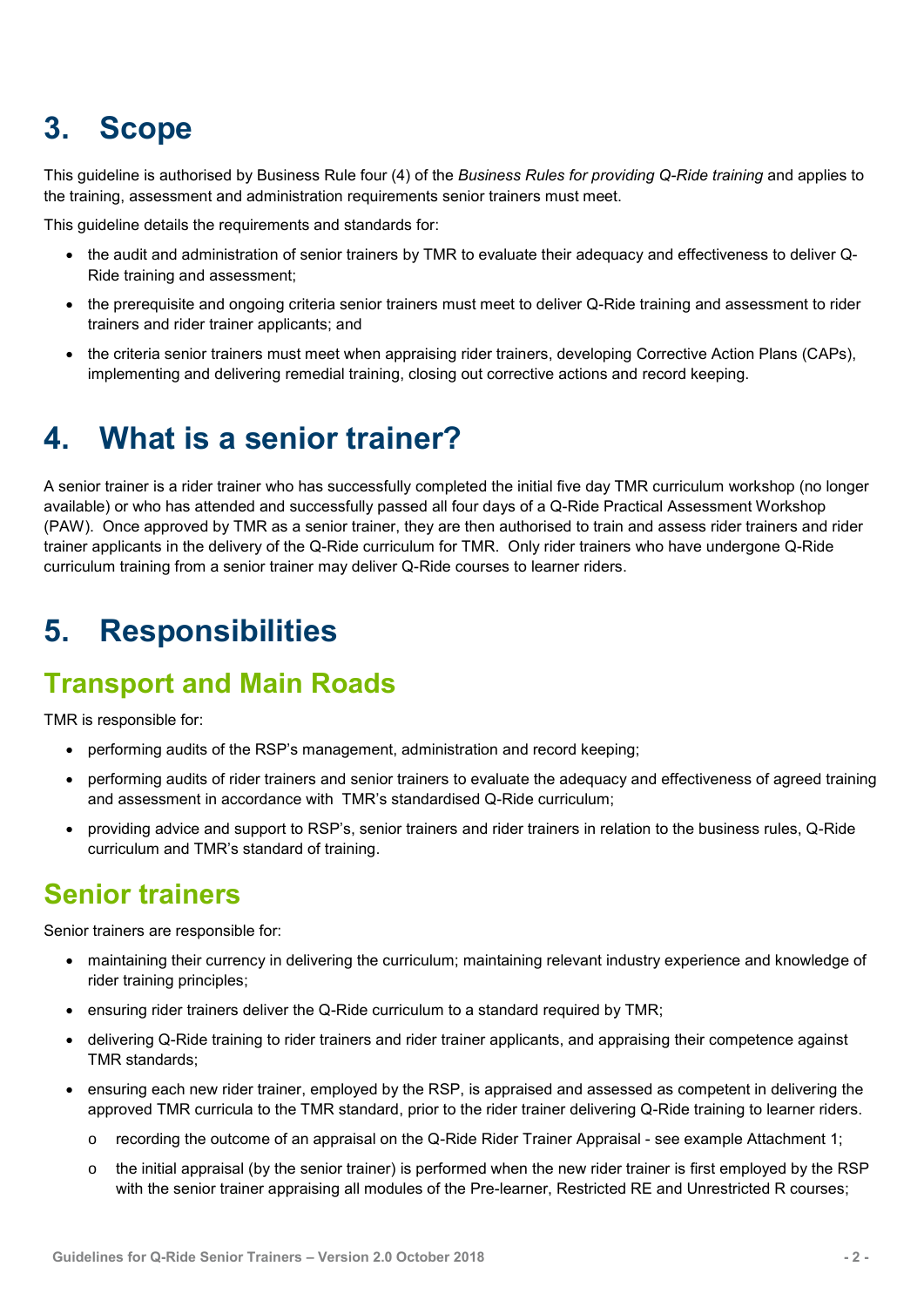- $\circ$  the appraisal is conducted by the senior trainer and accurately identifies any non-compliance in the rider trainer's delivery of the Q-Ride training.
- attending audits conducted by TMR of the RSP they are employed by;
- conducting one-on-one annual appraisals (annual appraisal) in the delivery of training by each rider trainer employed by the RSP. The appraisal must assess at least:
	- o all of day one (1) of the Pre-Learner course, or
	- o all of day two (2) of the Pre-Learner course, or
	- o the full Restricted RE course.

Note: The annual appraisal cannot be the same as the previous year's appraisal (e.g. appraisal of day 1 from Pre-Learner course conducted two years in a row).

- ensuring an appraisal is not performed at the same time as a TMR audit.
- conducting an appraisal of a rider trainer's delivery of Q-Ride training;
- recording the outcome of an appraisal on the Q-Ride Rider Trainer Appraisal see example Attachment 1;
- developing a Corrective Action Plan (CAP) (see example Attachment 2), when an appraisal performed by the senior trainer or audit by TMR, identifies any non-compliances. A CAP:
	- must be submitted to TMR (see Section 8 Audit and Appraisal) for review prior to implementing the corrective training detailed in the plan.
- developing, delivering and implementing relevant training to correct non-compliances identified during an appraisal of a rider trainer, TMR audit, or if otherwise instructed by TMR or the RSP;
- undertaking a follow up appraisal to review the effectiveness of the CAP, if TMR, or the senior trainer identified non-compliances;
- ensuring all training and appraisal records are retained in the rider trainer register (see business rules 10.6);
- agreeing to notify TMR at least five (5) working days in advance of an upcoming rider trainer course that they intend to deliver; and

<span id="page-33-0"></span>*Note: If a senior trainer is unwilling or unable to deliver the Q-Ride curriculum to the TMR standard, TMR may withdraw their status as a senior trainer and cancel or suspend their rider trainer accreditation*.

### **6. Delivery of training**

To ensure the delivery of training is consistent, TMR has developed the senior trainer notes (notes). These notes include lesson plans and content material and are to be used in conjunction with the Q-ride rider trainer appraisal to ensure rider trainers are competent in delivering the approved TMR curricula to the TMR standard.

The notes must be used:

- in full to deliver Q-Ride training to rider trainer applicants;
- where non-compliances have been identified by TMR or the senior trainer, the CAP may include only unit/s from the senior trainer notes relevant to the specific non-compliance to be delivered in the first instance (for example if a non-compliance has been identified in module 6 of the Pre-Learner course, the relevant section of the senior trainer notes must be delivered in the first instance);
- if following the delivery of the relevant unit (above), a follow up appraisal is performed and identifies further noncompliances in the same area, the senior trainer must deliver, demonstrate and appraise the rider trainer, on the full relevant course module that the non-compliance has occurred;

The content delivered must consist of the notes as a minimum. Additional training that is consistent with the teaching of the Q-Ride curriculum may also be provided.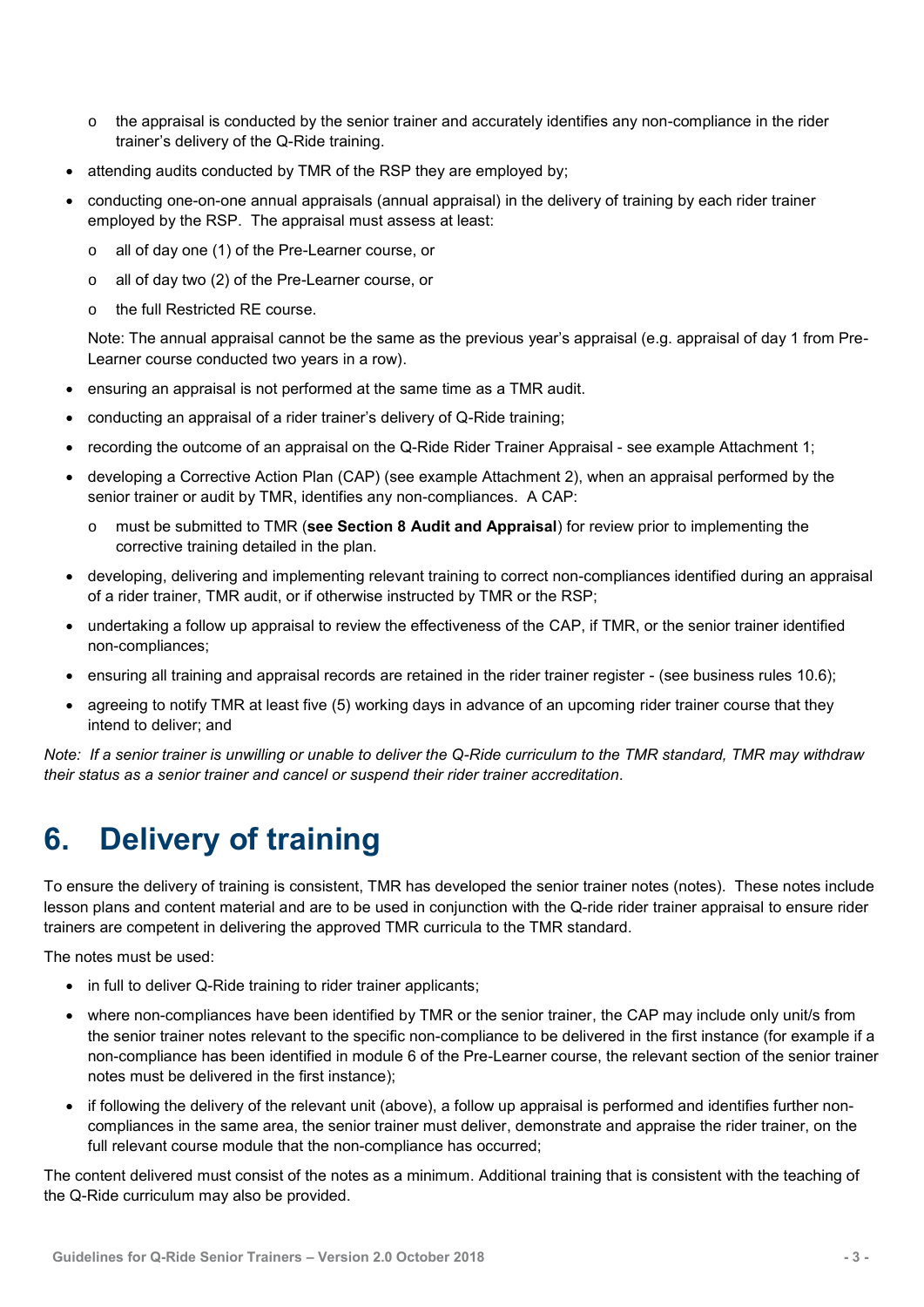## <span id="page-34-0"></span>**7. Compliance requirements**

TMR acknowledges the need for shared responsibility in achieving improved motorcycle rider safety. For this reason, compliance with the Q-Ride training program will be identified through auditing and ongoing senior trainer appraisal of rider trainer skills and knowledge and their ability to deliver training to the TMR standard.

#### <span id="page-34-1"></span>**TMR**

TMR will undertake a program of audits including but not limited to:

- initial audits to determine a new RSP's ability to comply with legislation, including the business rules and the Q-Ride curricula to the standard set by TMR;
- periodic audit to review and evaluate the ongoing delivery of curricula to ensure compliance;
- follow up audit to re-assess previous non-compliance issues;
- random or targeted audits:
- triggered audits that are performed as a result of a complaint against the RSP or a rider trainer.

#### <span id="page-34-2"></span>**Senior Trainer**

The senior trainer will also be required to undertake a regular program of appraisals and reviews including:

- delivering Q-Ride training to rider trainers and rider trainer applicants;
- attending TMR audits;
- conducting one-on-one annual appraisals for each rider trainer;
- <span id="page-34-3"></span>conducting a rider trainer appraisal following the completion of retraining to resolve identified non-compliances.

### **8. Audit and Appraisal**

The aim of a TMR audit or senior trainer to rider trainer appraisal is to:

- gather objective information and evidence;
- control the actual or potential risks;
- identify any non-compliance, and if a non-compliance is identified:
	- o evaluate the evidence;
	- o select a suitable resolution;
	- o deliver the resolution;
- review the non-compliance to ensure its resolution will deter future non-compliance.

#### <span id="page-34-4"></span>**Non conformity rectification**

When the RSP fails to meet the requirements for approval they are deemed to be non-compliant and this non-compliance needs to be rectified. Failure to address non-compliance, or a history of non-compliance may result in the suspension or cancellation of the RSP approval.

The CAP will specify a date by which the non-conformity (observed non-compliance) must be rectified. Depending on the classification of non-conformity detected, the rectification timeframe will vary.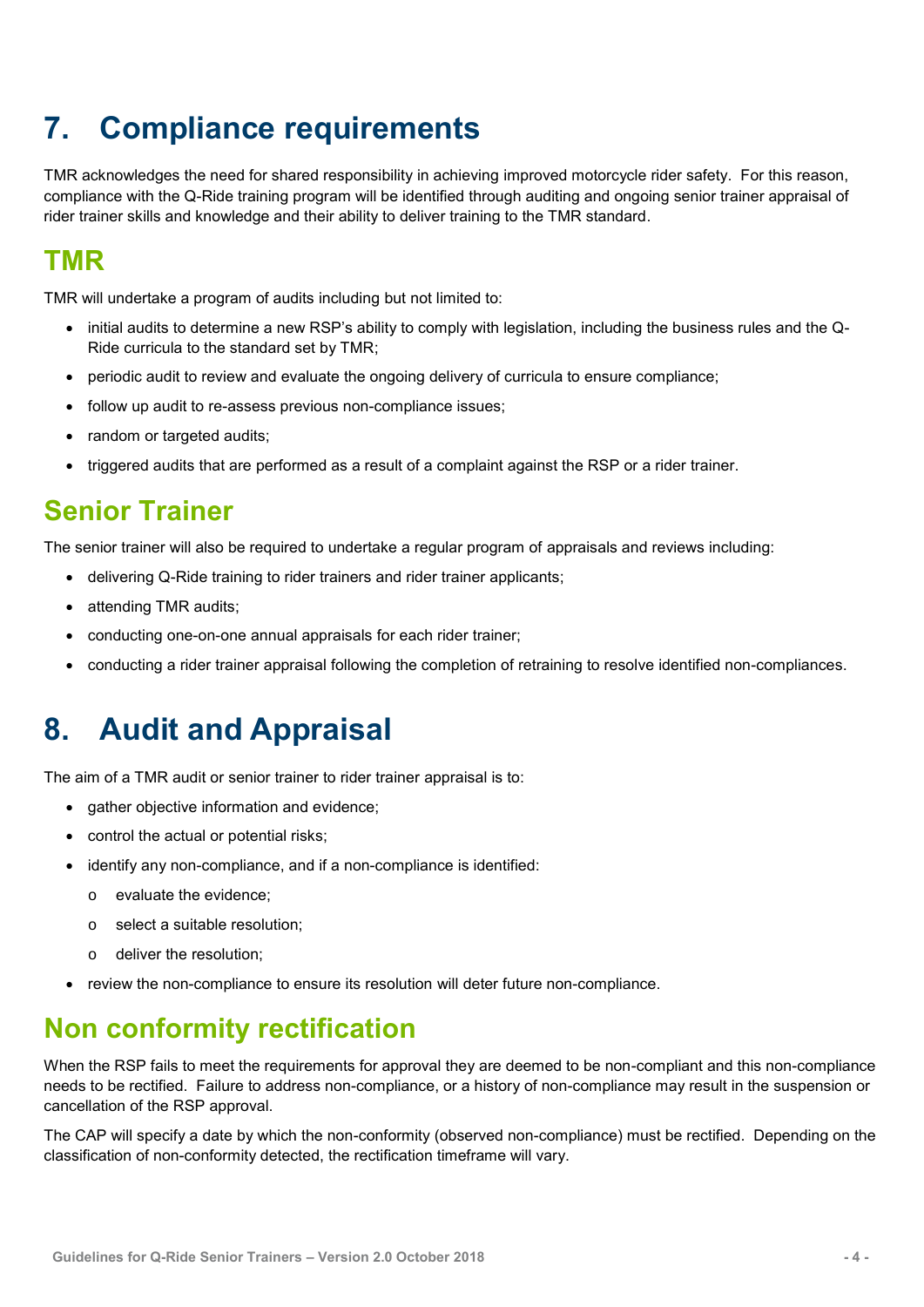#### <span id="page-35-0"></span>**Corrective Action Plan**

To promote a continuous improvement culture within RSPs, a CAP is to be used when either TMR (as a result of an audit) or a senior trainer (as a result of an appraisal) identifies non-compliance with requirements. The purpose of the CAP is to define the corrective actions for resolving any non-conformances identified during an appraisal of an ART. The timeframe for rectification and close out of non-conformances shall reflect the seriousness of the non-conformance.

The CAP must:

- identify the course, module, specific non-compliance;
- outline the resolution of the non-compliance (such as what, how and when corrective training will be delivered); and
- be signed by the RSP or senior trainer.

TMR considers non-compliance to be potentially systemic across the RSP's network of rider trainers. Therefore, a CAP must be developed and implemented to ensure all rider trainers employed by the RSP are competent in the relevant module where the non-compliance was identified (See Attachment 1 Q-Ride rider trainer appraisal and Attachment 2 (CAP) for examples of how to complete a rider trainer appraisal and CAP).

For non-compliance identified at TMR audit, the CAP identifying corrective actions to be undertaken and the person responsible for completing those corrective actions, must be forwarded for approval to TMR within seven (7) working days receipt of the audit report. The CAP is to be signed by the RSP or Senior Trainer and forwarded to TMR once the corrective actions have been completed. (See Audit and compliance – information for Registered Service Providers Q-Ride Scheme).

For non-compliance identified at a senior trainer to rider trainer appraisal, the CAP identifying corrective actions to be undertaken and the person responsible for completing those corrective actions must be completed within seven (7) working days of the appraisal. The CAP is to be signed by the RSP or Senior Trainer once the corrective actions have been completed. CAPs developed as a result of a senior trainer to rider trainer appraisal must be forwarded to TMR if requested.

Note: *CAPs developed as a result of a TMR audit must be forwarded to TMR for approval within seven (7) days after receiving the audit report.* 

*CAPs developed as a result of a senior trainer to rider trainer appraisal must be forwarded to TMR if requested.* 

*All non-compliance resolutions must be delivered within the set timeframe stated in the CAP and be reviewed by the senior trainer within the set timeframe.*

#### <span id="page-35-1"></span>**9. Additional materials to be read in conjunction with this document**

- *Business Rules for providing Q-Ride training* (current version)
- Q-Ride training curriculum (current version)
- *Audit and Compliance Policy for Registered Service Providers (current version)*.

### <span id="page-35-2"></span>**10. Review of the guidelines**

The guideline will be periodically reviewed to ensure it remains relevant and effective.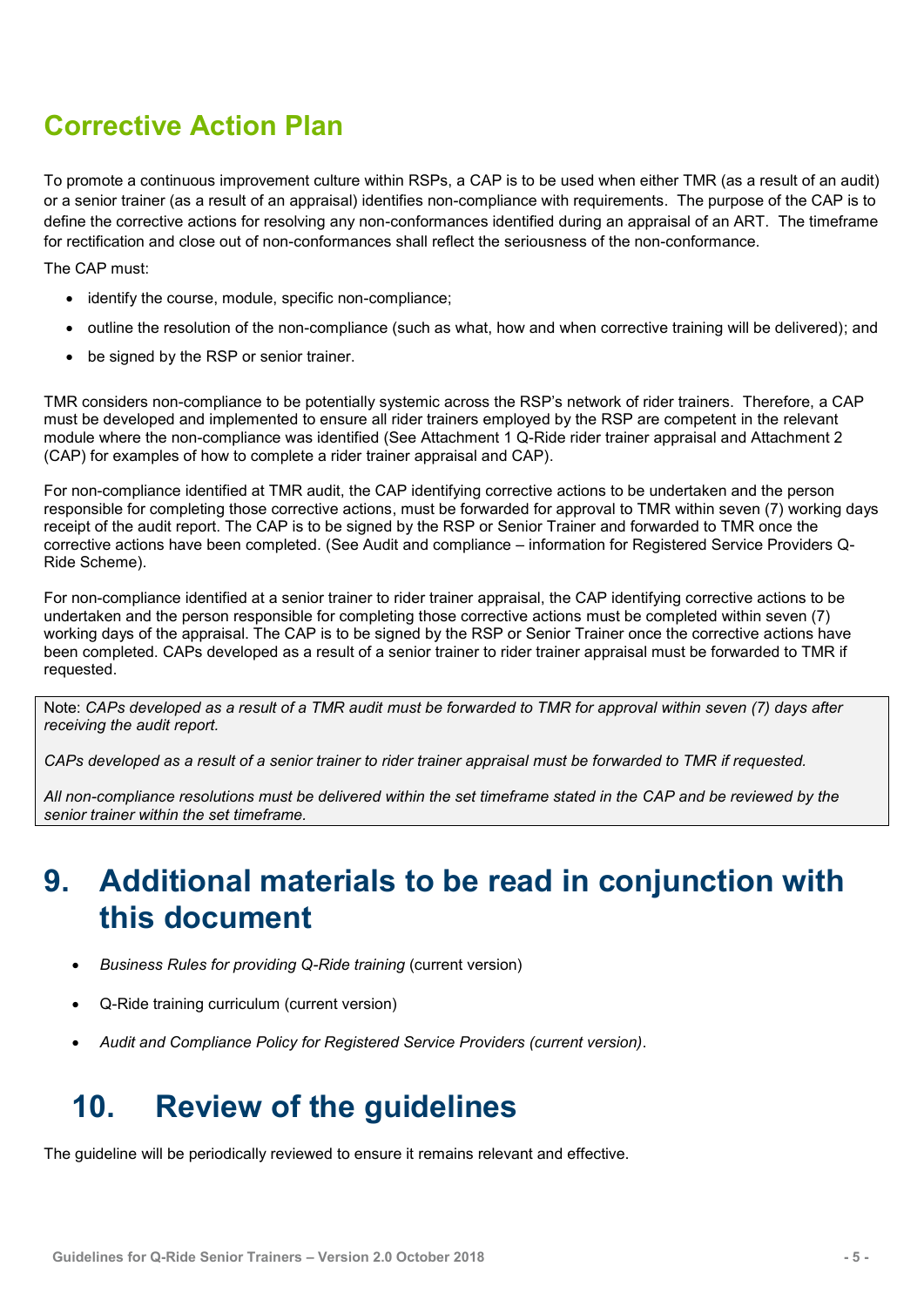## <span id="page-36-0"></span>**Attachment 1**

## <span id="page-36-1"></span>**Q-Ride rider trainer appraisal**

| Date:                                 |                                                               | 19/11/17                 |                                                                       |                                  |
|---------------------------------------|---------------------------------------------------------------|--------------------------|-----------------------------------------------------------------------|----------------------------------|
| Rider trainer name:                   |                                                               | A. Art                   |                                                                       |                                  |
| Senior trainer name:                  |                                                               | <b>B.</b> Senior Trainer |                                                                       |                                  |
| Senior trainer signature:             |                                                               |                          | B. Senior Trainer                                                     |                                  |
| <b>THEORY BASED TEACHING ACTIVITY</b> |                                                               |                          |                                                                       |                                  |
| <b>Criteria</b>                       | <b>Requirement</b><br>(as per course guide)                   |                          | Developed (D)<br><b>Needs development (ND)</b><br>Not applicable (NA) | <b>Comments</b>                  |
|                                       | Prerequisites, location,<br>resources and set up are met      |                          | D                                                                     |                                  |
|                                       | Scenarios are used to prompt<br>discussion                    |                          | D                                                                     |                                  |
|                                       | Participants' personal<br>experiences & beliefs are<br>sought |                          | D                                                                     |                                  |
|                                       | Coaching is used to promote<br>constructive discussion        |                          | D                                                                     |                                  |
| ပ္<br>Z                               | Corrective feedback is                                        |                          | <b>ND</b>                                                             | Corrective feedback not provided |

|                             | Corrective feedback is<br>provided                              | <b>ND</b>                     | Corrective feedback not provided.                                                                                                                                                       |
|-----------------------------|-----------------------------------------------------------------|-------------------------------|-----------------------------------------------------------------------------------------------------------------------------------------------------------------------------------------|
| FACILITATES LEARNING        | Frank and respectful<br>discussion is encouraged &<br>supported | D                             |                                                                                                                                                                                         |
|                             | Support provided to<br>participants where necessary             | D                             |                                                                                                                                                                                         |
|                             | Meaningful - the why, reason<br>for learning emphasised         | D                             |                                                                                                                                                                                         |
|                             | Appropriate educational<br>delivery mode used                   | <b>ND</b>                     | Appropriate educational mode not used.<br>Module 14 Roadcraft tactics (one) was<br>largely presented by the ART and not<br>facilitated, thus not allowing the student to<br>contribute. |
|                             | Recap and link to next module                                   | <b>ND</b>                     | No recap or link to next module. Certain<br>modules were not fully completed to<br>curricula requirements, therefore recap and<br>link to the next module was not completed.            |
|                             |                                                                 | <b>TRAINING AREA ACTIVITY</b> |                                                                                                                                                                                         |
|                             | Prerequisites, location,<br>resources and set up are met        | D                             |                                                                                                                                                                                         |
|                             | Protective gear explained                                       | D                             |                                                                                                                                                                                         |
| TRAINING                    | Required performance<br>explained                               | D                             |                                                                                                                                                                                         |
|                             | Required performance<br>demonstrated                            | D                             |                                                                                                                                                                                         |
| DELIVER - DEMONSTRATION AND | Support provided to<br>participants where necessary             | D                             |                                                                                                                                                                                         |
|                             | Meaningful - the why, reason                                    | D                             |                                                                                                                                                                                         |

Meaningful - the why, reason for learning emphasised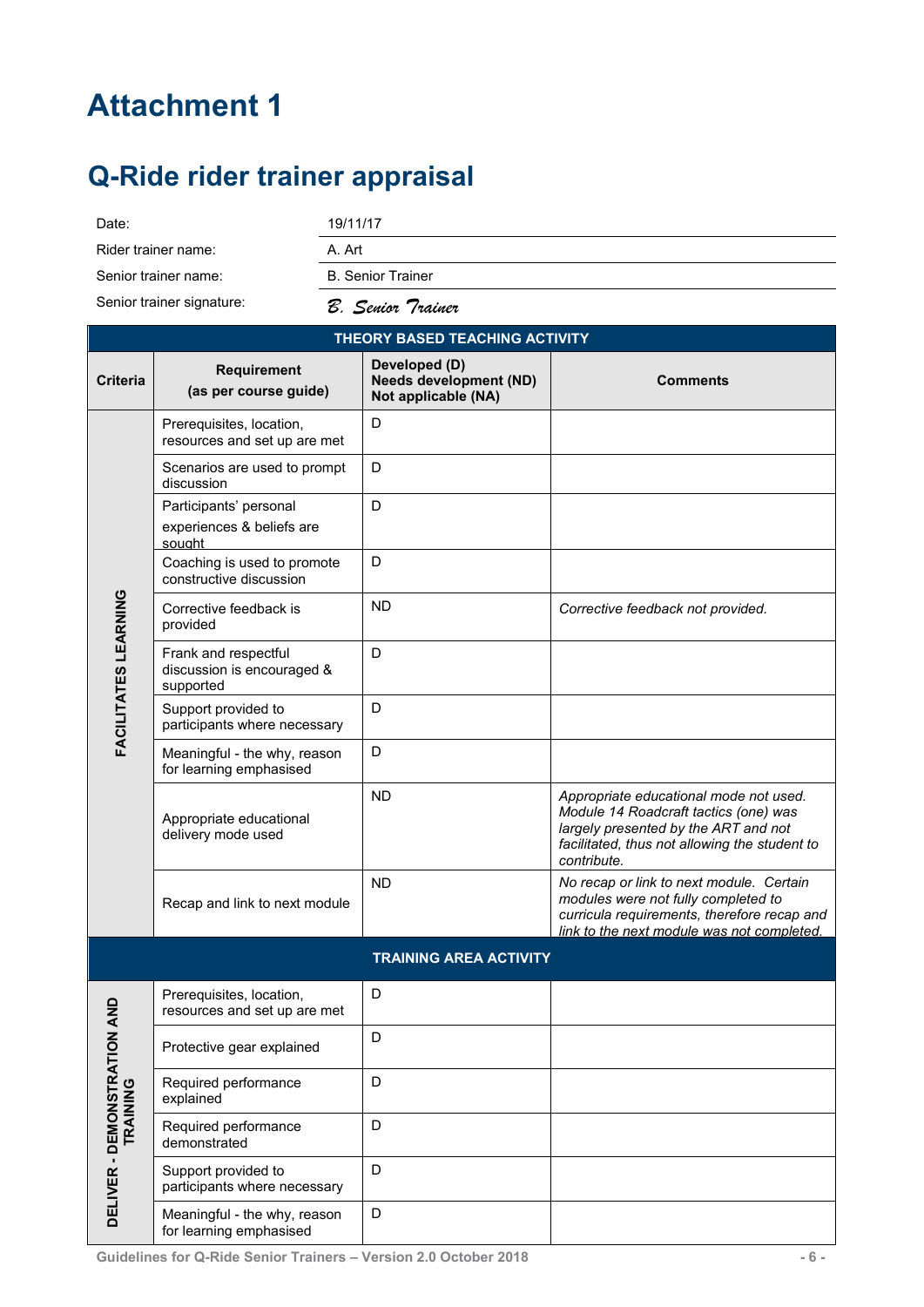|                                       | Appropriate educational<br>delivery mode used             | D         |                                                                                                                                                                                                                                   |  |  |
|---------------------------------------|-----------------------------------------------------------|-----------|-----------------------------------------------------------------------------------------------------------------------------------------------------------------------------------------------------------------------------------|--|--|
|                                       | Recap and link to next module                             | D         |                                                                                                                                                                                                                                   |  |  |
| COMPETENCE<br>ASSESSMENT              | Performance errors identified                             | <b>ND</b> | Performance errors not identified. The<br>student had two feet on the ground with the<br>side stand down for Module 6 Minor<br>Controls; the student did not demonstrate<br>the appropriate speed for Module 17<br>Riding Curves. |  |  |
|                                       | Corrective feedback &<br>reinforcement provided           | D         |                                                                                                                                                                                                                                   |  |  |
|                                       | Recap and link to next module                             | D         |                                                                                                                                                                                                                                   |  |  |
|                                       | Course safety, rules and<br>training information provided | D         |                                                                                                                                                                                                                                   |  |  |
| <b>MANAGE TRAINING</b><br>AREA SAFETY | Course safety breaches<br>rectified                       | <b>ND</b> | Course safety, rules and information not<br>adhered to. The ART dismounted the<br>motorcycle whilst the engine was running<br>for the student to then mount.                                                                      |  |  |
|                                       | Fatigue monitored                                         | D         |                                                                                                                                                                                                                                   |  |  |
|                                       | ROAD RIDE COACHING & ASSESSMENT ACTIVITY                  |           |                                                                                                                                                                                                                                   |  |  |
|                                       | Prerequisites, location,<br>resources and set up are met  | D         |                                                                                                                                                                                                                                   |  |  |
| DELIVER - DEMONSTRATION AND TRAINING  | Meaningful - the why, reason<br>for learning emphasised   | D         |                                                                                                                                                                                                                                   |  |  |
|                                       | Protective gear explained                                 | D         |                                                                                                                                                                                                                                   |  |  |
|                                       | Required performance<br>explained                         | D         |                                                                                                                                                                                                                                   |  |  |
|                                       | Required performance<br>demonstrated                      | D         |                                                                                                                                                                                                                                   |  |  |
|                                       | Road ride prebrief provided                               | <b>ND</b> | Road ride pre-brief not conducted.                                                                                                                                                                                                |  |  |
|                                       | Road ride debrief provided                                | D         |                                                                                                                                                                                                                                   |  |  |
|                                       | Fatigue monitored                                         | D         |                                                                                                                                                                                                                                   |  |  |
|                                       | Appropriate educational<br>delivery mode used             | D         |                                                                                                                                                                                                                                   |  |  |
| <b>COMPETENCE</b><br>ASSESSMENT       | Performance errors identified                             | D         |                                                                                                                                                                                                                                   |  |  |
|                                       | Corrective feedback &<br>reinforcement provided           | D         |                                                                                                                                                                                                                                   |  |  |
|                                       | Recap and link to next module                             | D         |                                                                                                                                                                                                                                   |  |  |
|                                       | On-road safety rules explained                            | D         |                                                                                                                                                                                                                                   |  |  |
| <b>MANAGE ROAD RIDE</b>               | On-road safety breaches<br>detected and actions taken     | D         |                                                                                                                                                                                                                                   |  |  |
|                                       | Riding tasks and riding<br>environment met                | D         |                                                                                                                                                                                                                                   |  |  |
|                                       | Discussion stop structure met                             | D         |                                                                                                                                                                                                                                   |  |  |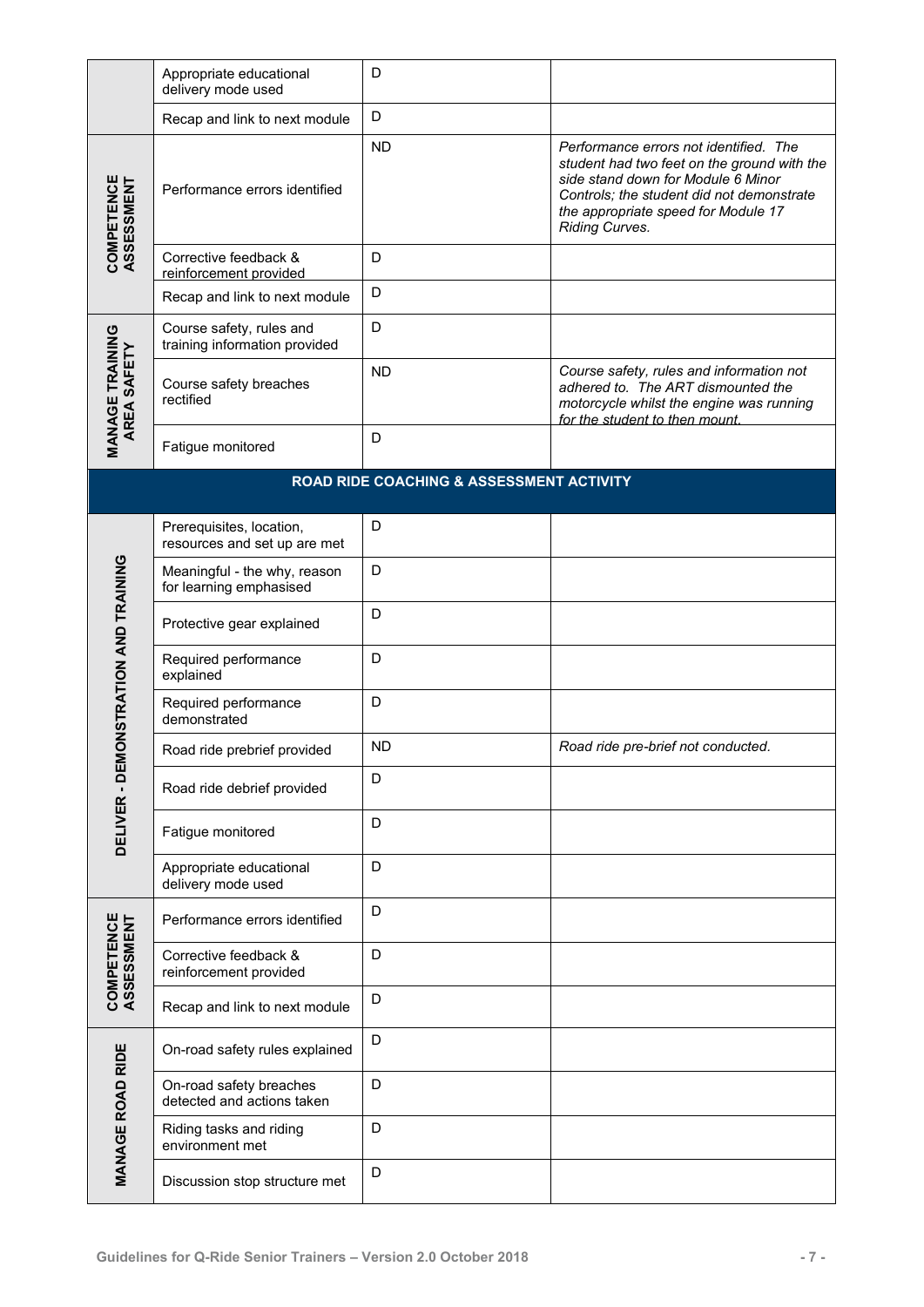#### **Attachment 2**

## **CAP**

**Registered Service Provider (RSP):** A1 Motorcycle School **Audit Number:** A1-002 **Audit Date:** 19/11/17 **Audit Location:** Brisbane St Brisbane **Accredited Rider Trainer Audited:** A. Art **Auditor/Senior Trainer:** B Senior Trainer **Audit Criteria includes:** Business Rules for providing Q-Ride training **I Q-Ride Curricula training program I** 

#### **Instruction for completing CAP (Senior Trainer to Rider Trainer Appraisal)**

- 1. Section **A, B, C, D & E** of the CAP to be completed by the Senior Trainer or the RSP within seven (7) working days of the appraisal.
- 2. Section **F** of the CAP to be completed by the RSP and/or Senior Trainer.
- 3. Section **G** of the CAP **not applicable for Senior Trainer to Rider Trainer Appraisal.**
- <span id="page-38-0"></span>4. Section **H** of the CAP to be completed by the RSP and/or Senior Trainer when the corrective actions have been closed out.
- <span id="page-38-1"></span>5. Section **I** of the CAP to be completed by the RSP and/or Senior Trainer when presenting supporting evidence to close out the corrective actions.

#### **Instruction for completing CAP (TMR Audit)**

- 1. Section **A, B & E** of the CAP will be completed by TMR and forwarded to the RSP along with Q-Ride Audit Report within seven (7) working days of the audit.
- 2. Section **C, D & F** of the CAP to be completed by the RSP and/or Senior Trainer within seven (7) working days receipt of the Q-Ride Audit Report and CAP and is to be forwarded to TMR [\(csa@tmr.qld.gov.au\)](mailto:csa@tmr.qld.gov.au) for approval.
- 3. Section **G** of the CAP to be completed by TMR within seven (7) working days receipt of CAP from RSP and then forwarded to the RSP.
- 4. Section **H** of the CAP to be completed by the RSP and/or Senior Trainer when the corrective actions have been closed out. The CAP is to then be forwarded to TMR [\(csa@tmr.qld.gov.au\)](mailto:csa@tmr.qld.gov.au) on or prior to the completion date indicated in Section E.
- 5. Section **I** of the CAP to be completed by the RSP and/or Senior Trainer when presenting supporting evidence to close out the corrective actions.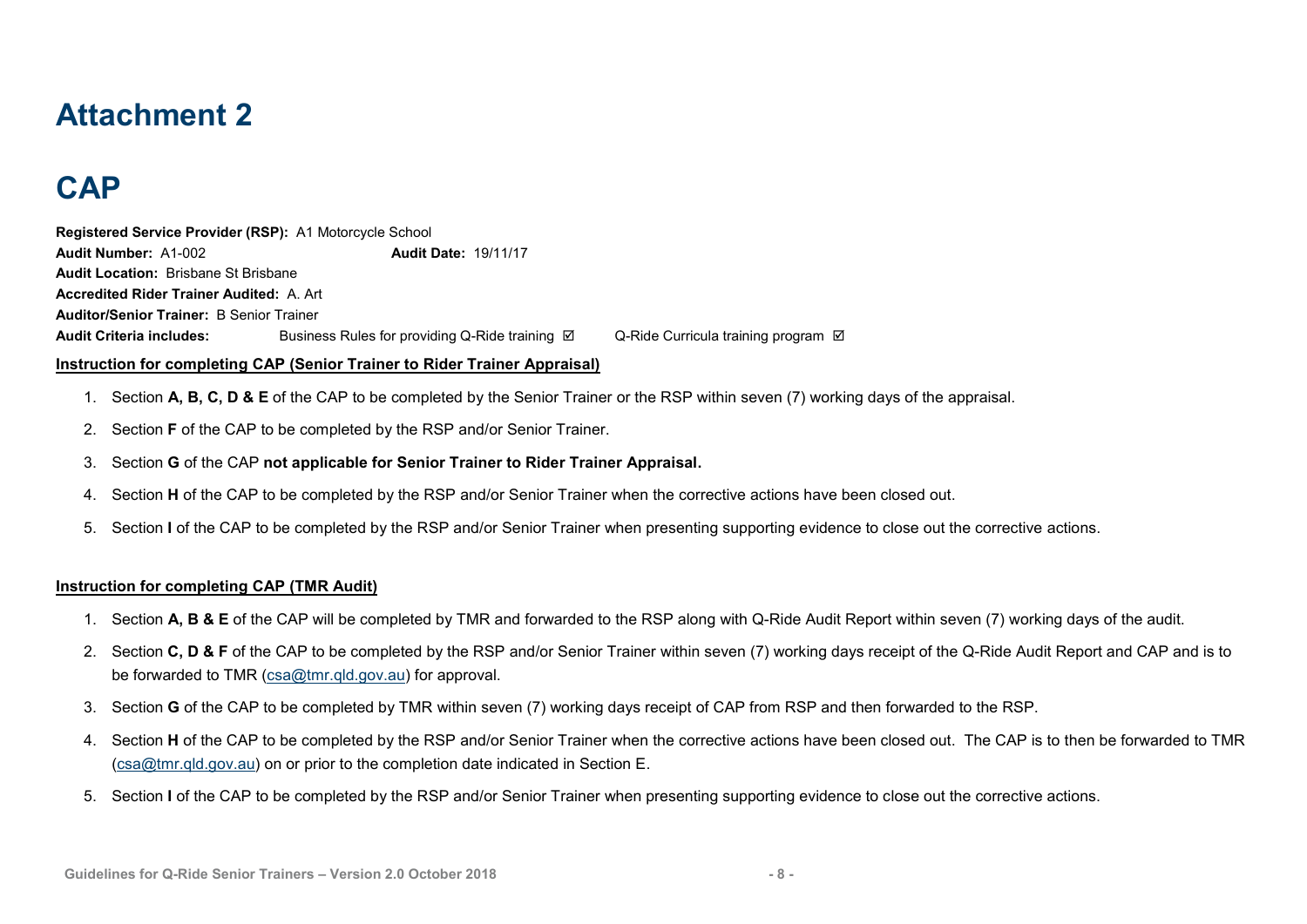| <b>Section A</b><br>Performance criteria        | <b>Section B</b><br>Observed non-conformance                                                                                                                                                                                                                                                                                                                                                                                                        | <b>Section C</b><br>Corrective action(s) to be<br>undertaken<br>Action taken to correct non-<br>conformance to prevent<br>reoccurrence."                                                                                                                                                                                                                       | <b>Section D</b><br>Person responsible to close<br>out corrective actions | <b>Section E</b><br>Completion date for corrective<br>action(s) and how this will be<br>recorded<br>Indicate how corrective actions will be<br>recorded, e.g. Rider trainer re-<br>appraisal record, training record or<br>other objective evidence to<br>demonstrate corrective actions have<br>been closed out.                                                                                                                                                                                                                                                                                                                                   |
|-------------------------------------------------|-----------------------------------------------------------------------------------------------------------------------------------------------------------------------------------------------------------------------------------------------------------------------------------------------------------------------------------------------------------------------------------------------------------------------------------------------------|----------------------------------------------------------------------------------------------------------------------------------------------------------------------------------------------------------------------------------------------------------------------------------------------------------------------------------------------------------------|---------------------------------------------------------------------------|-----------------------------------------------------------------------------------------------------------------------------------------------------------------------------------------------------------------------------------------------------------------------------------------------------------------------------------------------------------------------------------------------------------------------------------------------------------------------------------------------------------------------------------------------------------------------------------------------------------------------------------------------------|
| <b>Theory Based Teaching</b><br><b>Activity</b> | 1. Corrective feedback not<br>provided.<br>Appropriate educational<br>2.<br>mode not used. Module<br>14 Roadcraft tactics<br>(one) was largely<br>presented by the ART<br>and not facilitated, thus<br>not allowing the student<br>to contribute.<br>3.<br>No recap or link to next<br>module. Certain<br>modules were not fully<br>completed to curricula<br>requirements, therefore<br>recap and link to the<br>next module was not<br>completed. | <b>ART will shadow Senior</b><br>$\bullet$<br>Trainer on RE course to<br>gain experience on how<br>to deliver feedback and<br>recap and link to next<br>module<br>Senior Trainer will<br>deliver 1 hour training<br>session to all ARTs on<br>corrective feedback,<br>appropriate educational<br>mode delivery and<br>recapping and linking to<br>next module. | Senior Trainer (B Senior Trainer)                                         | 20 December 2017<br>All ARTs to sign a training record<br>to indicate they have attended a<br>1 hour training session on<br>corrective feedback, appropriate<br>educational mode delivery and<br>recapping and linking to next<br>module (run by B Senior Trainer).<br>Rider trainer A. Art to sign a<br>training record to indicate they<br>have been provided training by<br>shadowing B Senior Trainer on<br>RE course.<br>A follow up appraisal of A. Art<br>(against the criteria where the<br>corrective actions were raised)<br>will be conducted prior to 20<br>December 2017 and recorded on<br>a Q-Ride Rider Trainer Appraisal<br>record |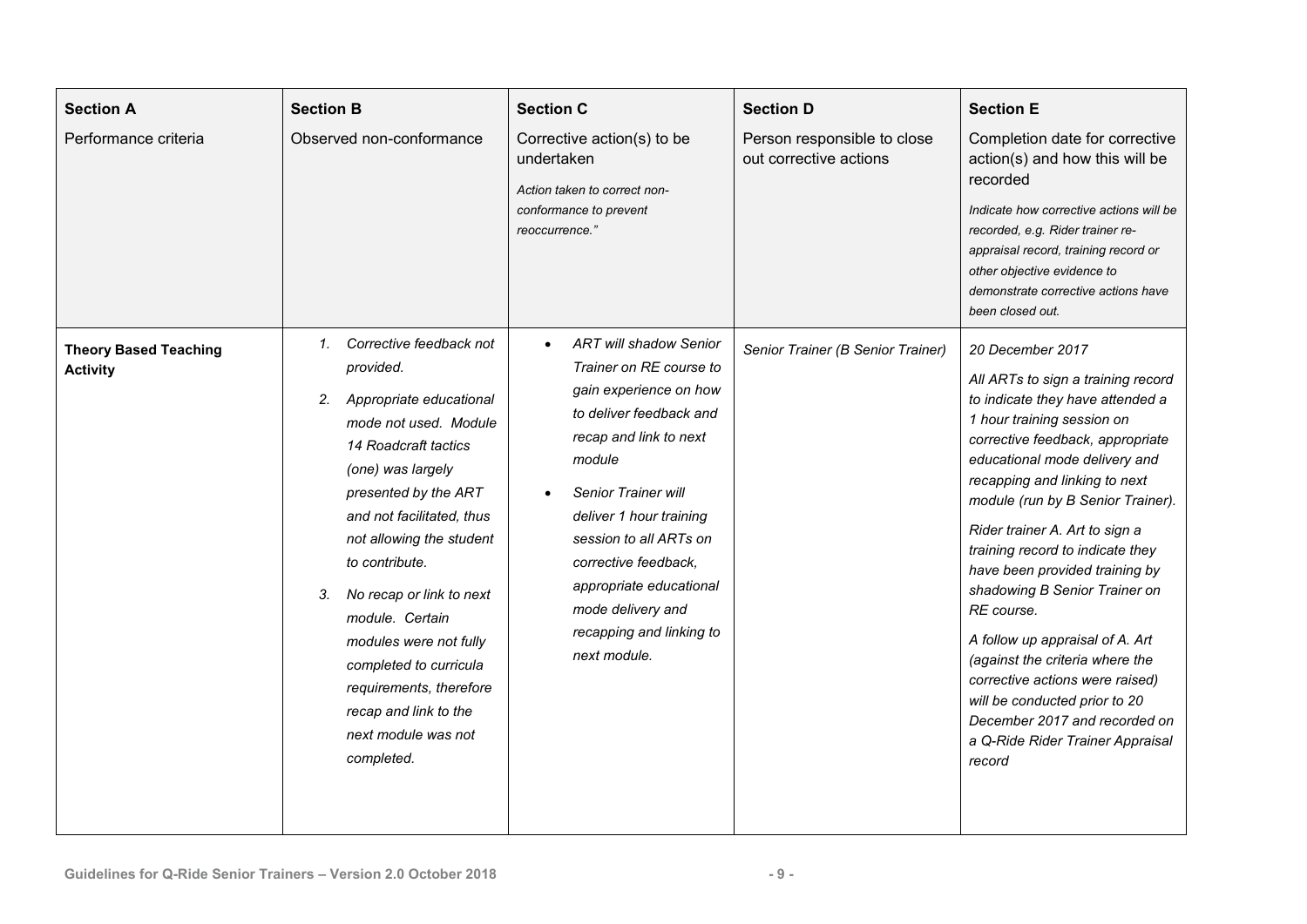| <b>Section A</b><br>Performance criteria | <b>Section B</b><br>Observed non-conformance                                                                                                                                                                                                                                                                                                                                                                                  | <b>Section C</b><br>Corrective action(s) to be<br>undertaken<br>Action taken to correct non-<br>conformance to prevent<br>reoccurrence."                                                                                                                        | <b>Section D</b><br>Person responsible to close<br>out corrective actions | <b>Section E</b><br>Completion date for corrective<br>action(s) and how this will be<br>recorded<br>Indicate how corrective actions will be<br>recorded, e.g. Rider trainer re-<br>appraisal record, training record or<br>other objective evidence to<br>demonstrate corrective actions have<br>been closed out.                                                                                                                                                                                                                                                                                                                |
|------------------------------------------|-------------------------------------------------------------------------------------------------------------------------------------------------------------------------------------------------------------------------------------------------------------------------------------------------------------------------------------------------------------------------------------------------------------------------------|-----------------------------------------------------------------------------------------------------------------------------------------------------------------------------------------------------------------------------------------------------------------|---------------------------------------------------------------------------|----------------------------------------------------------------------------------------------------------------------------------------------------------------------------------------------------------------------------------------------------------------------------------------------------------------------------------------------------------------------------------------------------------------------------------------------------------------------------------------------------------------------------------------------------------------------------------------------------------------------------------|
| <b>Training Area Activity</b>            | 4. Performance errors not<br>identified. The student<br>had two feet on the<br>ground with the side<br>stand down for Module 6<br>Minor Controls; the<br>student did not<br>demonstrate appropriate<br>speed for Module 17<br>Riding Curves.<br>Course safety, rules and<br>5.<br>information not adhered<br>to. The ART<br>dismounted the<br>motorcycle whilst the<br>engine was running for<br>the student to then<br>mount | Senior Trainer will<br>deliver 1 hour training<br>session to all ARTs on<br>how to identify<br>performance errors and<br>provide feedback to<br>learner riders<br>Senior Trainer to<br>provide training to A. Art<br>on course safety, rules<br>and information | Senior Trainer (B Senior Trainer)                                         | 20 December 2017<br>All ARTs to sign a training record<br>to indicate they have attended a<br>training session on how to<br>identify performance errors and<br>provide feedback to learner riders<br>(run by B Senior Trainer).<br>Rider trainer A. Art to sign a<br>training record to indicate they<br>have been provided training on<br>course safety, rules and<br>information by B Senior Trainer.<br>A follow up appraisal of A. Art<br>(against the criteria where the<br>corrective actions were raised)<br>will be conducted prior to 20<br>December 2017 and recorded on<br>a Q-Ride Rider Trainer Appraisal<br>record |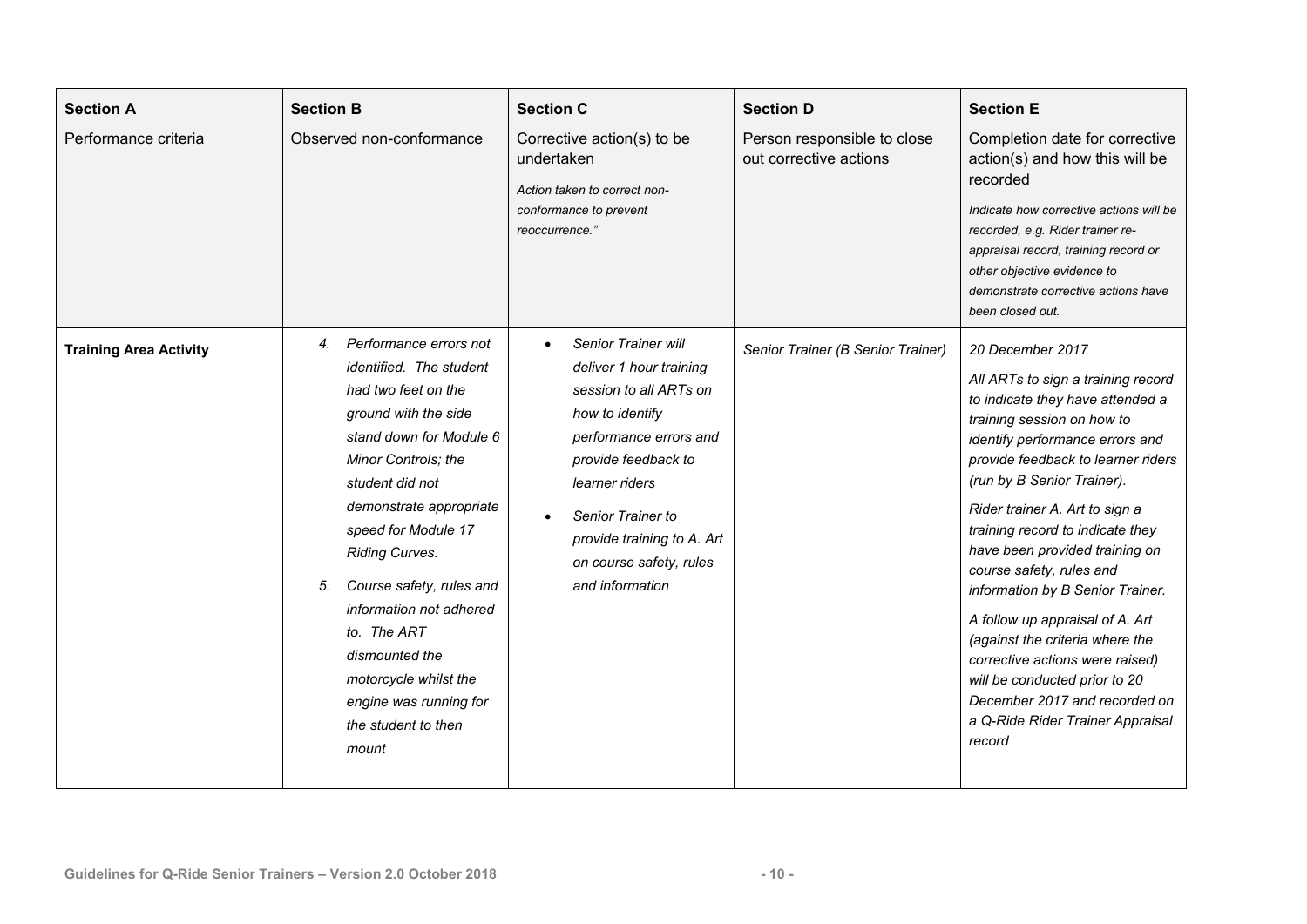| <b>Section A</b><br>Performance criteria                    | <b>Section B</b><br>Observed non-conformance | <b>Section C</b><br>Corrective action(s) to be<br>undertaken<br>Action taken to correct non-<br>conformance to prevent<br>reoccurrence."                                                                                                                      | <b>Section D</b><br>Person responsible to close<br>out corrective actions | <b>Section E</b><br>Completion date for corrective<br>action(s) and how this will be<br>recorded<br>Indicate how corrective actions will be<br>recorded, e.g. Rider trainer re-<br>appraisal record, training record or<br>other objective evidence to<br>demonstrate corrective actions have<br>been closed out.                                                                                                                                                                                                                           |
|-------------------------------------------------------------|----------------------------------------------|---------------------------------------------------------------------------------------------------------------------------------------------------------------------------------------------------------------------------------------------------------------|---------------------------------------------------------------------------|---------------------------------------------------------------------------------------------------------------------------------------------------------------------------------------------------------------------------------------------------------------------------------------------------------------------------------------------------------------------------------------------------------------------------------------------------------------------------------------------------------------------------------------------|
| <b>Road Ride Coaching and</b><br><b>Assessment Activity</b> | Road ride pre-brief not<br>6.<br>conducted   | <b>ART will shadow Senior</b><br>$\bullet$<br>Trainer on RE course to<br>gain experience on how<br>to deliver road ride pre-<br>brief.<br>Senior Trainer will re-<br>$\bullet$<br>appraise other ARTs in<br>RSP to ensure road ride<br>de-brief is occurring. | Senior Trainer (B Senior Trainer)                                         | 20 December 2017<br>Rider trainer A. Art to sign a<br>training record to indicate they<br>have been provided training by<br>shadowing B Senior Trainer on<br>RE course.<br>A follow up appraisal of A. Art<br>(against the criteria where the<br>corrective actions were raised)<br>will be conducted prior to 20<br>December 2017 and recorded on<br>a Q-Ride Rider Trainer Appraisal<br>record.<br>All ARTs to sign a training record<br>to indicate they have been re-<br>appraised in road ride de-brief by<br><b>B</b> Senior Trainer. |
| <b>Business Rules for providing</b><br>Q-Ride training      | No non-conformances<br>identified            |                                                                                                                                                                                                                                                               |                                                                           |                                                                                                                                                                                                                                                                                                                                                                                                                                                                                                                                             |